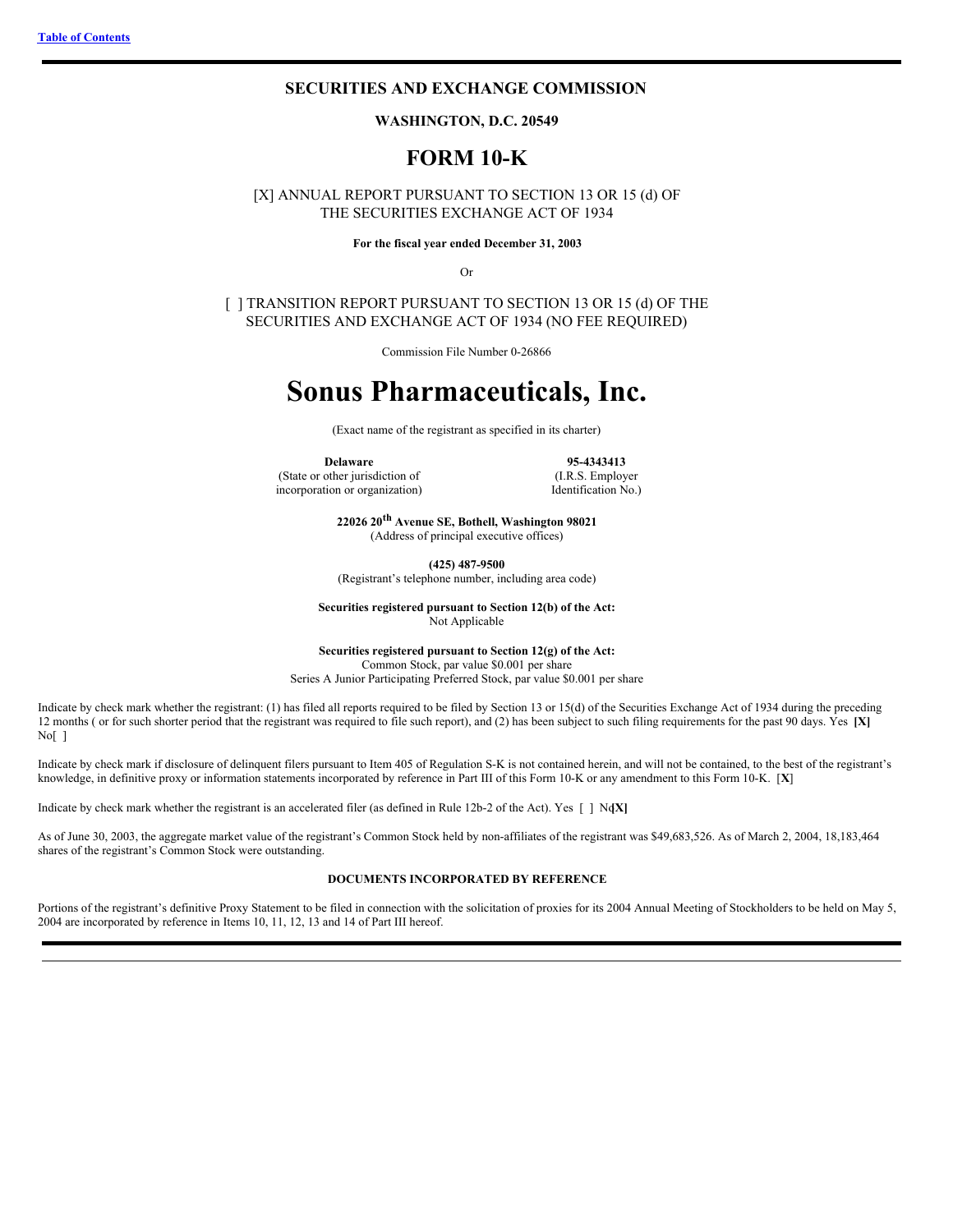# **TABLE OF CONTENTS**

[PART](#page-3-0) I ITEM 1. [BUSINESS](#page-3-1) **[Overview](#page-3-2)** TOCOSOL Drug Delivery [Technology](#page-3-3) [TOCOSOL](#page-3-4) Paclitaxel [Research](#page-6-0) Product Pipeline **Market [Overview](#page-6-1) [Manufacturing](#page-6-2)** Research and [Development](#page-7-0) [Government](#page-7-1) Regulations – Drug Approval Process **[Competition](#page-8-0)** Patents and [Proprietary](#page-9-0) Rights Product [Liability](#page-10-0) **[Employees](#page-10-1)** Certain Factors That May Affect Our [Business](#page-10-2) and Future Results Company [Information](#page-16-0) ITEM [2.PROPERTIES](#page-16-1) ITEM 3.LEGAL [PROCEEDINGS](#page-16-2) ITEM [4.SUBMISSION](#page-16-3) OF MATTERS TO A VOTE OF SECURITY HOLDERS [PART](#page-17-0) II ITEM 5. MARKET FOR THE [REGISTRANT'S](#page-17-1) COMMON STOCK ITEM [6.SELECTED](#page-18-0) FINANCIAL DATA ITEM 7. [MANAGEMENT'S](#page-19-0) DISCUSSION AND ANALYSIS OF FINANCIAL CONDITION AND RESULTS OF **OPERATIONS** ITEM 7A. [QUANTITATIVE](#page-23-0) AND QUALITATIVE DISCLOSURES ABOUT MARKET RISK ITEM 8. FINANCIAL STATEMENTS AND [SUPPLEMENTARY](#page-23-1) DATA ITEM 9.CHANGES IN AND [DISAGREEMENTS](#page-24-0) WITH ACCOUNTANTS ON ACCOUNTING AND FINANCIAL **DISCLOSURE** ITEM 9A. CONTROLS AND [PROCEDURES](#page-24-1) [PART](#page-39-0) III ITEM 10. DIRECTORS AND EXECUTIVE OFFICERS OF THE [REGISTRANT](#page-39-1) ITEM 11. EXECUTIVE [COMPENSATION](#page-39-2) ITEM 12. SECURITY OWNERSHIP OF CERTAIN BENEFICIAL OWNERS AND [MANAGEMENT](#page-39-3) ITEM 13. CERTAIN [RELATIONSHIPS](#page-39-4) AND RELATED TRANSACTIONS ITEM 14. PRINCIPAL [ACCOUNTANT](#page-39-5) FEES AND SERVICES [PART](#page-40-0) IV ITEM 15. EXHIBITS, FINANCIAL [STATEMENT](#page-40-1) SCHEDULES AND REPORTS ON FORM 8-K [SIGNATURES](#page-43-0) [EXHIBIT](#page-45-0) 10.17 [EXHIBIT](#page-49-0) 10.18 [EXHIBIT](#page-53-0) 10.19 [EXHIBIT](#page-56-0) 23.1 [EXHIBIT](#page-57-0) 31.1 [EXHIBIT](#page-58-0) 31.2 [EXHIBIT](#page-59-0) 32.1 [EXHIBIT](#page-60-0) 32.2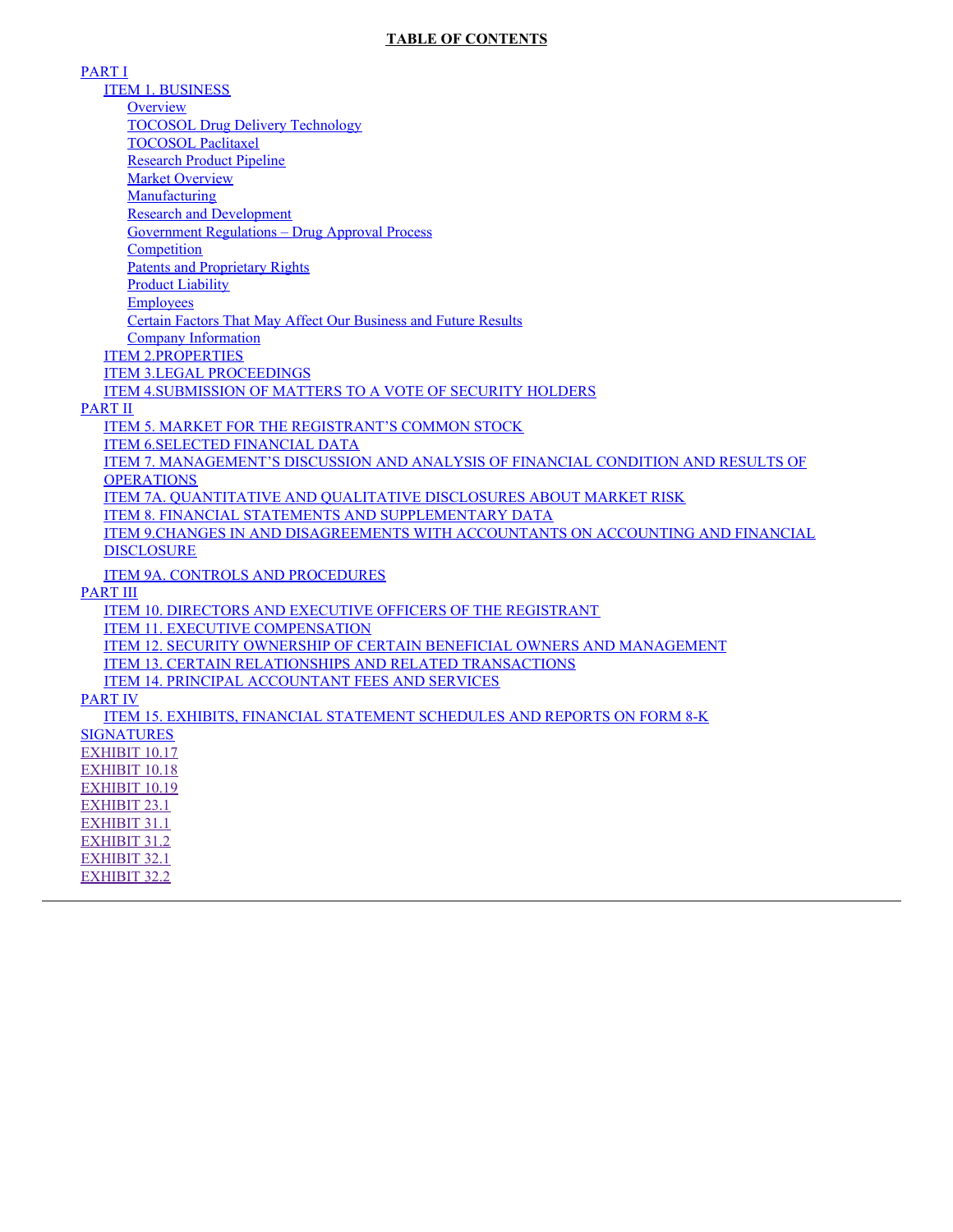# **Sonus Pharmaceuticals, Inc. Table of Contents**

|          | Part I                                                                               |                  |
|----------|--------------------------------------------------------------------------------------|------------------|
| ITEM 1.  | <b>BUSINESS</b>                                                                      | 3                |
|          | Overview                                                                             | $\mathfrak{Z}$   |
|          | <b>TOCOSOL Drug Delivery Technology</b>                                              | 3                |
|          | <b>TOCOSOL Paclitaxel</b>                                                            | 3                |
|          | Research Product Pipeline                                                            | 6                |
|          | Market Overview                                                                      | 6                |
|          | Manufacturing                                                                        | 6                |
|          | Research and Development                                                             | $\boldsymbol{7}$ |
|          | Government Regulations - Drug Approval Process                                       | $\tau$           |
|          | Competition                                                                          | $\,$ 8 $\,$      |
|          | Patents and Proprietary Rights                                                       | 9                |
|          | Product Liability                                                                    | 10               |
|          | Employees                                                                            | 10               |
|          | Certain Factors that May Affect Our Business and Future Results                      | 10               |
|          | Company Information                                                                  | 16               |
| ITEM 2.  | <b>PROPERTIES</b>                                                                    | 16               |
| ITEM 3.  | <b>LEGAL PROCEDINGS</b>                                                              | 16               |
| ITEM 4.  | SUBMISSION OF MATTERS TO A VOTE OF SECURITY HOLDERS                                  | 16               |
|          | Part II                                                                              |                  |
| ITEM 5.  | MARKET FOR REGISTRANT'S COMMON STOCK                                                 | 17               |
| ITEM 6.  | <b>SELECTED FINANCIAL DATA</b>                                                       | 18               |
| ITEM 7.  | MANAGEMENTS DISCUSSION AND ANALYSIS OF FINANCIAL CONDITION AND RESULTS OF OPERATIONS | 19               |
| ITEM 7A. | QUANTITATIVE AND QUALITATIVE DISCLOSURES ABOUT MARKET RISK                           | 23               |
| ITEM 8.  | FINANCIAL STATEMENTS AND SUPPLEMENTARY DATA                                          | 23               |
| ITEM 9.  | CHANGES IN AND DISAGREEMENTS WITH ACCOUNTANTS ON ACCOUNTING AND FINANCIAL DISCLOSURE | 24               |
| ITEM 9A. | <b>CONTROLS AND PROCEDURES</b>                                                       | 24               |
|          | Part III                                                                             |                  |
| ITEM 10. | DIRECTORS AND EXECUTIVE OFFICERS OF THE REGISTRANT                                   | 39               |
| ITEM 11. | <b>EXECUTIVE COMPENSATION</b>                                                        | 39               |
| ITEM 12. | SECURITY OWNERSHIP OF CERTAIN BENEFICIAL OWNERS AND MANAGEMENT                       | 39               |
| ITEM 13. | CERTAIN RELATIONSHIPS AND RELATED TRANSACTIONS                                       | 39               |
| ITEM 14. | PRINCIPAL ACCOUNTANT FEES AND SERVICES                                               | 39               |
|          | Part IV                                                                              |                  |
| ITEM 15. | EXHIBITS, FINANCIAL STATEMENT SCHEDULES AND REPORTS ON FORM 8-K                      | 40               |
|          |                                                                                      |                  |

**Page**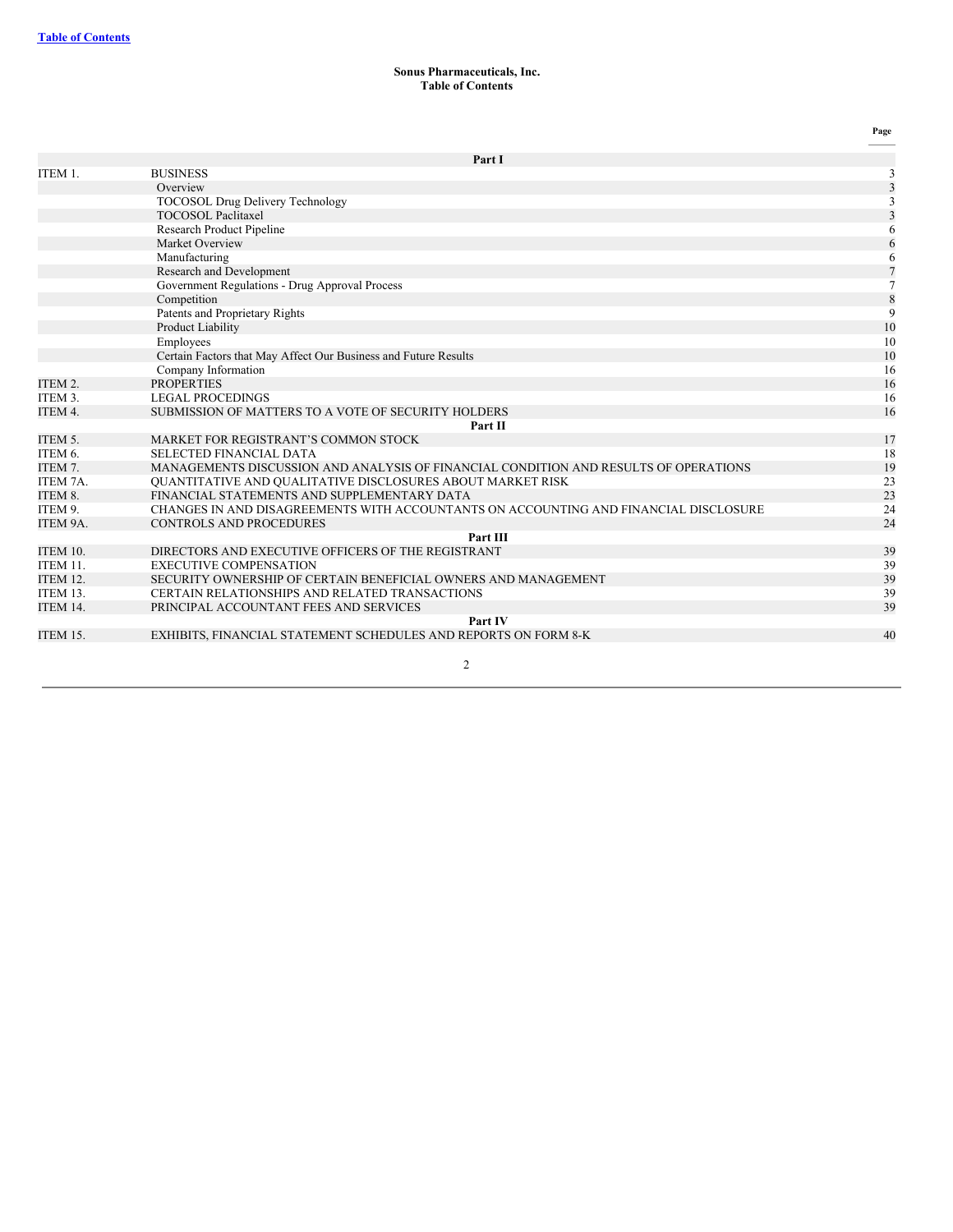# **PART I**

<span id="page-3-0"></span>References in this Form 10-K to "Sonus Pharmaceuticals" or the "Company" refer to Sonus Pharmaceuticals, Inc. The information in this Form 10-K contains certain forward-looking statements, including statements related to markets for the Company's products and trends in its business that involve risks and uncertainties. The Company's actual results may differ materially from the results discussed in the forward-looking statements. Factors that might cause such a difference include those discussed in "Business", "Certain Factors that May Affect Our Business and Future Results" and "Management's Discussion and Analysis of Financial Condition and Results of *Operations" as well as those discussed elsewhere in this Form 10-K.*

#### <span id="page-3-2"></span><span id="page-3-1"></span>**ITEM 1. BUSINESS**

#### **Overview**

Sonus Pharmaceuticals is utilizing its novel TOCOSOL™ drug delivery technology to make therapeutic drugs safer, easier to administer and potentially more effective. Our business strategy is as follows:

- Develop novel, proprietary formulations of therapeutic drugs utilizing the TOCOSOL drug delivery technology.
- Collaborate with other pharmaceutical or biotech companies to apply the TOCOSOL technology to the formulation of their proprietary products or compounds.
- Identify and in-license new therapeutic opportunities for the treatment of cancer or related indications to expand Sonus' existing pipeline.

### <span id="page-3-3"></span>**TOCOSOL Drug Delivery Technology**

Our proprietary TOCOSOL technology platform has been designed to address the formulation challenges of therapeutic drugs. Development of drugs with our TOCOSOL technology may result in products with decreased incidences of side effects, improved dosing convenience and equivalent or better efficacy. The TOCOSOL technology uses vitamin E oil (tocopherol) and tocopherol derivatives to solubilize and stabilize drugs for formulation enhancement. The TOCOSOL technology is particularly suited to injectable drugs that are poorly soluble in water. In addition, we believe that the TOCOSOL technology may also be used in future applications to formulate oral drugs with poor absorption or oral drugs that are subject to hydrolysis or oxidation.

# <span id="page-3-4"></span>**TOCOSOL Paclitaxel**

Our lead product, TOCOSOL Paclitaxel, is a novel formulation of paclitaxel, one of the world's most widely prescribed anti-cancer drugs. Paclitaxel is the active ingredient in Taxol®, which is approved in the U.S. for the treatment of breast, ovarian and non-small cell lung cancers and Kaposi's sarcoma. Our product, TOCOSOL Paclitaxel, is a ready-to-use injectable paclitaxel emulsion. We have completed patient enrollment in three Phase 2a clinical trials for TOCOSOL Paclitaxel to evaluate safety and efficacy in multiple tumor types. We have demonstrated that TOCOSOL Paclitaxel can be administered to patients by a short 15-minute injection, compared to the typical one- to threehour infusion that is required with the currently marketed taxane products.

We concluded a Phase 1 study for TOCOSOL Paclitaxel in August 2002 with a total of 37 patients. The objectives of the Phase 1 study were to estimate the maximum tolerated dose of TOCOSOL Paclitaxel in patients with advanced cancers, and to evaluate the safety of repeated doses of TOCOSOL Paclitaxel given every 3 weeks. In the Phase 1 study, 30 of the 37 patients were treated at doses ranging from 175 mg/m<sup>2</sup> to 225 mg/m<sup>2</sup> every three weeks. The maximum tolerated dose (MTD) was estimated to be  $200 \text{ mg/m}^2$  every three weeks, slightly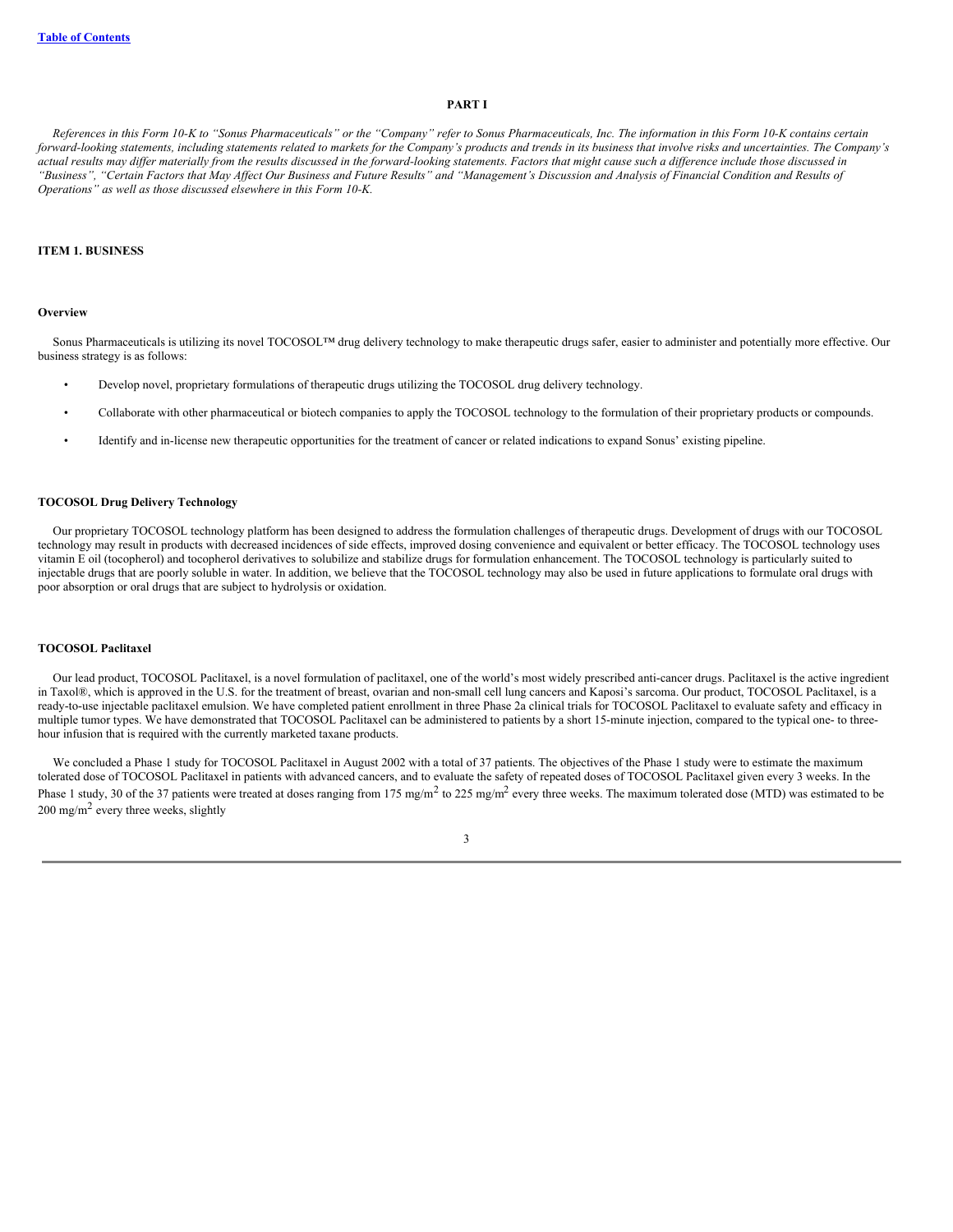higher than the approved dose of Taxol® at 175 mg/m<sup>2</sup> every three weeks. TOCOSOL Paclitaxel was generally well tolerated in all patients treated. All patients in the Phase 1 study had advanced cancers that were no longer responding to previous therapies or for which no standard therapy existed. Five patients with different types of cancers had objective partial responses during the course of the study, including four patients who had previously been treated with taxane-containing chemotherapy regimens (under the RECIST criteria, partial response is defined as reduction in the sums of the longest tumor dimensions of 330% for at least 4 weeks). Dose-limiting toxicities included myalgia (muscle aches), fatigue, and neutropenia (low neutrophilic white cell count). No Grade 4 neuropathy (damage to the peripheral nerves) was seen at or below the estimated MTD levels.

We initiated Phase 2a studies for TOCOSOL Paclitaxel in March 2002 to estimate the safety and efficacy of TOCOSOL Paclitaxel in ovarian, non-small cell lung and bladder cancers using weekly dosing of the product. These are single agent, open label studies enrolling patients who have had progressive disease despite one regimen of prior chemotherapy but who have not previously had taxane chemotherapy. Each Phase 2a study began with a dose escalation phase to estimate the best tolerated dose of TOCOSOL Paclitaxel using weekly administration. Overall, the best dose estimated for TOCOSOL Paclitaxel given weekly is  $120 \text{ mg/m}^2$ .

Patient enrollment in the Phase 2a clinical trials was completed in the second quarter of 2003 and all patients have been evaluated for initial efficacy results. We enrolled a total of 122 patients in the ovarian, non-small cell lung and bladder cancer studies. All 122 patients are evaluable, which means that the patients have received at least 8 weekly cycles of TOCOSOL Paclitaxel and have had at least one CT scan to confirm anti-tumor responses according to the RECIST criteria. In summary, for all three Phase 2a studies to date, we have seen 38 objective responses for an overall objective response rate of 31% and an additional 47 patients have been reported to have stable disease (stable disease is defined as no increase in any tumor size <sup>3</sup>20%). Of the objective responses, 30 are partial responses and eight are complete responses (under the RECIST criteria, complete response is defined as no evidence of remaining tumor, confirmed on two CT scans at least four weeks apart).

Of the 122 patients, 52 were from the ovarian cancer study. In the ovarian cancer study, all 52 enrolled patients have been evaluated for anti-tumor effect. Twenty of the 52 evaluable patients (38%) were reported as objective responses, including three complete responses and 17 partial responses; 17 additional patients were reported to have stable disease. In the non-small cell lung cancer study, all 43 enrolled patients have had anti-tumor effect evaluated. Nine of the 43 evaluable patients (21%) were reported as objective responses, including three complete responses and six partial responses; 19 additional patients were reported to have stable disease. In the bladder cancer study, all 27 patients enrolled have had anti-tumor effect evaluated. Nine of the 27 evaluable patients (33%) were reported as objective responses, including two complete responses and seven partial responses; 11 additional patients were reported to have stable disease.

The Phase 2a clinical efficacy results as of January 2004 are summarized in the table below:

| No.<br><b>Patients</b><br>Evaluable | <b>Stable</b><br><b>Disease</b> | Partial<br><b>Response</b> | Complete<br><b>Response</b> | Total<br>OR | $%$ OR                          |
|-------------------------------------|---------------------------------|----------------------------|-----------------------------|-------------|---------------------------------|
| 52                                  | 17                              | 17                         | 3                           | 20          | 38%                             |
| 43                                  | 19                              | 6                          | 3                           | 9           | 21%                             |
| 27                                  | 11                              | 7                          | $\mathbf{2}$                | 9           | 33%                             |
| 122                                 | 47                              | 30                         | 8                           | 38          | 31%                             |
|                                     |                                 |                            |                             |             | <b>Objective Responses (OR)</b> |

In addition to the Phase 2a efficacy results, we are also monitoring patients for adverse events. The most significant adverse events expected with taxanes are peripheral neuropathy and neutropenia. To date, the incidence of Grade 3 or Grade 4 neutropenia across all studies is 35%, which compares favorably to what has been seen following treatment with the marketed paclitaxel products in similar patient populations. The incidence of Grade 3 peripheral neuropathy is 9%, and no patients have experienced Grade 4 peripheral neuropathy. We believe these percentages compare favorably to the reported experience with Taxol. Dose reductions or delays due to toxicity of any sort are uncommon; at the highest dose level tested, approximately 75% of planned doses have been delivered on schedule at full dose. Paclitaxel-mediated infusion reactions, sometimes called "hypersensitivity reactions" and involving pain, flushing, shortness of breath or chest tightness, were infrequently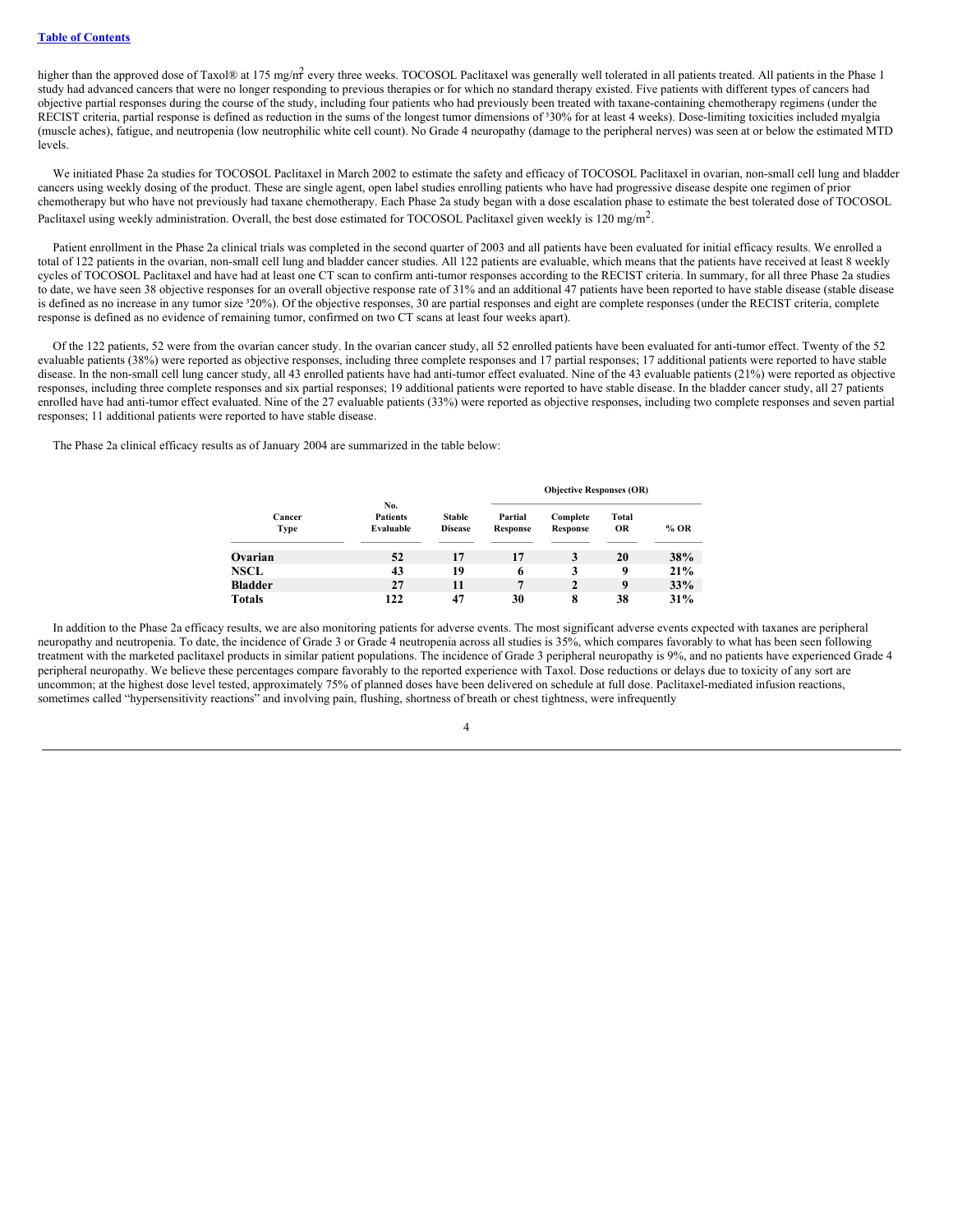observed following nearly 2,000 administered doses. Fewer than 17% of doses led to a reaction of any severity, and less than 1% of doses led to reactions that were of Grade 3 or 4 severity. Again, these frequencies compare favorably with reported rates of infusion reactions upon administration of available paclitaxel products. Investigators have reported that infusion reactions with our product could be ameliorated by temporary (a few minutes) interruption of infusion, while corticosteroid premedications had no effect. Infusion reactions very rarely prevented delivery of intended doses. Overall, we are seeing excellent tolerability of TOCOSOL Paclitaxel over multiple treatment cycles, evidenced by the fact that patients typically do not need doses reduced or delayed.

The results of the Phase 2a clinical trials are preliminary at this time and may or may not be indicative of the final results upon completion of the studies.

Our near-term objective is to advance the final clinical development, gain marketing approval and then maximize the commercial opportunity of TOCOSOL Paclitaxel. Based on discussions with the Food and Drug Administration (FDA), we have outlined a regulatory strategy for TOCOSOL Paclitaxel that gives us three pathways for getting the product approved. Our goal with the regulatory strategy is to gain the fastest possible market entry with a competitive label while in parallel pursuing opportunities to expand the label indications to further differentiate the product. Our strategy for product approval includes parallel development under three separate paths as follows:

- *505(b)(2).* We will seek initial approval of TOCOSOL Paclitaxel with a 505(b)(2) NDA submission, which relies on the FDA's previous findings of safety and effectiveness of an approved product (Taxol®), with additional data supporting any changes to the previously approved product (e.g., dosing regimen or formulation). The FDA's use of this approval mechanism is designed to encourage innovation without creating duplicate work, such as conducting studies to demonstrate what is already known about a drug. We will seek to demonstrate pharmacokinetic comparability between the active amounts of paclitaxel delivered for treatment by TOCOSOL Paclitaxel and Taxol, as well as to confirm the linkage between paclitaxel pharmacokinetics and anti-tumor effect. In the fourth quarter of 2003, we initiated a randomized crossover clinical pharmacology study to compare TOCOSOL Paclitaxel and Taxol, with both drugs given at 175 mg/m<sup>2</sup> every three weeks (the approved dose of Taxol). If comparable pharmacokinetics of active paclitaxel can be shown between our product and Taxol, we would then seek concurrence from the FDA to conduct a single comparative clinical trial to assure that the efficacy provided by TOCOSOL Paclitaxel is comparable to that for which Taxol has already been approved. The New Drug Application submission would likely follow in late 2005 or early 2006, seeking approval to market TOCOSOL Paclitaxel under the indications for which Taxol is currently approved.
- *New indication for taxanes.* Under this component of our strategy, we will pursue approval for the treatment of inoperable or metastatic urothelial transitional cell cancers (mostly urinary bladder cancers), an indication for which there is currently no FDA-approved therapy. In October 2003, we announced that we were granted Fast Track designation by the FDA for the development of TOCOSOL Paclitaxel for this indication. We initiated a Phase 2b study in bladder cancer using weekly dosing of TOCOSOL Paclitaxel in the fourth quarter of 2003.
- *Taxane-approved indications.* We will conduct trials in ovarian and breast cancers, for which paclitaxel given once every three weeks is already approved, to support labeling of TOCOSOL Paclitaxel for weekly treatment of those diseases or to use higher doses of paclitaxel given every three weeks, potentially leading to greater anti-tumor efficacy. The data from these clinical trials would support Supplemental New Drug Applications (SNDA's) following a 505(b)(2) NDA, if successful, and provide supportive data for both a 505(b)(2) NDA or for a standard NDA submission in the event that the 505(b)(2) strategy is unsuccessful. We plan to initiate Phase 2b studies in ovarian and breast cancers during 2004.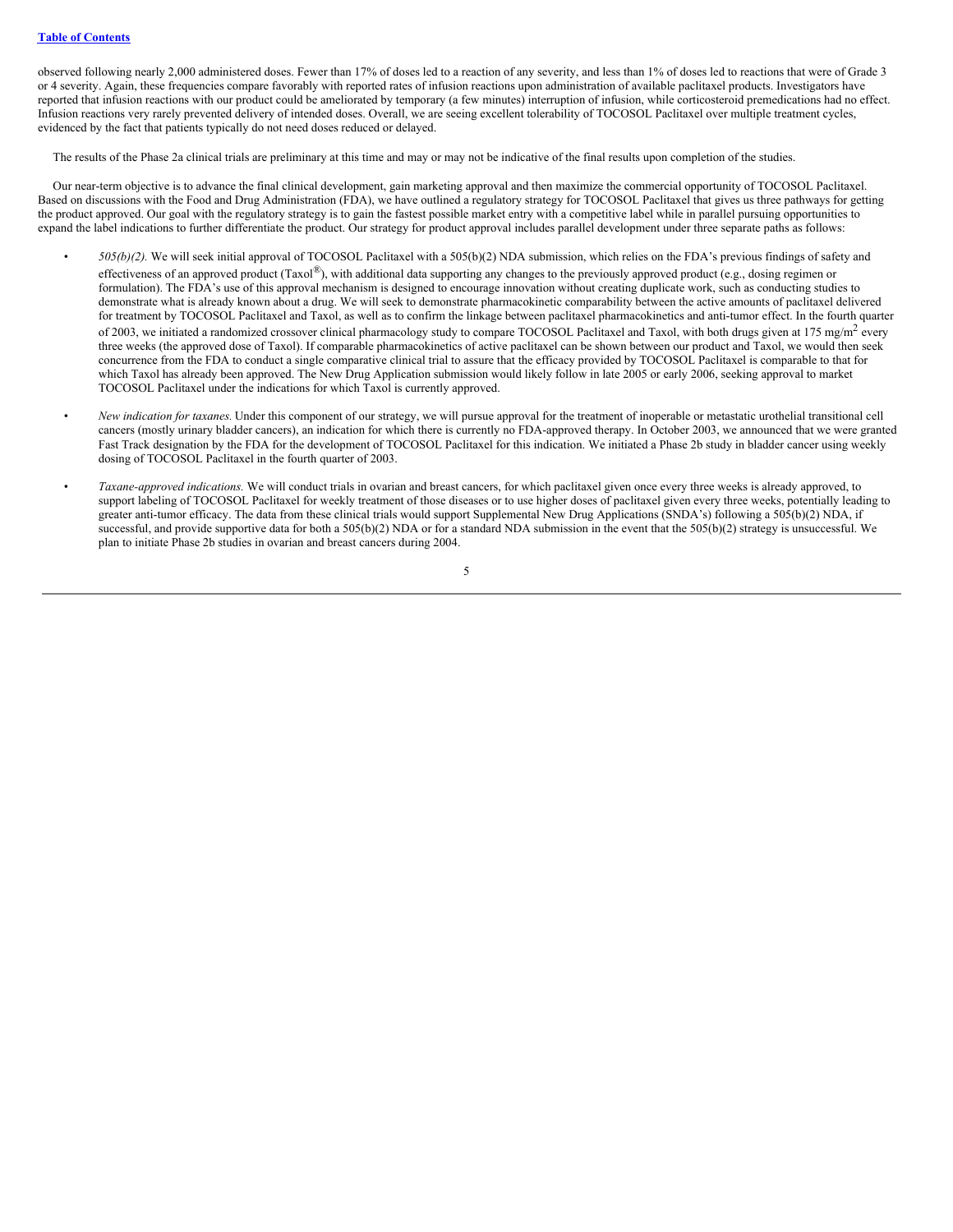In addition to continuing the clinical development of the product, we are also seeking to secure a corporate partner for TOCOSOL Paclitaxel to provide additional funding towards the remaining clinical development costs and also to maximize the commercial success of the product subsequent to product approval.

### <span id="page-6-0"></span>**Research Product Pipeline**

We continue to invest in the research and development of new products, including those that could extend the application of our TOCOSOL drug delivery technology. We are currently evaluating a number of early stage therapeutic drug formulations utilizing our TOCOSOL drug delivery technology, including potential product candidates based on the camptothecin molecule. The camptothecin molecule family is poorly soluble and difficult to formulate for administration to humans. There are currently two marketed hydrophilic (water-based) camptothecin analogs that are based on chemical modifications to the camptothecin molecule. Irinotecan, which is marketed under the name Camptosar®, is indicated for treatment of colorectal cancer; and topotecan, which is marketed under the name Hycamptin®, is indicated for treatment of ovarian and non-small cell lung cancers. Our research and development efforts on these product candidates are preliminary and we cannot give any assurance that any of these compounds will be successful or that they will progress to clinical trials. Advancing one or more of these potential products into human clinical trials is dependent on several factors including technological feasibility, commercial opportunity, and securing additional financial resources.

#### <span id="page-6-1"></span>**Market Overview**

Cancer is characterized by rapid, uncontrolled cell division resulting in the growth of an abnormal mass of cells generally referred to as a tumor. Cancerous tumors can arise in almost any tissue or organ and cancer cells, if not eradicated, spread, or metastasize, throughout the body. As these tumors grow, they cause damage to the surrounding tissue and organs and commonly result in death if left untreated. Cancer is believed to occur as a result of a number of hereditary and environmental factors. According to the American Cancer Society, cancer is the second leading cause of death in the United States and accounts for approximately one in every four deaths. Approximately 564,000 Americans are expected to die of cancer in 2004. The National Institutes of Health estimated the direct medical cost of cancer to be \$64 billion in 2003.

Our lead product, TOCOSOL Paclitaxel, is a cancer therapy drug. Paclitaxel, the active ingredient in TOCOSOL Paclitaxel, is a member of the taxane class of chemotherapy drugs, which generate annual worldwide sales in excess of \$2 billion. Our products are for the most part in the early to middle stages of development, and it is difficult to evaluate the potential markets for these products as the areas of potential application are diverse and specific applications are yet to be determined. Overall, we operate in the drug delivery market sector. The drug delivery market is reported to be nearly \$40 billion. Of that, a substantial portion is dedicated to the development of oral and injectable dosage forms. Our initial products under development would address a small fraction of this market. Drug delivery technology serves an increasingly important need in pharmaceutical development. The major pharmaceutical companies face an extremely competitive market, are under increasing pressure to introduce new products, and are facing loss of patent protection for a significant number of major revenue-producing drugs in their portfolios. We believe that new drug delivery technologies provide opportunities for overcoming formulation challenges with promising active pharmaceutical ingredients, for establishing product differentiation, for extending product life cycles, and for providing additional patent protection for key products.

### <span id="page-6-2"></span>**Manufacturing**

We are currently conducting developmental studies and analytical testing at our facilities in Bothell, Washington as part of our ongoing research and development. We have utilized the University of Iowa as the Food & Drug Administration (FDA)-certified institution to manufacture TOCOSOL Paclitaxel and other products under current Good Manufacturing Practice (GMP) requirements for our use in preclinical and clinical studies. In mid-2002, we entered into a manufacturing and supply agreement with SICOR Pharmaceuticals, Inc. During 2003, in collaboration with SICOR, we completed scaling of the drug manufacturing process to commercial levels for TOCOSOL Paclitaxel ensuring us adequate clinical supply for ongoing and planned clinical trials, and to provide a commercial scale process to enable regulatory approval and product launch. On the material supply side, we entered into a supply agreement with Indena SpA for the supply of GMP grade paclitaxel, which is the active pharmaceutical ingredient in TOCOSOL Paclitaxel, in early 2002.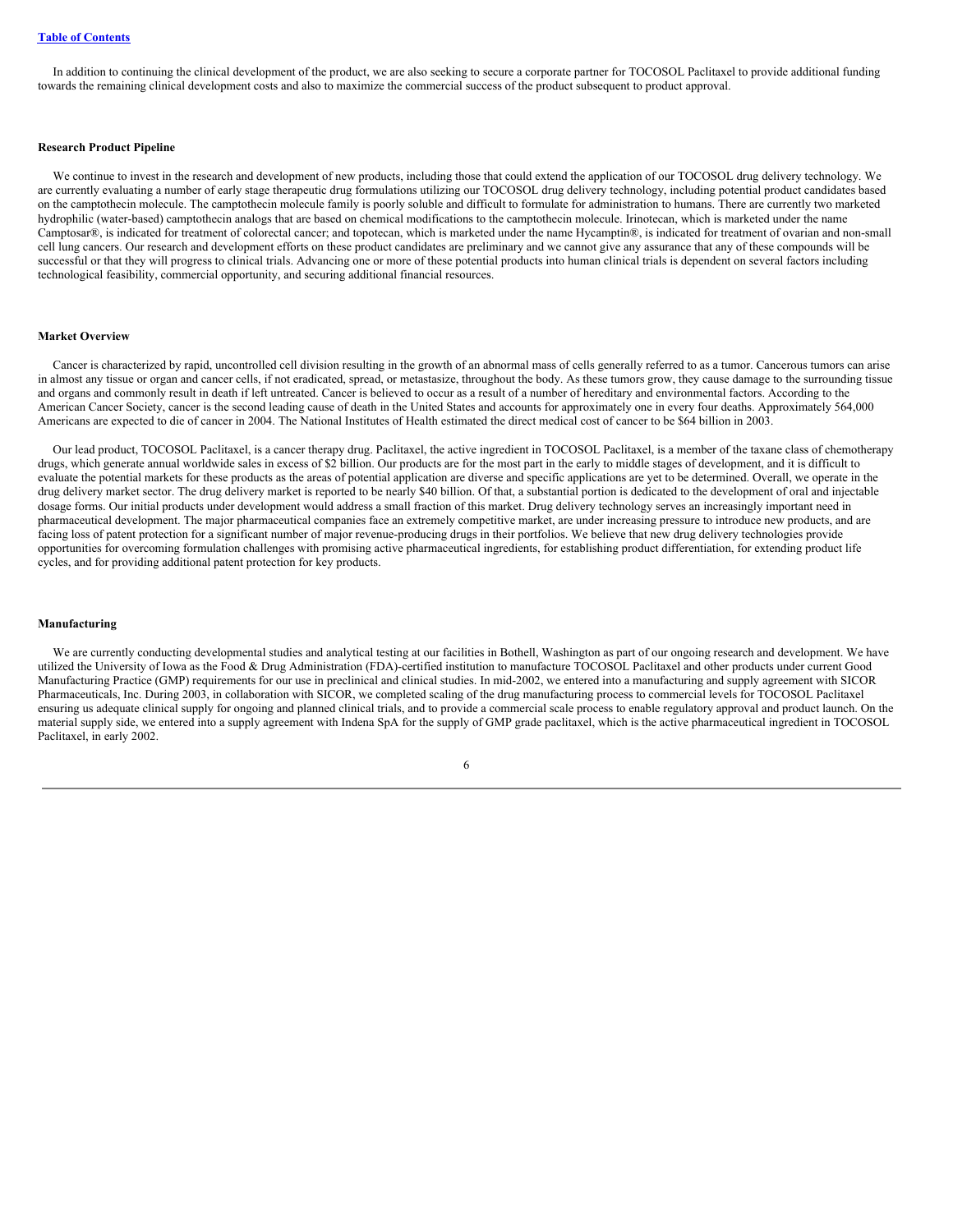#### <span id="page-7-0"></span>**Research and Development**

We currently conduct research and development activities at our facilities in Bothell, Washington. We also engage in certain research, preclinical studies and clinical development efforts at third party laboratories and other institutions. Our primary research and development efforts are currently directed at the development and application of the TOCOSOL drug delivery technology with respect to TOCOSOL Paclitaxel and other various compounds to which the technology can bring advantage.

Our research and development activities can be divided into research and preclinical programs and clinical development programs to treat cancer and other serious disease. The costs associated with research and preclinical programs and clinical development programs are as follows *(in millions)*:

|                                   | 2003  | 2002  | 2001  |
|-----------------------------------|-------|-------|-------|
|                                   |       |       |       |
| Research and preclinical programs | \$4.9 | \$5.0 | \$3.6 |
| Clinical development programs     | \$2.8 | \$4.0 | \$1.6 |
|                                   |       |       |       |
| Total research and development    | \$7.7 | \$9.0 | \$5.2 |
|                                   |       |       |       |

Because of the number of research projects we have ongoing at any one time, and the ability to utilize resources across several projects, the majority of our research and development costs are not directly tied to any individual project and are allocated among multiple projects. We manage our projects by reviewing scientific data and by supplementing this data with our cost allocations. Our cost allocations are based primarily on human resource time incurred on each project. The costs allocated to a project as a result do not necessarily reflect the actual costs of the project. Accordingly, we do not maintain actual cost incurred information for our projects on a project-by-project basis. Costs attributed to research and preclinical projects largely represent our pipeline generating activities. Costs associated with clinical development programs represent the advancement of these activities into product candidates. See Item 7. "Management's Discussion and Analysis of Financial Condition and Results of Operations" for further discussion of research and development spending trends.

#### <span id="page-7-1"></span>**Government Regulations – Drug Approval Process**

Regulation by governmental authorities in the U.S. and other countries is a significant factor in our ongoing research and development activities and in the production and marketing of our products. In order to undertake clinical tests, to produce and market products for human diagnostic use, mandatory procedures and safety standards established by the FDA in the U.S. and comparable agencies in other countries must be followed.

The standard process required by the FDA before a pharmaceutical agent may be marketed in the U.S. includes the following steps:

- (i) Preclinical studies including laboratory evaluation and animal studies to test for initial safety and efficacy;
- (ii) Submission to the FDA of an Investigational New Drug application, or IND, which must become effective before human clinical trials in the U.S. may commence;
- (iii) Adequate and well-controlled clinical trials to establish the safety and efficacy of the drug in its intended population and use(s);
- (iv) Submission to the FDA of a New Drug Application, or NDA, which application is not automatically accepted by the FDA for consideration; and
- (v) FDA approval of the NDA prior to any commercial sale or shipment of the drug.

In addition to obtaining FDA approval for each product, each domestic drug-manufacturing establishment must be registered by the FDA for each product that is manufactured at that facility. U.S. manufacturing establishments are subject to inspections by the FDA and by other federal, state and local agencies and must comply with Good Manufacturing Practices, or GMP, requirements applicable to the production of pharmaceutical drug products.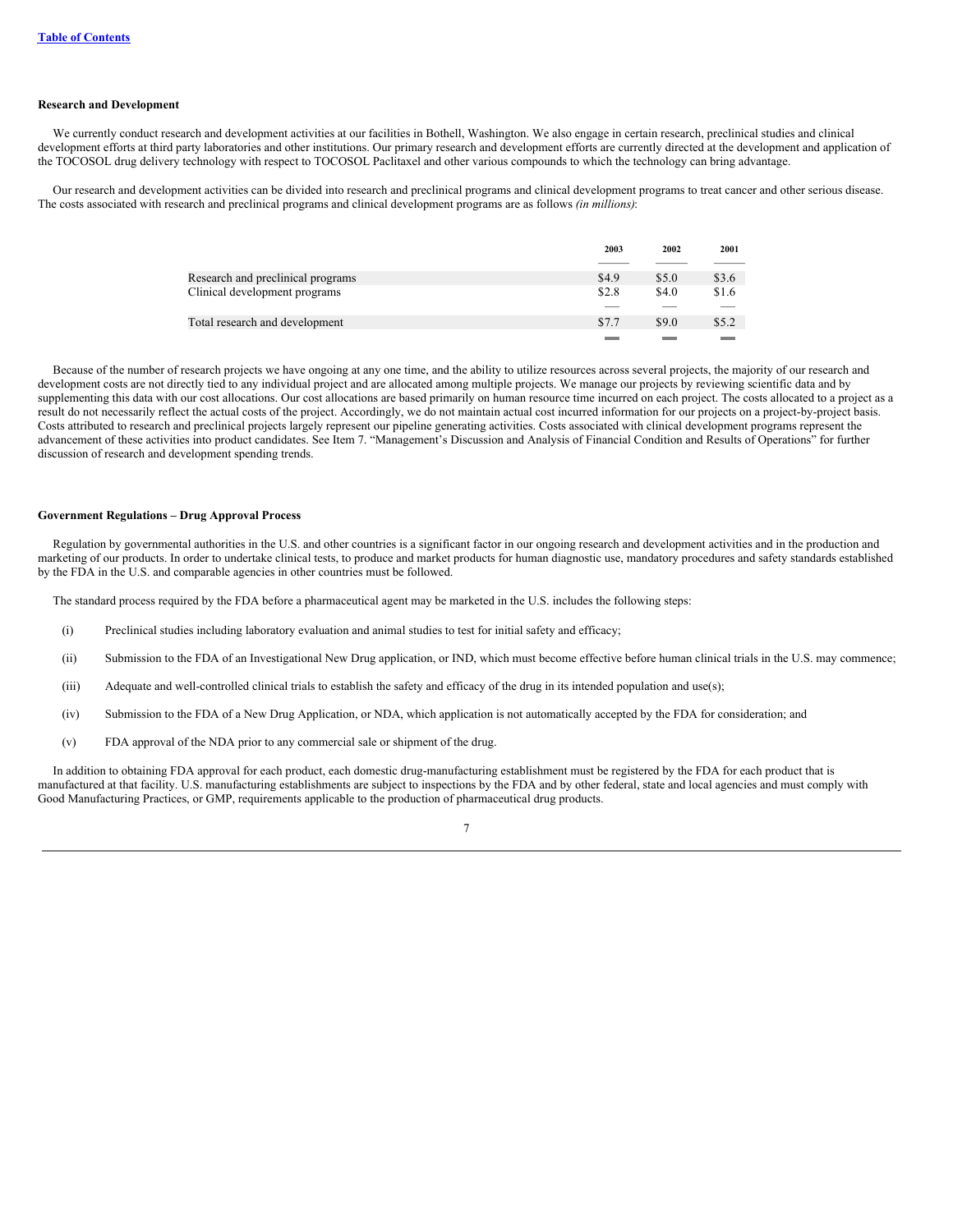Preclinical studies include laboratory evaluation of the active drug substance and its formulation and animal studies to assess the potential safety and efficacy of the product and its formulation. The results of the preclinical studies are submitted to the FDA as part of an IND, and unless the FDA objects, the IND will become effective 30 days following its receipt by the FDA.

Clinical trials involve the administration of the investigational drug to healthy volunteers and/or to patients under the supervision of a qualified principal investigator. In the case of cytotoxic drugs, such as TOCOSOL Paclitaxel, all clinical trials are conducted only in eligible patients with advanced cancers. Clinical trials are conducted in accordance with protocols that detail the objectives of the study, the parameters to be used to monitor safety and the efficacy criteria to be evaluated. Each protocol is submitted to the FDA as part of the IND. Each clinical study is approved and monitored by an independent Institutional Review Board or Ethics Committee who consider, among other things, ethical factors, informed consent documents, the safety of human subjects and the possible liability of the institution conducting a clinical study. The Institutional Review Board or Ethics Committee may require changes in protocol, which may delay initiation or completion of the study.

Clinical trials typically are conducted in three sequential phases, although the phases may overlap. In Phase 1, the initial introduction of the drug to humans, the drug is tested for safety and clinical pharmacology. Phase 2 trials involve more detailed evaluation of the safety and efficacy of the drug in patients with the disease or condition being studied. Phase 3 trials consist of large scale evaluations of safety and efficacy and typically require multiple clinical trial sites.

The process of completing clinical testing and obtaining FDA approval for a new product takes a number of years and requires the expenditure of substantial resources. The FDA may grant an unconditional approval of a drug for a particular indication or may grant approval conditioned on further post-marketing clinical trials. The FDA also may conclude that the submission is not adequate to support an approval and may require further clinical and preclinical testing, re-submission of the NDA, and further review. Even after initial FDA approval has been obtained, further studies may be required to provide additional data, and further studies will be required to gain approval for the use of a product for clinical indications other than those for which the product was approved initially. Also, the FDA may require post-market testing and surveillance programs to monitor the drug's side effects.

Marketing of pharmaceutical products outside of the U.S. is subject to regulatory requirements that vary from country to country. In the European Union, the general trend has been towards coordination of the common standards for clinical testing of new drugs. Centralized approval in the European Union is coordinated through the European Medicines Evaluation Agency, or EMEA.

The level of regulation outside of the U.S. and European Union varies widely. The time required to obtain regulatory approval from regulatory agencies in each country may be longer or shorter than that required for FDA or EMEA approval. In addition, in certain markets, reimbursement may be subject to governmentally mandated prices.

Many of the chemicals and compounds used in our research and development efforts are classified as hazardous materials under applicable federal, state and local environmental laws and regulations. We are subject to regulations under state and federal law regarding occupational safety, laboratory practices, handling and disposing of chemicals, environmental protection and hazardous substance control. We also will be subject to other possible future regulations of local, state, federal and other jurisdictions.

### <span id="page-8-0"></span>**Competition**

The healthcare industry in general is characterized by extensive research efforts, rapid technological change and intense competition. We believe that other pharmaceutical companies will compete with us in areas of research and development, acquisition of products and technology licenses, and the manufacturing and marketing of products that could potentially compete with ours. We expect that competition will be based on safety, efficacy, ease of administration, breadth of approved indications, price, reimbursement and physician and patient acceptance.

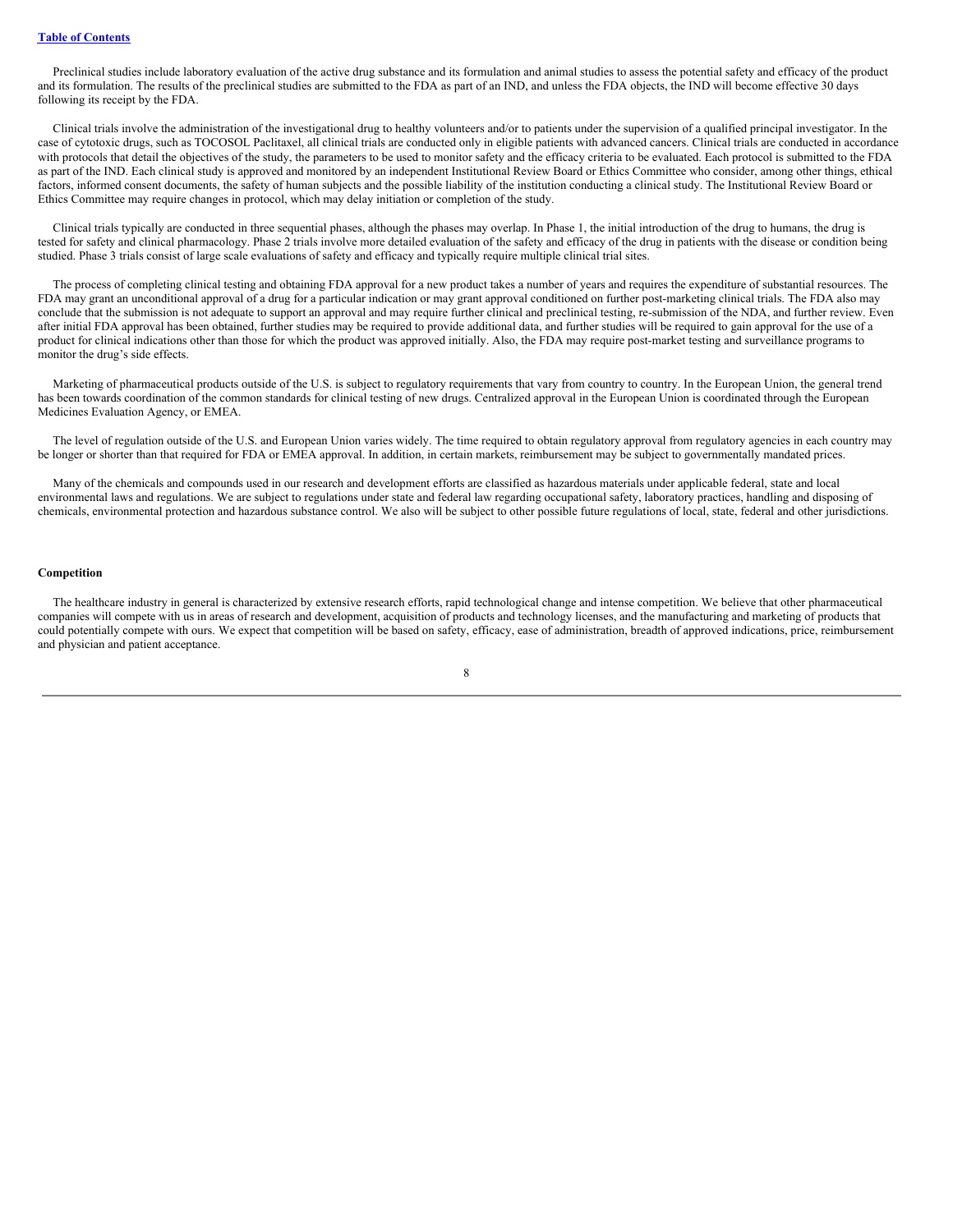Several other companies are developing paclitaxel reformulations with a goal of delivering a more effective and tolerable therapy than the approved paclitaxel products. Some of these products are further in development than TOCOSOL Paclitaxel and may achieve regulatory approval before our product. In addition, Aventis has a taxane product, Taxotere®, which is similar to paclitaxel and is marketed for the treatment of breast and non-small cell lung cancers. As a result of such increased competition, the price for paclitaxel products has been under pressure and may drop significantly before our products achieve regulatory approval.

We believe that our ability to successfully compete in the biotechnology and pharmaceutical industries will be based on our ability to do the following:

- Create and maintain advanced drug delivery technology;
- Develop proprietary products;
- Attract and retain key scientific personnel;
- Obtain patent or other protection for products;
- Obtain required regulatory approvals; and
- Manufacture, market and or license our products alone or with collaborative partners.

Many of our competitors and potential competitors have substantially greater financial, technical and human resources than we do and have substantially greater experience in developing products, obtaining regulatory approvals and marketing and manufacturing products. Companies that complete clinical trials, obtain required regulatory approvals and commence commercial sales of their products before their competitors may achieve a significant competitive advantage if their products work through a similar mechanism as our products. In addition, other technologies or products may be developed that have an entirely different approach that would render our technology and products noncompetitive or obsolete.

#### <span id="page-9-0"></span>**Patents and Proprietary Rights**

We consider the protection of our technology to be important to our business. In addition to seeking U.S. patent protection for many of our inventions, we are also seeking patent protection in other countries in order to protect our proprietary rights to inventions. We also rely upon trade secrets, know-how, continuing technological innovations and licensing opportunities to develop and maintain our competitive position.

Our success will depend, in part, on our ability to obtain patents, defend patents and protect trade secrets. To date, we have filed 26 patent applications in the U.S. pertaining to our TOCOSOL drug delivery technology and related systems as well as counterpart filings in Europe and key countries in Asia and Latin America. During 2003, the United States Patent and Trademark Office (PTO) issued two new patents to us related to TOCOSOL Paclitaxel. The PTO also issued an additional patent to Sonus related to its technology platform in January 2004. The Company has a total of five issued patents in the United States, with three of those specific to TOCOSOL Paclitaxel. All other patent applications are currently in process and have not been issued by the United States Patent and Trademark Offices or foreign counterpart agencies.

The patent position of medical and pharmaceutical companies is highly uncertain and involves complex legal and factual questions. There can be no assurance that any claims which are included in pending or future patent applications will be issued, that any issued patents will provide us with competitive advantage or will not be challenged by third parties, or that the existing or future patents of third parties will not have an adverse effect on our ability to commercialize our products. Furthermore, there can be no assurance that other companies will not independently develop similar products, duplicate any of our products or design around patents that may be issued to us. Litigation or administrative proceedings may be necessary to enforce any patents issued to us or to determine the scope and validity of others' proprietary rights in court or administrative proceedings. A significant portion of our drug delivery products is based upon extending the effective patent life of existing products through the use of our proprietary technology.

| ٧<br>۰. |    |        |   |
|---------|----|--------|---|
|         |    |        |   |
|         |    |        | I |
|         | ۰. | I<br>ł |   |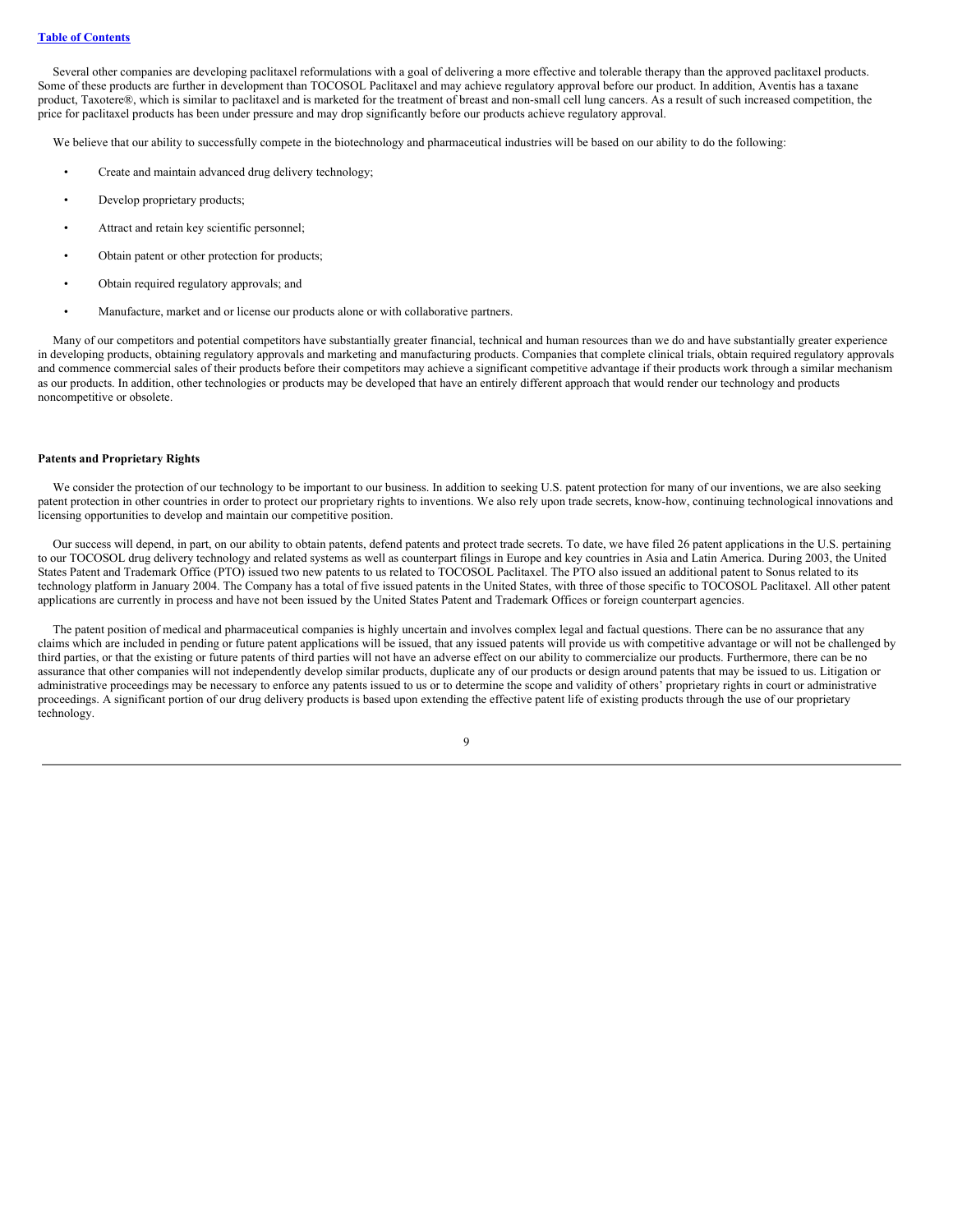Our commercial success will depend in part on not infringing patents issued to competitors. There can be no assurance that patents belonging to competitors or others will not require us to alter our products or processes, pay licensing fees or cease development of our current or future products. Further, there can be no assurance that we will be able to license other technology that we may require at a reasonable cost or at all. Failure by us to obtain a license to any technology that we may require to commercialize our products could have a material adverse effect on our business, financial condition and results of operations.

We have obtained registrations for our mark and corporate name SONUS and are pursuing registration of our mark TOCOSOL, in the U.S. and certain other countries. There can be no assurance that the registered or unregistered trademarks or trade names of our company will not infringe upon third party rights or will be acceptable to regulatory agencies.

We also rely on unpatented trade secrets, proprietary know-how and continuing technological innovation, which we seek to protect, in part, by confidentiality agreements with our corporate partners, collaborators, employees and consultants. There can be no assurance that these agreements will not be breached, that we will have adequate remedies for any breach, or that our trade secrets or know-how will not otherwise become known or be independently discovered by competitors. Further, there can be no assurance that we will be able to protect our trade secrets or that others will not independently develop substantially equivalent proprietary information and techniques.

#### <span id="page-10-0"></span>**Product Liability**

The clinical testing, manufacturing and marketing of our products may expose us to product liability claims. We maintain liability insurance for possible claims arising from the use of our products in clinical trials with limits of \$5.0 million per claim and in the aggregate. Although we have never been subject to a product liability claim, there can be no assurance that the coverage limits of our insurance policies will be adequate or that one or more successful claims brought against us would not have a material adverse effect upon our business, financial condition and results of operations. If any of our products under development gain marketing approval from the FDA, there can be no assurance that adequate product liability insurance will be available, or if available, that it will be available at a reasonable cost. Any adverse outcome resulting from a product liability claim could have a material adverse effect on our business, financial condition and results of operations.

#### <span id="page-10-1"></span>**Employees**

As of March 2, 2004, we had 41 employees, 29 engaged in research and development, regulatory, clinical and manufacturing activities, and 12 in business operations and administration. All of our employees are covered by confidentiality agreements. We consider our relations with our employees to be good, and none of our employees is a party to a collective bargaining agreement.

### <span id="page-10-2"></span>**Certain Factors That May Affect Our Business and Future Results**

#### *If we fail to develop products, then we may never realize revenue from product commercialization.*

A key element of our business strategy is to utilize our technologies for the development and commercialization of products that utilize our drug delivery technology. Most of our attention and resources are directed to the development of TOCOSOL, a drug delivery technology, that provides a novel approach to the formulation of water insoluble compounds for therapeutic applications. Significant expenditures in additional research and development, clinical testing, regulatory, manufacturing, and sales and marketing activities will be necessary in order for us to demonstrate the efficacy of our products, or commercialize any products developed with our technology. There can be no assurance that TOCOSOL or any of our other current products under development or any future products will be safe or efficacious. If TOCOSOL or any of our other current products under development are ultimately ineffective in treating cancer, do not receive the necessary regulatory approvals or do not obtain commercial acceptance, we will be materially adversely affected.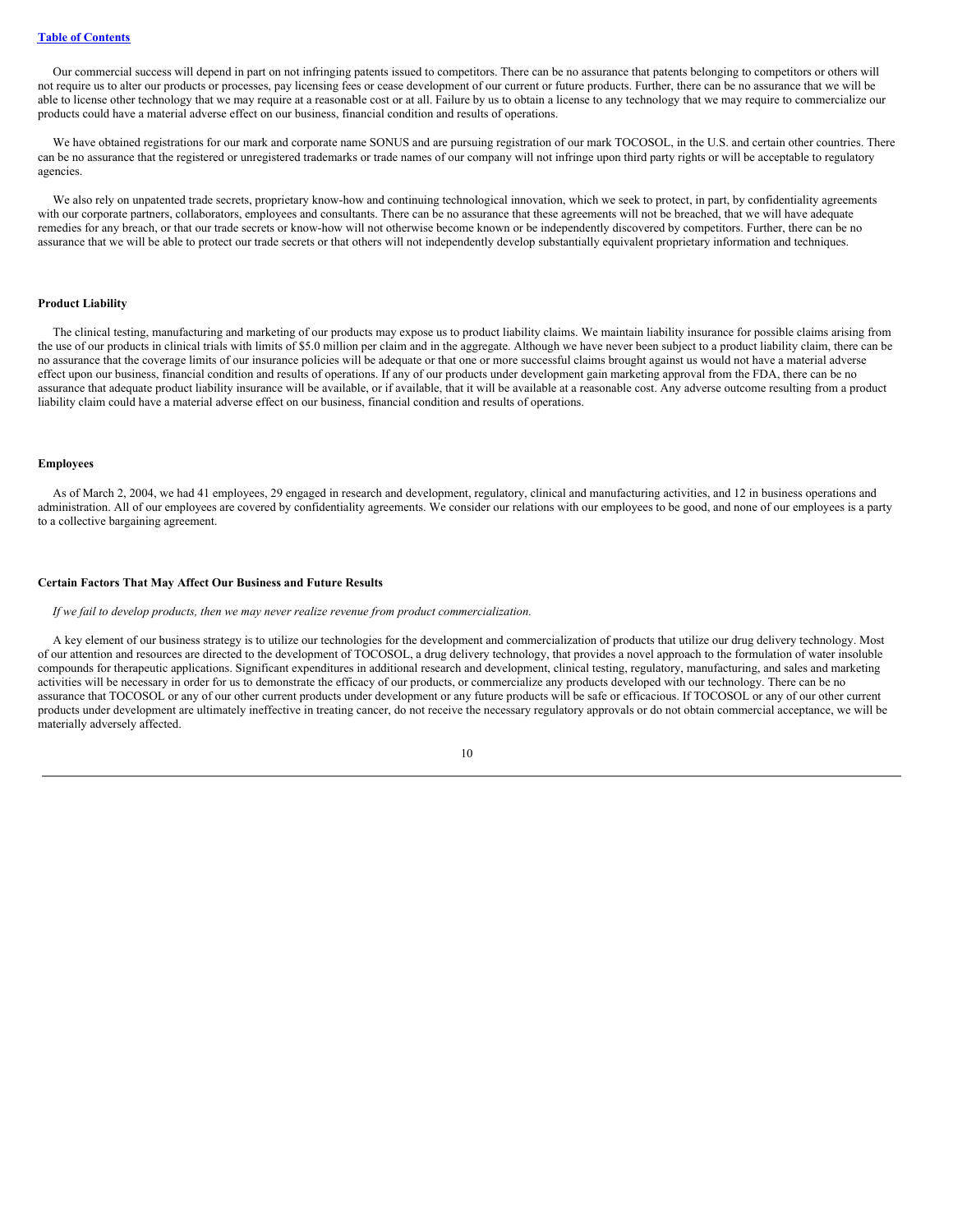Even if we are successful in developing our products, there is no assurance that such products will receive regulatory approval or that a commercially viable market will develop. While it is our strategy to develop additional products under our drug delivery technology by entering into feasibility study agreements with companies who own active compounds, there can be no assurance that we will enter into any feasibility studies. Moreover, there can be no assurance that these feasibility studies will result in development or license agreements. Without feasibility studies or development or license agreements, we may need to scale back or terminate our efforts to develop other products using our drug delivery technology.

#### We have a history of operating losses which we expect will continue and we may never become profitable.

We have experienced significant accumulated losses since our inception, and are expected to incur net losses for the foreseeable future. These losses have resulted primarily from expenses associated with our research and development activities, including nonclinical and clinical trials, and general and administrative expenses. As of December 31, 2003, our accumulated deficit totaled \$50.8 million. We anticipate that our operating losses will continue as we further invest in research and development for our products. We will not generate any product revenues unless and until we receive regulatory approval, which is not likely to occur in the near future. Even if we generate significant product revenues, there can be no assurance that we will be able to achieve or sustain profitability. Our results of operations have varied and will continue to vary significantly and depend on, among other factors:

- timing and costs of preclinical development, clinical trials and regulatory approvals;
- entering into new collaborative or product license agreements;
- timing of payments, if any, under collaborative partner agreements; and
- costs related to obtaining, defending and enforcing patents.

Governmental regulatory requirements are lengthy and expensive and failure to obtain necessary approvals will prevent us or our partners from commercializing a product.

We are subject to uncertain governmental regulatory requirements and a lengthy approval process for our products prior to any commercial sales of our products. The development and commercial use of our products are regulated by the U.S. Food and Drug Administration, or FDA, the European Medicines Evaluation Agency, or EMEA, and comparable regulatory agencies in other countries. The regulatory approval process for new products is lengthy and expensive. Before we can file an application with the FDA and comparable international agencies, the product candidate must undergo extensive testing, including animal studies and human clinical trials that can take many years and require substantial expenditures. Data obtained from such testing may be susceptible to varying interpretations, which could delay, limit or prevent regulatory approval. In addition, changes in regulatory policy for product approval may cause additional costs in our efforts to secure necessary approvals.

Our drug delivery products are subject to significant uncertainty because they are in the early to middle stages of development and are subject to regulatory approval. The results of pre-clinical and clinical testing of our products are uncertain and regulatory approval of our products may take longer or be more expensive than anticipated, which could have a material adverse affect on our business, financial condition and results of operations. We cannot predict if or when any of our products under development will be commercialized.

### *We depend on third parties for funding, clinical development, manufacturing and distribution.*

We are dependent, and may in the future be dependent, on third parties for funding or performance of a variety of key activities including research, clinical development, manufacturing, marketing, sales and distribution of our products. Our current business strategy is to enter into agreements with third parties both to license rights to our potential products and to develop and commercialize new products. We currently do not have any arrangements with third parties in place, which will provide any funding to the Company. If we are unable to establish these arrangements with third parties, if they are terminated or the collaborations are not successful, we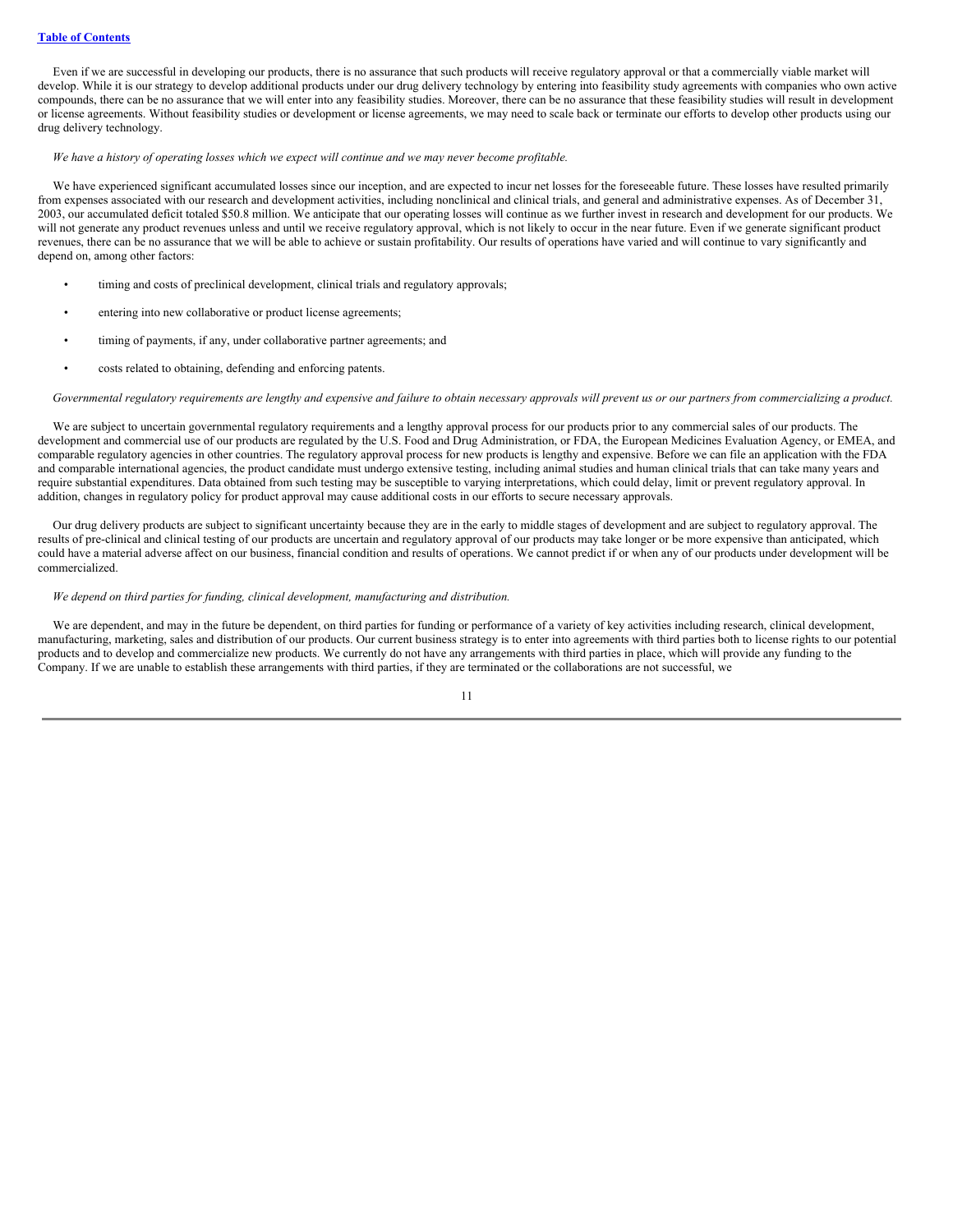#### **Table of [Contents](#page-0-0)**

will be required to identify alternative partners to fund or perform research, clinical development, manufacturing, marketing, sales and/or distribution, which could have a material adverse effect on our business, financial condition and results of operations. Our success depends in part upon the performance by these collaborators of their responsibilities under these arrangements. We have no control over the resources that any potential partner may devote to the development and commercialization of products under these collaborations and our partners may fail to conduct their collaborative activities successfully or in a timely manner. In connection with the manufacturing scale-up project for TOCOSOL Paclitaxel, we signed a manufacturing agreement with SICOR Pharmaceuticals, Inc. in July 2002 for the manufacturing of clinical and commercial supplies of the product.

We will need additional capital in the future, and if it is not available on terms acceptable to us, or at all, we may need to scale back our development and commercialization *activities.*

Our development efforts to date have consumed and will continue to require substantial amounts of cash, and we have generated only limited revenues from payments received from our contractual agreements and from the assignment of substantially all of our ultrasound contrast intellectual property. Based on our current operating plan, including planned clinical trials and other product development costs, we estimate that existing cash and marketable securities will be sufficient to meet our cash requirements through early 2005. However, if we are unable to obtain additional financing in 2004, we intend to reduce expenses such that existing cash resources would last through 2005. We will need substantial additional capital to complete the development of TOCOSOL Paclitaxel as well as other product candidates and to meet our other cash requirements in the future. Our future capital requirements depend on many factors including:

- the timing and costs of preclinical development, clinical trials and regulatory approvals;
- entering into new collaborative or product license agreements;
- the timing and costs of technology transfer associated with manufacturing and supply agreements;
- the timing of payments, if any, under collaborative partner agreements; and
- costs related to obtaining, defending and enforcing patents.

Any future equity financing, if available, may result in substantial dilution to existing stockholders, and debt financing, if available, may include restrictive covenants. If we are unable to raise additional financing, we will have to substantially reduce our expenditures, scale back the development of our products and new product research and development, or license to others products that we otherwise would seek to commercialize ourselves, which could seriously harm our business, and explore other strategic alternatives.

#### Future U.S. or international legislative or administrative actions also could prevent or delay regulatory approval of our products.

Even if regulatory approvals are obtained, they may include significant limitations on the indicated uses for which a product may be marketed. A marketed product also is subject to continual FDA, EMEA and other regulatory agency review and regulation. Later discovery of previously unknown problems or failure to comply with the applicable regulatory requirements may result in restrictions on the marketing of a product or withdrawal of the product from the market, as well as possible civil or criminal sanctions. In addition, if marketing approval is obtained, the FDA, EMEA or other regulatory agency may require post-marketing testing and surveillance programs to monitor the product's efficacy and side effects. Results of these post-marketing programs may prevent or limit the further marketing of a product.

The development of pharmaceutical products in general and the development of paclitaxel reformulations in particular is extremely competitive, and if we fail to compete *ef ectively, it would negatively impact our business.*

Competition in the development of pharmaceutical products is intense and expected to increase. We also believe that other medical and pharmaceutical companies will compete with us in the areas of research and

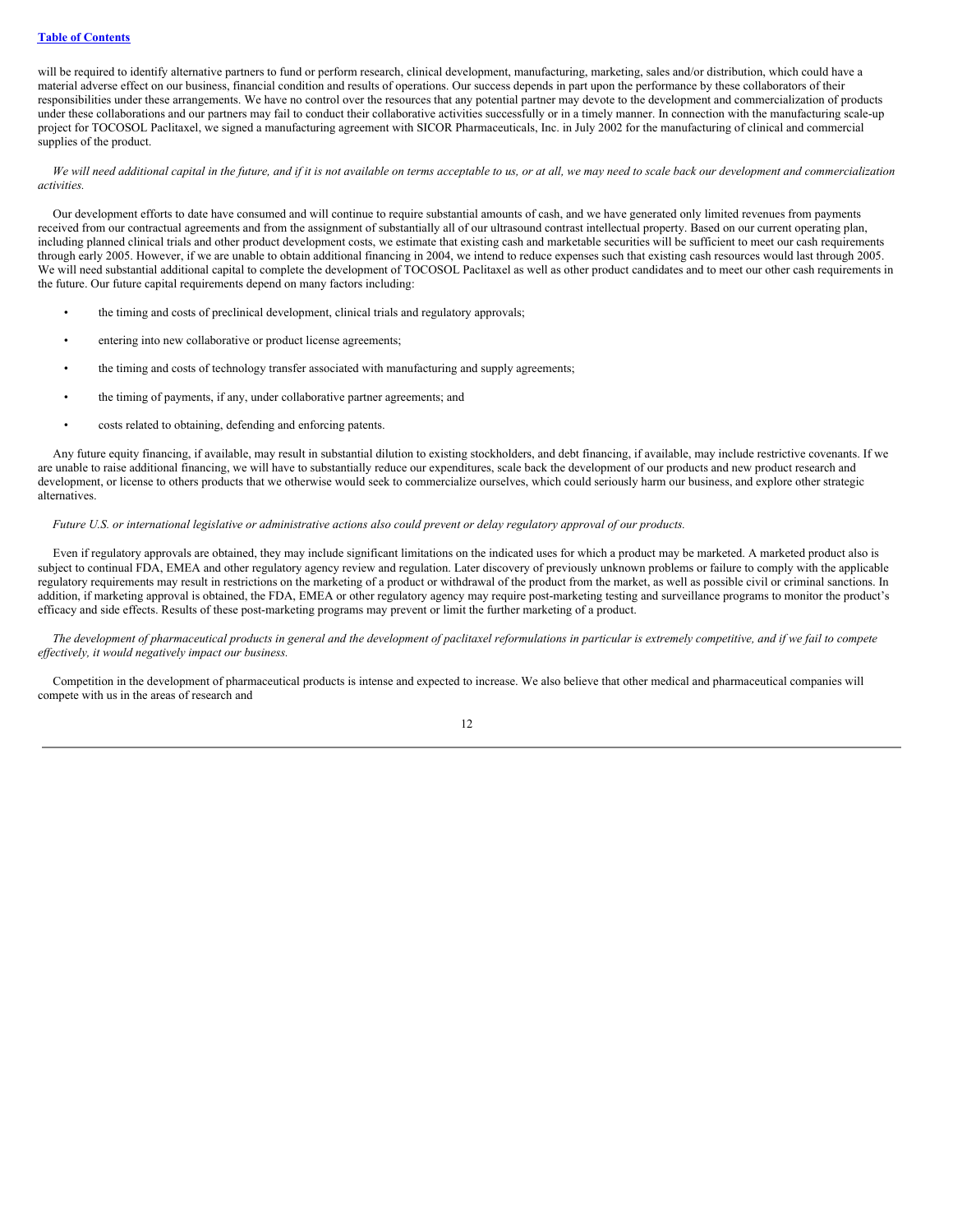### **Table of [Contents](#page-0-0)**

development, acquisition of products and technology licenses, and the manufacturing and marketing of our products. Success of products in these fields will be based primarily on:

- efficacy;
- safety;
- price;
- ease of administration:
- breadth of approved indications; and
- physician, healthcare payer and patient acceptance.

Several other companies are developing paclitaxel reformulations with a goal of delivering a more effective and tolerable therapy than the approved paclitaxel products. Some of these products are further in development than TOCOSOL Paclitaxel and may achieve regulatory approval before our product. In addition, Aventis has a taxane product, Taxotere®, which is similar to paclitaxel and is marketed for the treatment of breast and non-small cell lung cancers. As a result of the increased competition, the price for paclitaxel products has been under pressure and may drop significantly before we achieve regulatory approval.

Many of our competitors and potential competitors, including large pharmaceutical, chemical and biotechnology concerns and universities and other research institutions, have substantially greater financial, technical and human resources than we do and have substantially greater experience in developing products, obtaining regulatory approvals and marketing and manufacturing medical products. Accordingly, these competitors may succeed in obtaining FDA approval for their products more rapidly than us. In addition, other technologies or products may be developed that have an entirely different approach that would render our technology and products noncompetitive or obsolete. If we fail to compete effectively, it would have a material adverse effect on our business, financial condition and results of operations.

#### We rely on third party suppliers and manufacturers to produce products that we develop and failure to retain such suppliers and manufacturers would adversely impact our *ability to commercialize our products.*

We currently rely on third parties to supply the chemical ingredients necessary for our drug delivery products. We entered into a supply agreement with Indena SpA for the supply of GMP grade paclitaxel, which is the active pharmaceutical ingredient in TOCOSOL Paclitaxel, in early 2002. The chemical ingredients for our products are manufactured by a limited number of vendors. The inability of these vendors to supply medical-grade materials to us could delay the manufacturing of, or cause us to cease the manufacturing of our products. We also rely on third parties to manufacture our products for research and development and clinical trials. SICOR Pharmaceuticals, Inc. is our primary manufacturer of TOCOSOL Paclitaxel for clinical studies and has also agreed to manufacture TOCOSOL Paclitaxel for commercialization. We previously manufactured clinical supplies of TOCOSOL Paclitaxel at other GMP certified contract laboratories. Suppliers and manufacturers of our products must operate under GMP regulations, as required by the FDA, and there are a limited number of contract manufacturers that operate under GMP regulations. Our reliance on independent manufacturers involves a number of other risks, including the absence of adequate capacity, the unavailability of, or interruptions in, access to necessary manufacturing processes and reduced control over delivery schedules. If our manufacturers are unable or unwilling to continue manufacturing our products in required volumes or have problems with commercial scale-up, we will have to identify acceptable alternative manufacturers. The use of a new manufacturer may cause significant interruptions in supply if the new manufacturer has difficulty manufacturing products to our specifications. Further, the introduction of a new manufacturer may increase the variation in the quality of our products.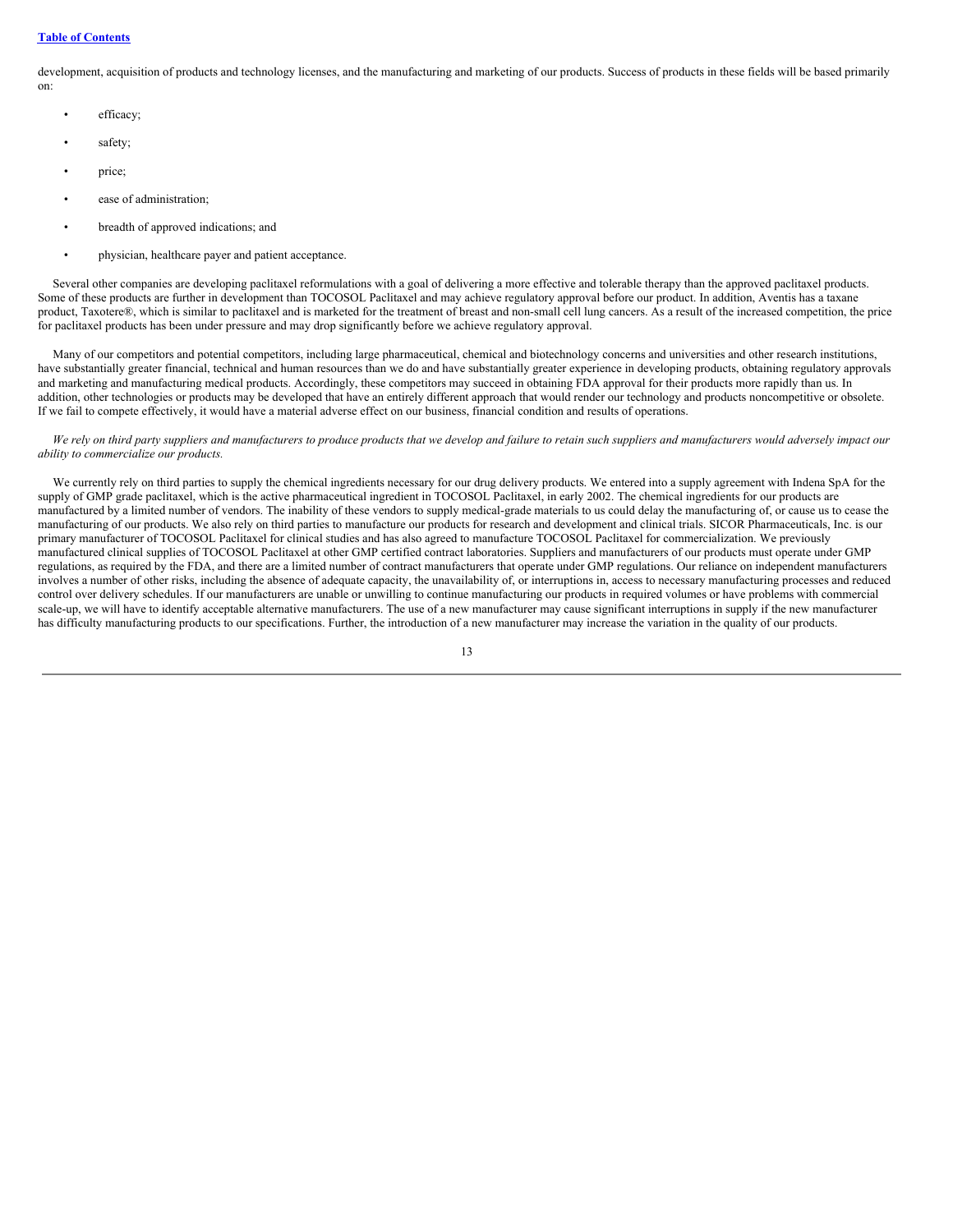### If we fail to secure adequate intellectual property protection or become involved in an intellectual property dispute, it could significantly harm our financial results and *ability to compete.*

Our success will depend, in part, on our ability to obtain and defend patents and protect trade secrets. To date, we have five United States patents issued and 26 patent applications filed in the United States pertaining to our TOCOSOL drug delivery technology as well as counterpart filings in Europe and key countries in Asia and Latin America. The patent position of medical and pharmaceutical companies is highly uncertain and involves complex legal and factual questions. There can be no assurance that any claims which are included in pending or future patent applications will be issued, that any issued patents will provide us with competitive advantages or will not be challenged by third parties, or that the existing or future patents of third parties will not have an adverse effect on our ability to commercialize our products. Furthermore, there can be no assurance that other companies will not independently develop similar products, duplicate any of our products or design around patents that may be issued to us. Litigation may be necessary to enforce any patents issued to us or to determine the scope and validity of others' proprietary rights in court or administrative proceedings. Any litigation or administrative proceeding could result in substantial costs to us and distraction of our management. An adverse ruling in any litigation or administrative proceeding could have a material adverse effect on our business, financial condition and results of operations.

### *Our commercial success will depend in part on not infringing patents issued to competitors.*

There can be no assurance that patents belonging to competitors will not require us to alter our products or processes, pay licensing fees or cease development of our current or future products. Any litigation regarding infringement could result in substantial costs to us and distraction of our management, and any adverse ruling in any litigation could have a material adverse effect on our business, financial condition and results of operations. Further, there can be no assurance that we will be able to license other technology that we may require at a reasonable cost or at all. Failure by us to obtain a license to any technology that we may require to commercialize our products would have a material adverse effect on our business, financial condition and results of operations. In addition, to determine the priority of inventions and the ultimate ownership of patents, we may participate in interference, reissue or re-examination proceedings conducted by the U.S. Patent and Trademark Office or in proceedings before international agencies with respect to any of our existing patents or patent applications or any future patents or applications, any of which could result in loss of ownership of existing, issued patents, substantial costs to us and distraction of our management.

#### Reimbursement procedures and future healthcare reform measures are uncertain and may adversely impact our ability to successfully sell pharmaceutical products.

Our ability to successfully sell any pharmaceutical products will depend in part on the extent to which government health administration authorities, private health insurers and other organizations will reimburse patients for the costs of future pharmaceutical products and related treatments. In the United States, government and other third-party payers have sought to contain healthcare costs by limiting both coverage and the level of reimbursement for new pharmaceutical products approved for marketing by the FDA. In some cases, these payers may refuse to provide any coverage for uses of approved products to treat medical conditions even though the FDA has granted marketing approval. Healthcare reform may increase these cost containment efforts. We believe that managed care organizations may seek to restrict the use of new products, delay authorization to use new products or limit coverage and the level of reimbursement for new products. Internationally, where national healthcare systems are prevalent, little if any funding may be available for new products, and cost containment and cost reduction efforts can be more pronounced than in the United States.

### *If our products are not accepted by the medical community our business will suf er.*

Commercial sales of our proposed products will substantially depend upon the products' efficacy and on their acceptance by the medical community. Widespread acceptance of our products will require educating the medical community as to the benefits and reliability of the products. Our proposed products may not be accepted, and, even if accepted, we are unable to estimate the length of time it would take to gain such acceptance.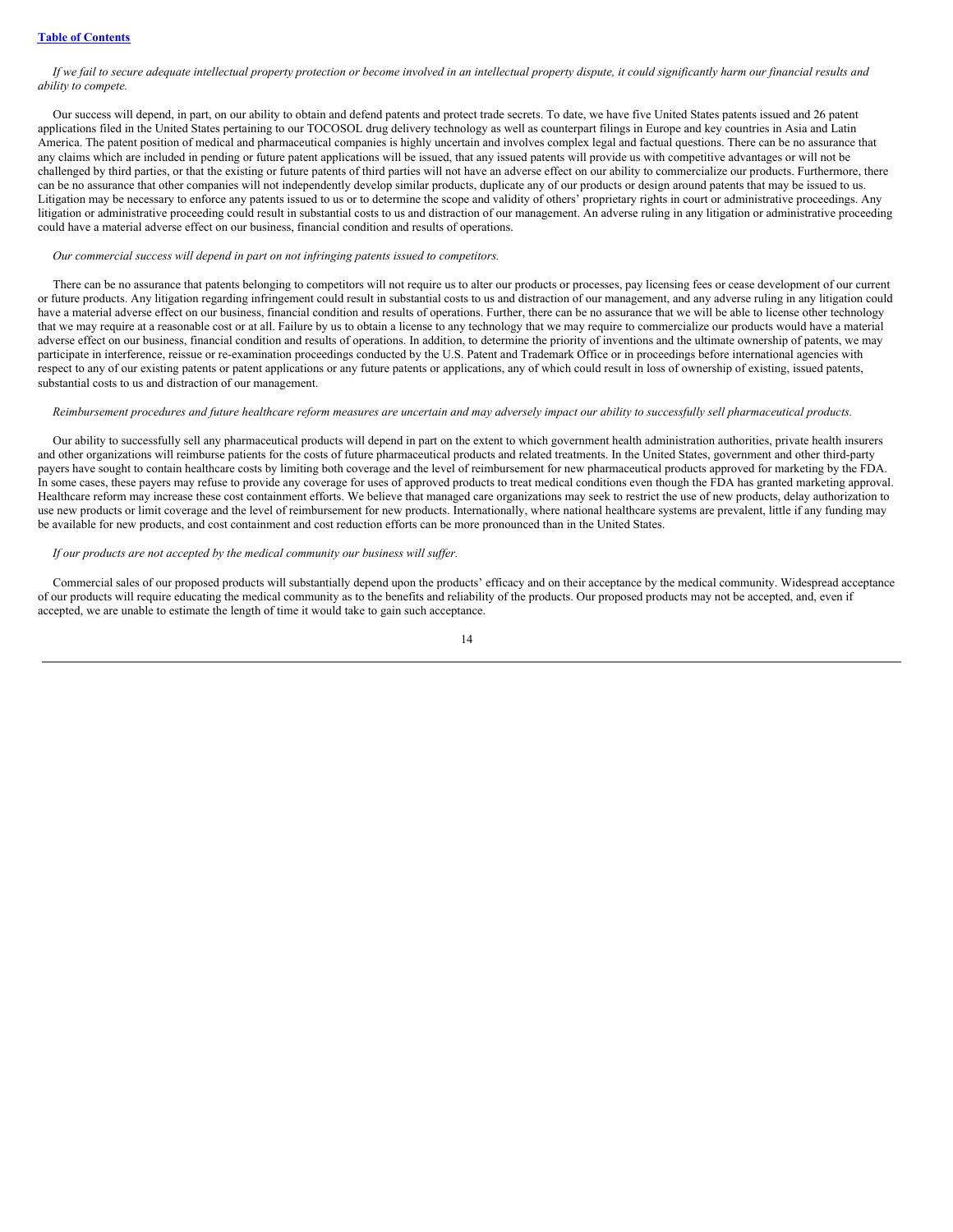#### If we lose our key personnel or are unable to attract and retain qualified scientific and management personnel, we may be unable to become profitable.

We are highly dependent on our key executives. The loss of any of these key executives or the inability to recruit and retain qualified scientific personnel to perform research and development and qualified management personnel could have a material adverse effect on our business, financial condition and results of operations. There can be no assurance that we will be able to attract and retain such personnel on acceptable terms, if at all, given the competition for experienced scientists and other personnel among numerous medical and pharmaceutical companies, universities and research institutions.

### The businesses in which we engage have a risk of product liability, and in the event of a successful suit against us, our business could be severely harmed.

The testing, marketing and sale of pharmaceutical products entails a risk of product liability claims by consumers and others. While we currently maintain product liability insurance, which we believe to be adequate for current applications of our products, such insurance may not continue to be available at a reasonable cost or may not be sufficient to fully cover any potential claims. In the event of a successful suit against us, the lack or insufficiency of insurance coverage could have a material adverse effect on our business and financial condition.

## Since we use hazardous materials in our business, we may be subject to claims relating to improper handling, storage or disposal of these materials.

Our research and development activities involve the controlled use of hazardous materials, chemicals and various radioactive compounds. We are subject to federal, state and local laws and regulations governing the use, manufacture, storage, handling and disposal of such materials and certain waste products. Although we believe that our safety procedures for handling and disposing of such materials comply with the standards prescribed by state and federal regulations, the risk of accidental contamination or injury from these materials cannot be eliminated completely. In the event of such an accident, we could be held liable for any damages that result and any such liability not covered by insurance could exceed our resources. Compliance with environmental laws and regulations may be expensive, and current or future environmental regulations may impair our research, development or production efforts.

## Failure to satisfy Nasdaq National Market Listing requirements may result in our common stock being delisted from The Nasdaq National Market.

Our common stock is currently listed on The Nasdaq National Market under the symbol "SNUS." For continued inclusion on The Nasdaq National Market, we must maintain among other requirements stockholders' equity of at least \$10.0 million, a minimum bid price of \$1.00 per share and a market value of our public float of at least \$5.0 million; or market capitalization of at least \$50 million, a minimum bid price of \$3.00 per share and a market value of our public float of at least \$15.0 million. As of December 31, 2003, we had stockholders' equity of \$19.3 million. In the event that we fail to satisfy the listing standards on a continuous basis, our common stock may be removed from listing on The Nasdaq National Market. If our common stock were delisted from The Nasdaq National Market, our common stock may be transferred to the Nasdaq SmallCap Market if we satisfy the listing criteria for the Nasdaq SmallCap Market or trading of our common stock, if any, may be conducted in the over-the-counter market in the so-called "pink sheets" or, if available, the National Association of Securities Dealer's "Electronic Bulletin Board." In addition, delisting from Nasdaq may subject our common stock to so-called "penny stock" rules. These rules impose additional sales practice and market making requirements on broker-dealers who sell and/or make a market in such securities. Consequently, broker-dealers may be less willing or able to sell and/or make a market in our common stock. Additionally, an investor would find it more difficult to dispose of, or to obtain accurate quotations for the price of, our common stock. As a result of a delisting, it may become more difficult for us to raise funds through the sale of our securities.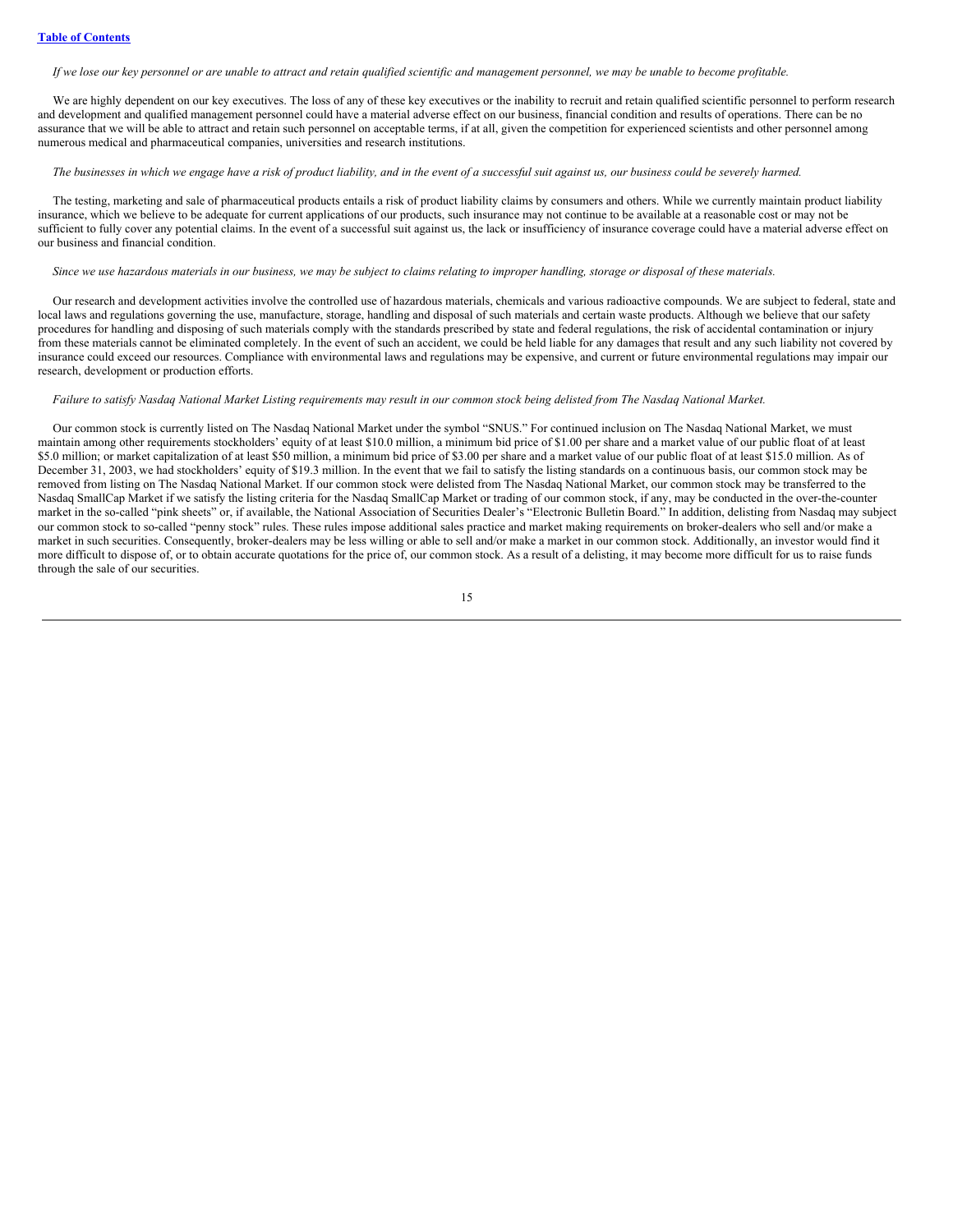Market volatility may affect our stock price and the value of an investment in our common stock may be subject to sudden decreases.

The trading price for our common stock has been, and we expect it to continue to be, volatile. The price at which our common stock trades depends upon a number of factors, including our historical and anticipated operating results, preclinical and clinical trial results, market perception of the prospects for biotechnology companies as an industry sector and general market and economic conditions, some of which are beyond our control. Factors such as fluctuations in our financial and operating results, changes in government regulations affecting product approvals, reimbursement or other aspects of our or our competitors' businesses, FDA review of our product development activities, the results of preclinical studies and clinical trials, announcements of technological innovations or new commercial products by us or our competitors, developments concerning key personnel and our intellectual property rights, significant collaborations or strategic alliances and publicity regarding actual or potential performance of products under development by us or our competitors could also cause the market price of our common stock to fluctuate substantially. In addition, the stock market has from time to time experienced extreme price and volume fluctuations. These broad market fluctuations may lower the market price of our common stock. Moreover, during periods of stock market price volatility, share prices of many biotechnology companies have often fluctuated in a manner not necessarily related to the companies' operating performance. Also, biotechnology stocks may be volatile even during periods of relative market stability. Accordingly, our common stock may be subject to greater price volatility than the stock market as a whole.

#### <span id="page-16-0"></span>**Company Information**

Sonus Pharmaceuticals was incorporated in California in October 1991 and subsequently reorganized as a Delaware corporation in September 1995. The Company's principal executive offices are located at 22026 20th Avenue SE, Bothell, Washington 98021, and its telephone number is (425) 487-9500. The Company makes its annual reports on Form 10-K, quarterly reports on Form 10-Q, current reports on Form 8-K and amendments to these reports available on its website, at http://www.sonuspharma.com, free of charge as soon as practicable after filing with the SEC. All such reports are also available free of charge via EDGAR through the SEC website at www.sec.gov. In addition, the public may read and copy materials filed by the Company with the SEC at the SEC's public reference room located at 450 Fifth St., N.W., Washington, D.C., 20549. Information regarding operation of the SEC's public reference room can be obtained by calling the SEC at 1-800-SEC-0330.

# <span id="page-16-1"></span>**ITEM 2.PROPERTIES**

We currently lease approximately 27,000 square feet of laboratory and office space in a single facility near Seattle, Washington. The lease expires in July 2007 and includes an option to extend the term of the lease for three years. We believe that this facility will be adequate to meet our projected needs for the foreseeable future and that our monthly rent is reflective of current market rates.

#### <span id="page-16-2"></span>**ITEM 3.LEGAL PROCEEDINGS**

From time to time, the Company may be involved in litigation relating to claims arising out of our operations in the normal course of business. The Company currently is not a party to any legal proceedings, the adverse outcome of which, in management's opinion, individually or in the aggregate, would have a material adverse effect on the Company's results of operations or financial position.

### <span id="page-16-3"></span>**ITEM 4.SUBMISSION OF MATTERS TO A VOTE OF SECURITY HOLDERS**

No matters were submitted to a vote of security holders during the fourth quarter of the year ended December 31, 2003.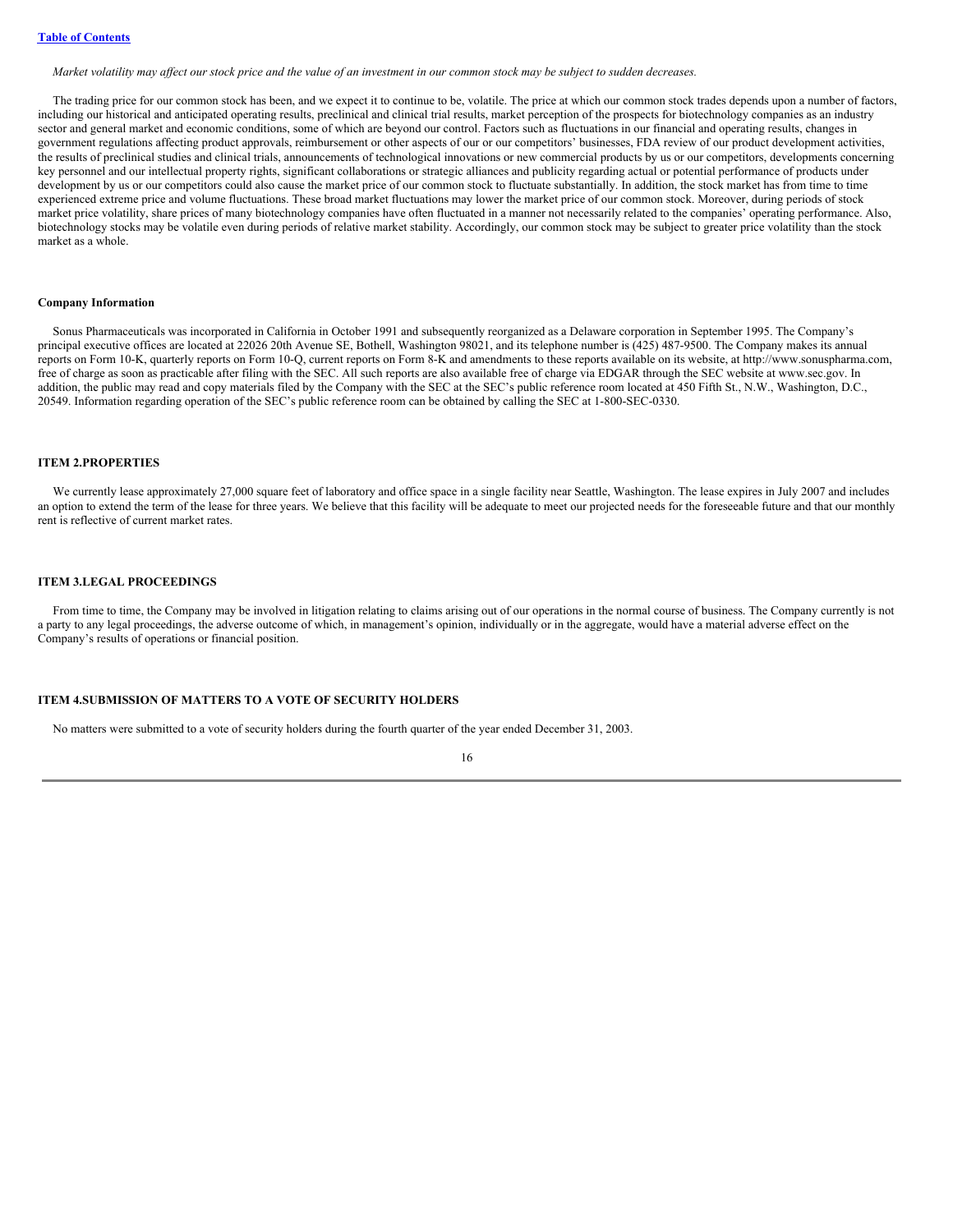# **PART II**

# <span id="page-17-1"></span><span id="page-17-0"></span>**ITEM 5. MARKET FOR THE REGISTRANT'S COMMON STOCK**

Our common stock first began trading on the Nasdaq National Market under the symbol SNUS on October 12, 1995. No cash dividends have been paid on the common stock, and we do not anticipate paying any cash dividends in the foreseeable future. As of March 2, 2004, there were 200 stockholders of record and approximately 6,500 beneficial stockholders of our Common Stock. The high and low sales prices of our common stock as reported by Nasdaq National Market for the periods indicated are as follows:

|                                | High   | Low    |
|--------------------------------|--------|--------|
|                                |        |        |
| 2002                           |        |        |
| <b>First Ouarter</b>           | \$8.59 | \$4.23 |
| <b>Second Quarter</b>          | 7.17   | 1.87   |
| Third Quarter                  | 2.95   | 1.30   |
| Fourth Quarter                 | 3.23   | 1.14   |
| 2003                           |        |        |
| <b>First Ouarter</b>           | \$2.75 | \$1.90 |
| Second Quarter                 | 4.32   | 1.95   |
| Third Quarter                  | 6.45   | 3.45   |
| Fourth Quarter                 | 6.26   | 4.55   |
| 2004                           |        |        |
| First Quarter (through 3/2/04) | \$8.81 | \$5.00 |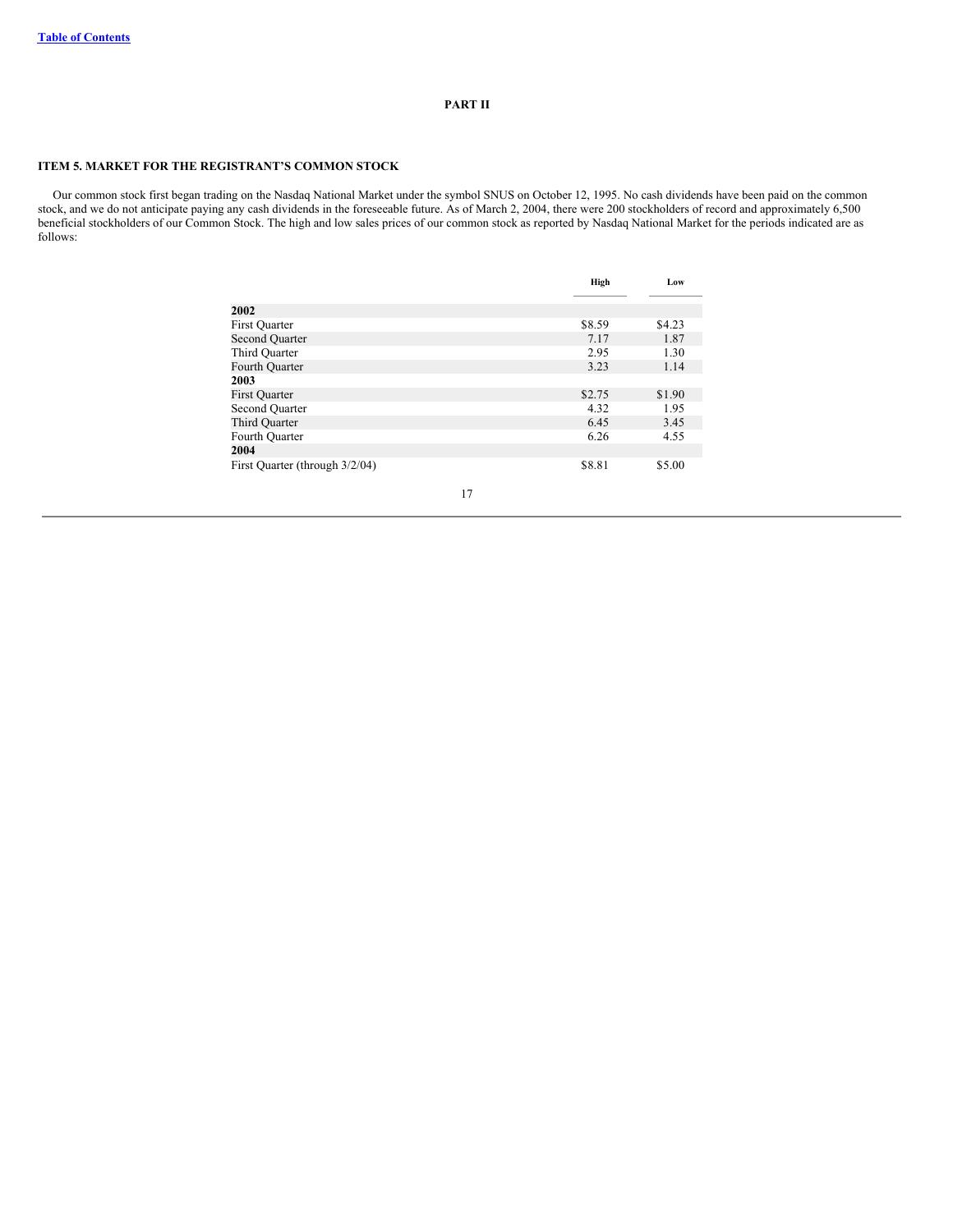# <span id="page-18-0"></span>**ITEM 6.SELECTED FINANCIAL DATA**

The data set forth below should be read in conjunction with Item 7, "Management's Discussion and Analysis of Financial Condition and Results of Operations" and the Financial Statements and Notes thereto appearing at Item 8 of this report.

|                                                              | Year Ended December 31, |              |                                       |                                |                               |  |
|--------------------------------------------------------------|-------------------------|--------------|---------------------------------------|--------------------------------|-------------------------------|--|
|                                                              | 2003                    | 2002         | 2001                                  | 2000                           | 1999                          |  |
|                                                              |                         |              | (in thousands, except per share data) |                                |                               |  |
| <b>Statements of Operations Data:</b>                        |                         |              |                                       |                                |                               |  |
| Revenues                                                     | S<br>25                 | 25<br>\$.    | \$ 8,749                              | S.<br>408                      | \$12,050                      |  |
| Operating expenses                                           | \$10,663                | \$12,199     | \$8,532                               | \$7,641                        | \$12,088                      |  |
| Net income (loss)                                            | \$(10,467)              | \$(11,636)   | S.<br>542                             | \$(2,147)                      | 435<br>S.                     |  |
| Net income (loss) per share:                                 |                         |              |                                       |                                |                               |  |
| <b>Basic</b>                                                 | S<br>(0.68)             | \$<br>(0.86) | S<br>0.05                             | (0.23)                         | S<br>0.05                     |  |
| Diluted                                                      | (0.68)<br>\$            | \$<br>(0.86) | $\mathbb{S}$<br>0.05                  | (0.23)                         | S.<br>0.05                    |  |
| Shares used in calculation of net income<br>(loss) per share |                         |              |                                       |                                |                               |  |
| Basic                                                        | 15,504                  | 13,564       | 10,288                                | 9,146                          | 8,836                         |  |
| Diluted                                                      | 15,504                  | 13,564       | 11,048                                | 9,146                          | 8.969                         |  |
|                                                              | December 31,            |              |                                       |                                |                               |  |
|                                                              | 2003                    | 2002         | 2001                                  | 2000                           | 1999                          |  |
|                                                              |                         |              | (in thousands)                        |                                |                               |  |
| <b>Balance Sheet Data:</b>                                   |                         |              |                                       |                                |                               |  |
| Cash, cash equivalents and marketable                        |                         |              |                                       |                                |                               |  |
| securities                                                   | \$19,664                | \$16,334     | \$15,124                              | \$8,462                        | \$11,804                      |  |
| Total assets                                                 | \$21,468                | \$17,934     | \$15,864                              | \$14,310                       | \$18,089                      |  |
| Long-term liabilities                                        | 121<br>\$               | 272<br>S.    | \$<br>$\overline{\phantom{a}}$        | S.<br>$\overline{\phantom{a}}$ | S<br>$\overline{\phantom{m}}$ |  |
| Stockholders' equity                                         | \$19,310                | \$15,724     | \$14,665                              | \$ 8,509                       | \$10,048                      |  |
|                                                              |                         |              |                                       |                                |                               |  |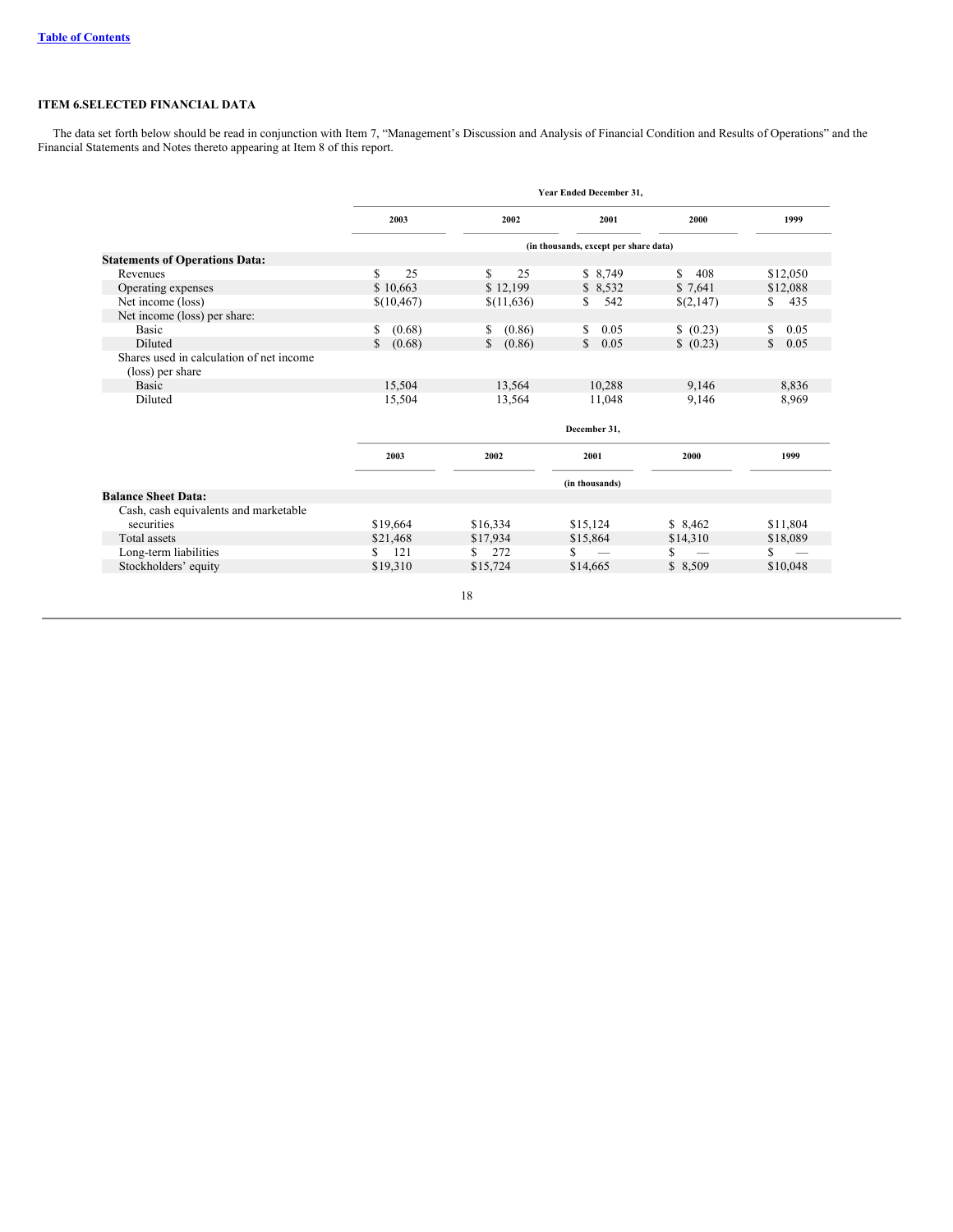# <span id="page-19-0"></span>**ITEM 7. MANAGEMENT'S DISCUSSION AND ANALYSIS OF FINANCIAL CONDITION AND RESULTS OF OPERATIONS**

#### **Forward-Looking Statements**

This report contains certain forward-looking statements within the meaning of Section 27A of the Securities Act of 1933, as amended, and Section 21E of the Securities Exchange Act of 1934, as amended, and we intend that such forward-looking statements be subject to the safe harbors created thereby. Examples of these forward-looking statements include, but are not limited to:

- progress and preliminary results of clinical trials;
- anticipated regulatory filings, requirements and future clinical trials;
- market acceptance of our products and the estimated potential size of these markets;
- our anticipated future capital requirements and the terms of any capital financing; and
- timing and amount of future contractual payments, product revenues and operating expenses.

While these forward-looking statements made by us are based on our current beliefs and judgments, they are subject to risks and uncertainties that could cause actual results to vary from the projections in the forward-looking statements. You should consider the risks below carefully in addition to other information contained in this report before engaging in any transaction involving shares of our common stock. If any of these risks occur, they could seriously harm our business, financial condition or results of operations. In such case, the trading price of our common stock could decline, and you may lose all or part of your investment.

The discussion and analysis set forth in this document contains trend analysis, discussions of regulatory status and other forward-looking statements. Actual results could differ materially from those projected in the forward-looking statement as a result of the following factors, among others:

- dependence on the development and commercialization of products;
- future prospects heavily dependent on results of TOCOSOL Paclitaxel;
- history of operating losses and uncertainty of future financial results;
- uncertainty of governmental regulatory requirements and lengthy approval process;
- dependence on third parties for funding, clinical development, manufacturing and distribution;
- future capital requirements and uncertainty of additional funding;
- uncertainty of U.S. or international legislative or administrative actions;
- competition and risk of technological obsolescence;
- limited manufacturing experience and dependence on a limited number of contract manufacturers and suppliers;
- ability to obtain and defend patents, protect trade secrets and avoid infringing patents held by third parties;
- limitations on third-party reimbursement for medical and pharmaceutical products;
- acceptance of our products by the medical community;
- dependence on key employees;
- potential for product liability issues and related litigation;
- potential for claims arising from the use of hazardous materials in our business;
- continued listing on the Nasdaq National Market; and
- volatility in the value of our common stock.

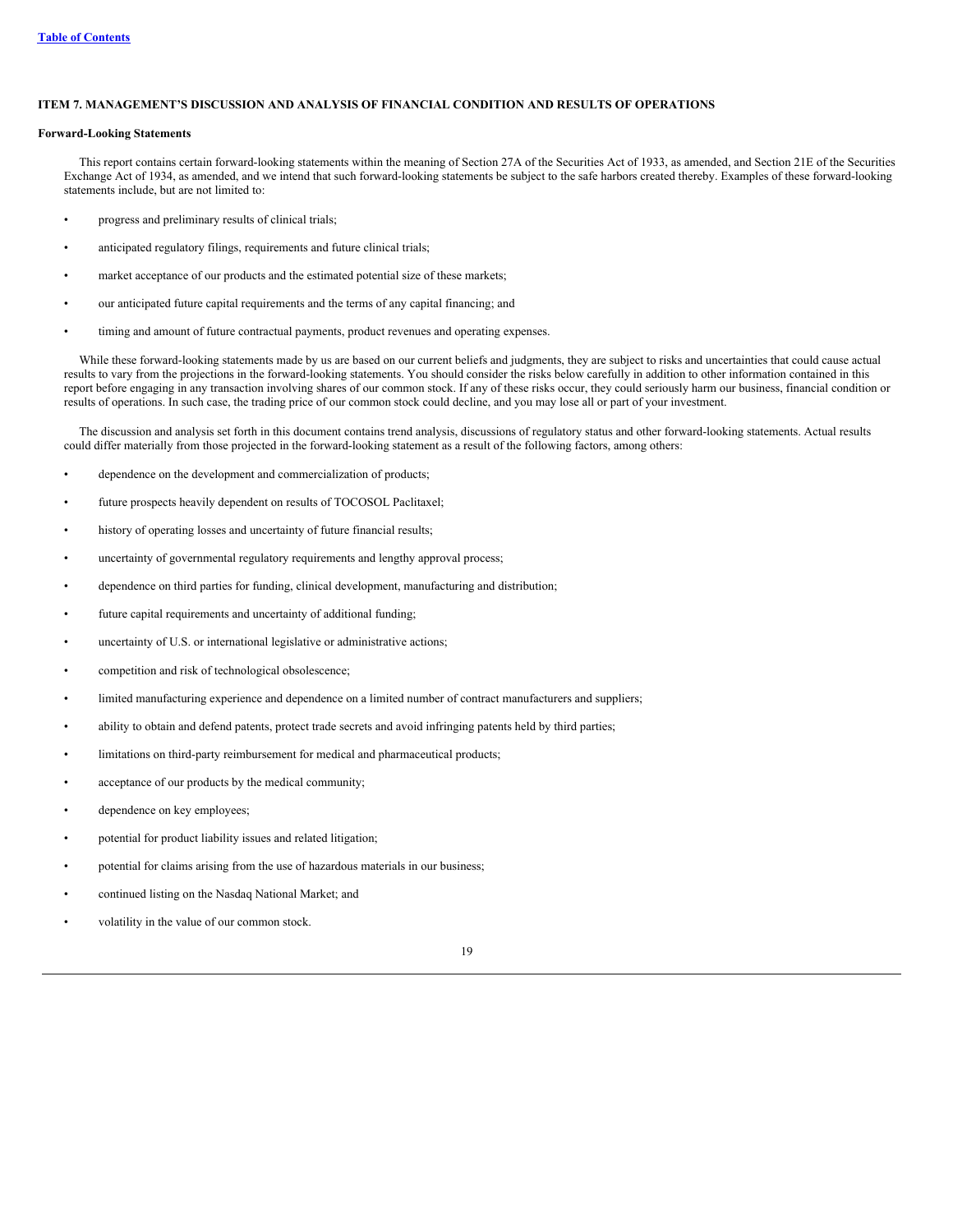#### **MD&A Overview**

In Management's Discussion and Analysis of Financial Condition and Results of Operations we explain the general financial condition and the results of operations for our Company, including:

- An overview of our business;
- Results of operations and why those results are different from the prior year; and
- The capital resources our Company currently has and possible sources of additional funding for future capital requirements.

### **Business Overview**

Sonus Pharmaceuticals is utilizing its novel TOCOSOL™ drug delivery technology to make therapeutic drugs safer, easier to administer and potentially more effective. Our business strategy is as follows:

- Develop novel, proprietary formulations of therapeutic drugs utilizing the TOCOSOL drug delivery technology.
- Collaborate with other pharmaceutical or biotech companies to apply the TOCOSOL technology to the formulation of their proprietary products or compounds.
- Identify and in-license new therapeutic opportunities for the treatment of cancer or related indications to expand Sonus' existing pipeline.

Our lead product, TOCOSOL Paclitaxel, is a novel formulation of paclitaxel, one of the world's most widely prescribed anti-cancer drugs which is currently under study in late stage clinical trials. Since none of our products have achieved regulatory approval, we may incur substantial operating losses as we continue to fund clinical trials and research and development activities.

# **Results of Operations**

As of December 31, 2003, our accumulated deficit was approximately \$50.8 million. We may incur substantial additional operating losses over the next several years. Such losses have been and may continue to be principally the result of various costs associated with our discovery, research and development programs and the purchase of technology. Substantially all of our working capital in recent years has resulted from equity financings. Historically, substantially all of our revenue has resulted from corporate partnerships and licensing arrangements, and interest income. Our ability to achieve a consistent, profitable level of operations depends in large part on entering into corporate partnerships for product discovery, research, development and commercialization, obtaining regulatory approvals for our products and successfully manufacturing and marketing our products once they are approved. Even if we are successful in the aforementioned activities our operations may not be profitable. In addition, payments under corporate partnerships and licensing arrangements are subject to significant fluctuations in both timing and amount. Therefore, our operating results for any period may fluctuate significantly and may not be comparable to the operating results for any other period.

#### *Years Ended December 31, 2003 and December 31, 2002*

Revenues for the years ended December 31, 2003 and 2002 were \$25,000. Revenues in 2004 will be dependent on our ability to enter into new collaborative agreements or licensing arrangements with third parties.

Research and development (R&D) expenses were \$7.7 million for the year ended December 31, 2003 compared to \$9.0 million in the prior year. The decrease reflects the completion of patient enrollment in the Phase 2a clinical trials in mid-2003. We expect R&D expenses to increase throughout 2004 as we expand our clinical trial program for TOCOSOL Paclitaxel under our comprehensive regulatory strategy and advance product development efforts relating to other potential applications of our drug delivery platform.

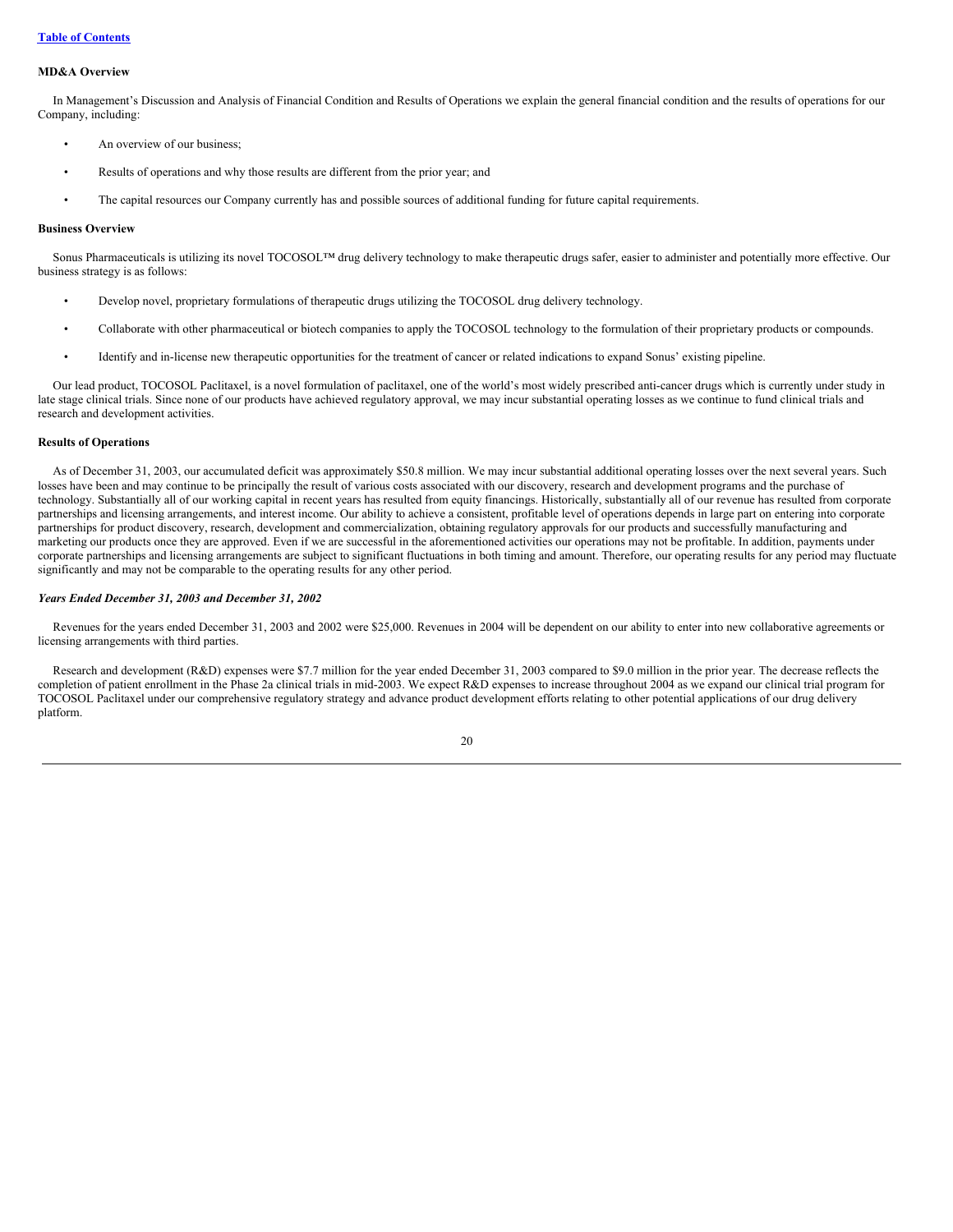General and administrative (G&A) expenses were \$3.0 million for the year ended December 31, 2003, or slightly below the prior year expense of \$3.2 million. We expect G&A expenses to increase slightly in 2004 due to higher personnel costs and business development activities.

Total operating expenses in 2004 are expected to increase from 2003 levels as we move into late stage clinical development of TOCOSOL Paclitaxel. We estimate that R&D spending will comprise approximately 75% of the anticipated spending in 2004. A significant portion of the R&D spending will be devoted to further development of TOCOSOL Paclitaxel including the full expansion of the registrational clinical program. These estimates and actual expenses are subject to change depending on many factors, including unforeseen expansion of study size or duration, complications in conducting or completing studies, changes in FDA requirements, increased material costs and other factors. Additionally, we may be required to reduce our anticipated R&D expenses if additional financing is not available in 2004.

Interest income, net of interest expense, was \$171,000 for the year ended December 31, 2003 compared with \$437,000 for the prior year. The decrease in net interest income was primarily due to lower interest rates as well as lower levels of invested cash during 2003 over the same period in 2002.

The Company had no income tax expense in 2003. During 2002, income taxes reflect a one-time tax benefit of \$101,000 primarily related to regulatory changes in federal tax regulations in early 2002.

#### *Years Ended December 31, 2002 and December 31, 2001*

Revenues for the year ended December 31, 2002 were \$25,000 compared to \$8.7 million in the prior year. Revenues from 2001 primarily resulted from the assignment of substantially all of our ultrasound contrast intellectual property to Nycomed for \$6.5 million and payments received under our license agreement with Chugai Pharmaceutical, Co., Ltd. (Chugai) of \$2.0 million. Monetizing the remaining value of the ultrasound contrast intellectual property was a key goal in 2001 as we transitioned to a drug delivery strategy.

Research and development (R&D) expenses were \$9.0 million for the year ended December 31, 2002 compared to \$5.2 million in the prior year. This planned increase reflects continued activity related to the manufacture, development and clinical testing of our lead cancer therapy product, TOCOSOL Paclitaxel, as the drug advances through Phase 2 clinical trials as well as increased costs to support new product development.

General and administrative expenses were \$3.2 million for the year ended December 31, 2002, or slightly below the prior year expense of \$3.3 million.

Interest income, net of interest expense, was \$437,000 for the year ended December 31, 2002 compared with \$526,000 for the prior year. The decrease in net interest income was primarily due to lower interest rates during 2002 over the same period in 2001 and higher interest expense related to increased capital lease activity in 2002 offset partially by higher cash balances.

Income taxes reflect a one-time tax benefit of \$101,000 primarily related to regulatory changes in federal tax regulations in early 2002. In 2001, we reported income tax expense of \$200,000 related to international withholding taxes paid on licensing payments received from Chugai.

### **Liquidity and Capital Resources**

We have historically financed operations with proceeds from equity financings and payments under contractual agreements with third parties. In July 2003, we completed a private placement that raised approximately \$13.2 million in net proceeds through the sale of 3.9 million shares of common stock.

At December 31, 2003, we had cash, cash equivalents and marketable securities of \$19.7 million compared to \$16.3 million at December 31, 2002. The increase was primarily due to the \$13.2 million of net proceeds from the private placement of common stock and \$860,000 in proceeds from the exercise of stock warrants and stock options, offset in part by the net loss for 2003 of \$10.5 million.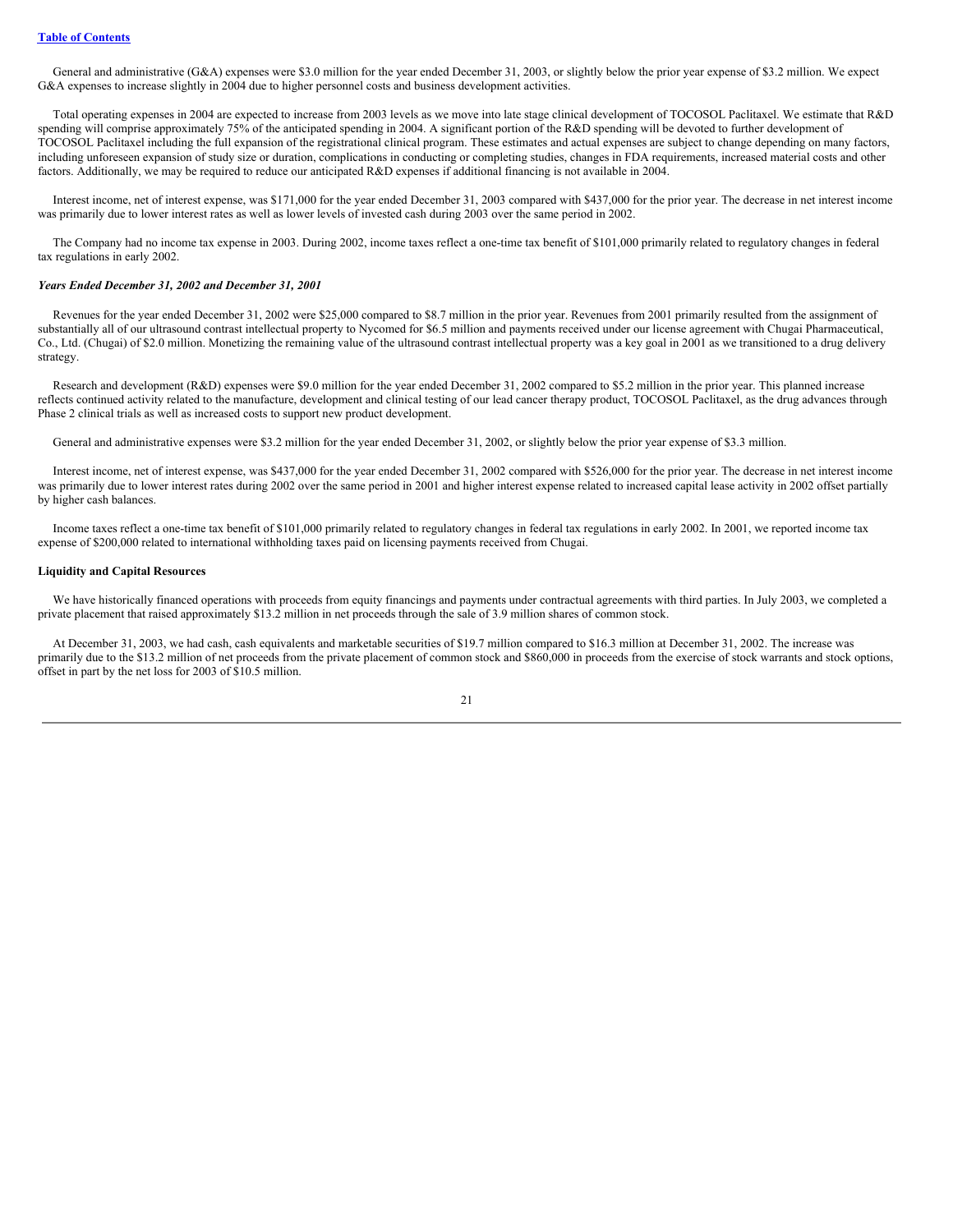We expect that our cash requirements will increase in future periods due to development costs associated with our TOCOSOL drug delivery products. Based on our current operating plan, including planned clinical trials and other product development costs, we estimate that existing cash and marketable securities will be sufficient to meet our cash requirements through early 2005 based on current expense levels. However, if we are unable to obtain additional financing in 2004, we intend to reduce expenses such that existing cash resources would last through 2005. We will need substantial additional funding to complete late stage clinical trials and obtain regulatory approval of TOCOSOL Paclitaxel and to fund other product development activities beyond this timeframe. Accordingly, we intend to seek additional funding through available means, which may include debt and/or equity financing or funding under additional third party collaborative agreements.

Our future capital requirements depend on many factors including:

- The time and costs required to complete preclinical development and clinical trials and obtain regulatory approvals;
- The ability to attract and retain new collaborative agreement partners;
- The ability to obtain funding under contractual and licensing agreements; and
- The costs of filing, prosecuting, enforcing and defending patents, patent applications, patent claims and trademarks.

We cannot give assurance that additional financing will be available on acceptable terms, if at all. Any equity financing would likely result in dilution to our existing stockholders and debt financing, if available, may include restrictive covenants. If we are unable to raise additional financing, we will be required to curtail or delay the development of our products and new product research and development, which could seriously harm our business, and explore other strategic alternatives.

We also have commitments in the form of capital leases, operating leases and leasehold financing arrangements. We have remaining contractual obligations through 2007 under our operating leases of \$2.5 million and \$272,000 under our capital lease and leasehold financing agreements. These commitments have been incorporated into our cash requirement projections included herein. The following table summarizes our contractual obligations as of December 31, 2003:

|                                           | Obligations due by period |                     |                  |                  |                          |  |  |
|-------------------------------------------|---------------------------|---------------------|------------------|------------------|--------------------------|--|--|
| <b>Contractual Obligations</b>            | Total                     | Less than<br>1 year | $1 - 3$<br>vears | $3 - 5$<br>vears | More than<br>5 years     |  |  |
| Capital lease/lease financing obligations | \$271,986                 | \$151,369           | \$120,617        | S—               | $\overline{\phantom{a}}$ |  |  |
| Operating lease obligations               | 2,467,784                 | 677,556             | 1,790,228        |                  |                          |  |  |
|                                           |                           |                     |                  |                  |                          |  |  |
| Total:                                    | \$2,739,770               | \$828,925           | \$1,910,845      | s—               | $\overline{\phantom{a}}$ |  |  |
|                                           |                           |                     |                  | ___              |                          |  |  |

#### **Critical Accounting Policies and Estimates**

The preparation of the financial statements requires management to make estimates and assumptions that affect the reported amounts of liabilities at the date of the financial statements and the reported amounts of revenue and expenses during the reporting period. On an on-going basis, management evaluates its estimates and judgements including those related to revenue recognition and research and development costs. Management bases its estimates and judgements on historical experience and on various other factors that are believed to be reasonable under the circumstances. Actual results may differ from these estimates under different assumptions or conditions.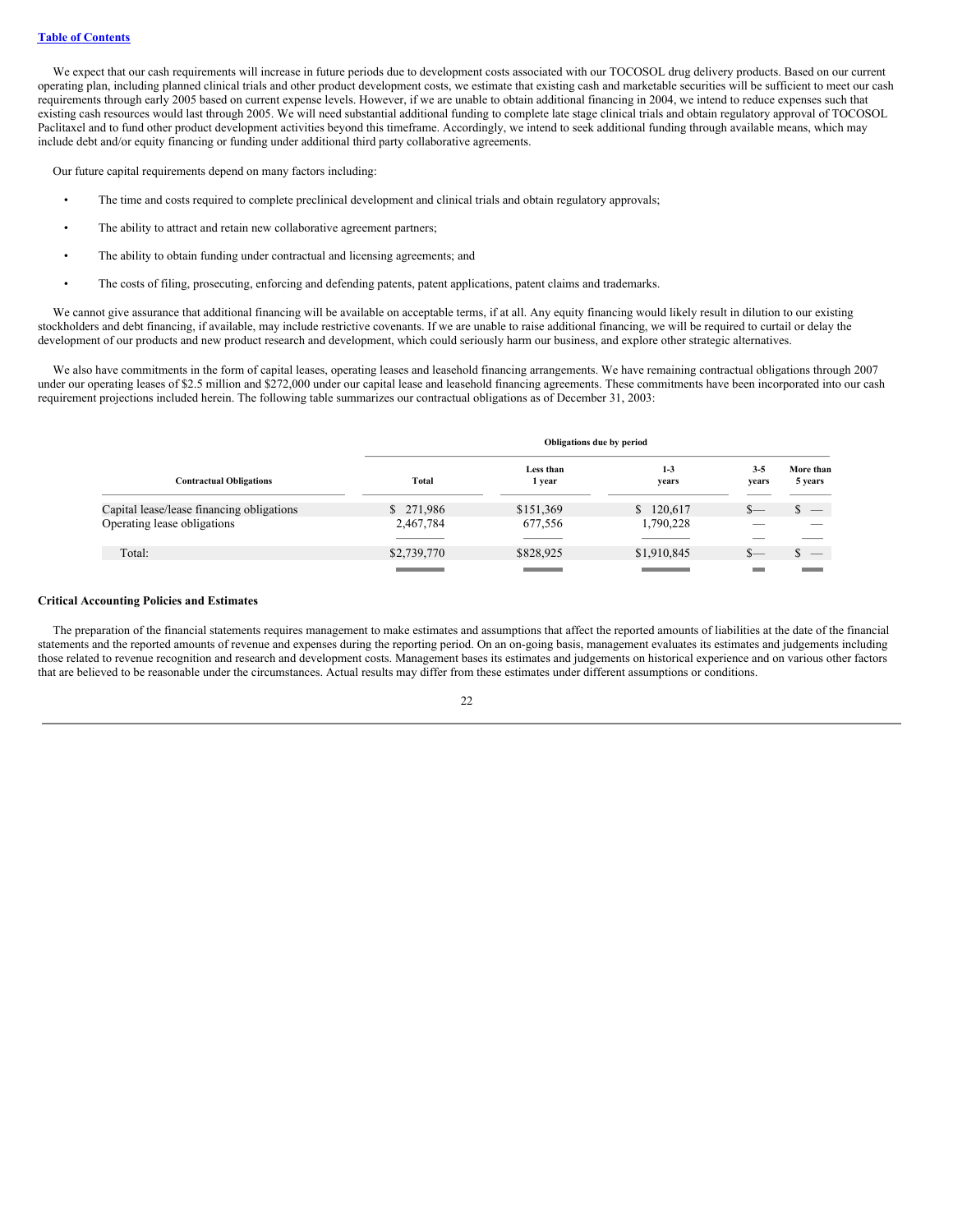- *Revenue Recognition*. Since inception, the Company has generated revenues from collaborative agreements, licensing fees and from the assignment of developed and patented technology. Revenue is recorded as earned based on the performance requirements of the contract, generally as the services are performed. The Company recognizes revenue from non-refundable, up front license fees and proceeds from the assignment of technology when delivery has occurred and no future obligations exist. Royalties from licensees are based on third-party sales and recorded as earned in accordance with contract terms, when third-party results are reliably measured and collection is reasonably assured. Payments received for which the earnings process is not complete are classified as deferred revenue.
- *Research and Development Costs*. These items including personnel costs, supplies, depreciation and other indirect research and development costs are expensed as incurred. In instances where the Company enters into agreements with third parties for research and/or clinical trial activities, costs are expensed the earlier of when amounts are due or when services are performed.

#### *Recent Accounting Pronouncements*

In April 2003, the Financial Accounting Standards Board (FASB) issued SFAS No. 149, "Amendment of Statement 133 on Derivative Instruments and Hedging Activities." SFAS No. 149 amends and clarifies financial accounting and reporting for derivative instruments, including certain derivative instruments embedded in other contracts, which are collectively referred to as derivatives, and for hedging activities under SFAS No. 133, "Accounting for Derivative Instruments and Hedging Activities." SFAS No. 149 was effective for contracts entered into or modified after June 30, 2003. The adoption of SFAS No. 149 did not have a material impact on our financial position, cash flows or results of operations.

In May 2003, the FASB issued SFAS No. 150, "Accounting for Certain Financial Instruments with Characteristics of Both Liabilities and Equity." SFAS No. 150 establishes standards for how an issuer classifies and measures certain financial instruments with characteristics of both liabilities and equity. SFAS No. 150 was effective for financial instruments entered into or modified after May 31, 2003, and otherwise was effective at the beginning of the first interim period beginning after June 15, 2003. The adoption of SFAS No. 150 did not have a material impact on our financial position, cash flows or results of operations.

### <span id="page-23-0"></span>**ITEM 7A. QUANTITATIVE AND QUALITATIVE DISCLOSURES ABOUT MARKET RISK**

The market risk inherent in our marketable securities portfolio represents the potential loss arising from adverse changes in interest rates. If market rates hypothetically increase immediately and uniformly by 100 basis points from levels at December 31, 2003, the decline in the fair value of the investment portfolio would not be material. Because we have the ability to hold our fixed income investments until maturity, we do not expect our operating results or cash flows to be affected to any significant degree by a sudden change in market interest rates.

# <span id="page-23-1"></span>**ITEM 8. FINANCIAL STATEMENTS AND SUPPLEMENTARY DATA**

| <b>INDEX TO FINANCIAL STATEMENTS:</b>                                                    | PAGE |
|------------------------------------------------------------------------------------------|------|
| Report of Ernst & Young LLP, Independent Auditors                                        | 25   |
| Balance Sheets as of December 31, 2003 and 2002                                          | 26   |
| Statements of Operations for the years ended December 31, 2003, 2002, and 2001           | 27   |
| Statements of Stockholders' Equity for the years ended December 31, 2003, 2002, and 2001 | 28   |
| Statements of Cash Flows for the years ended December 31, 2003, 2002, and 2001           | 29   |
| Notes to the Financial Statements                                                        | 30   |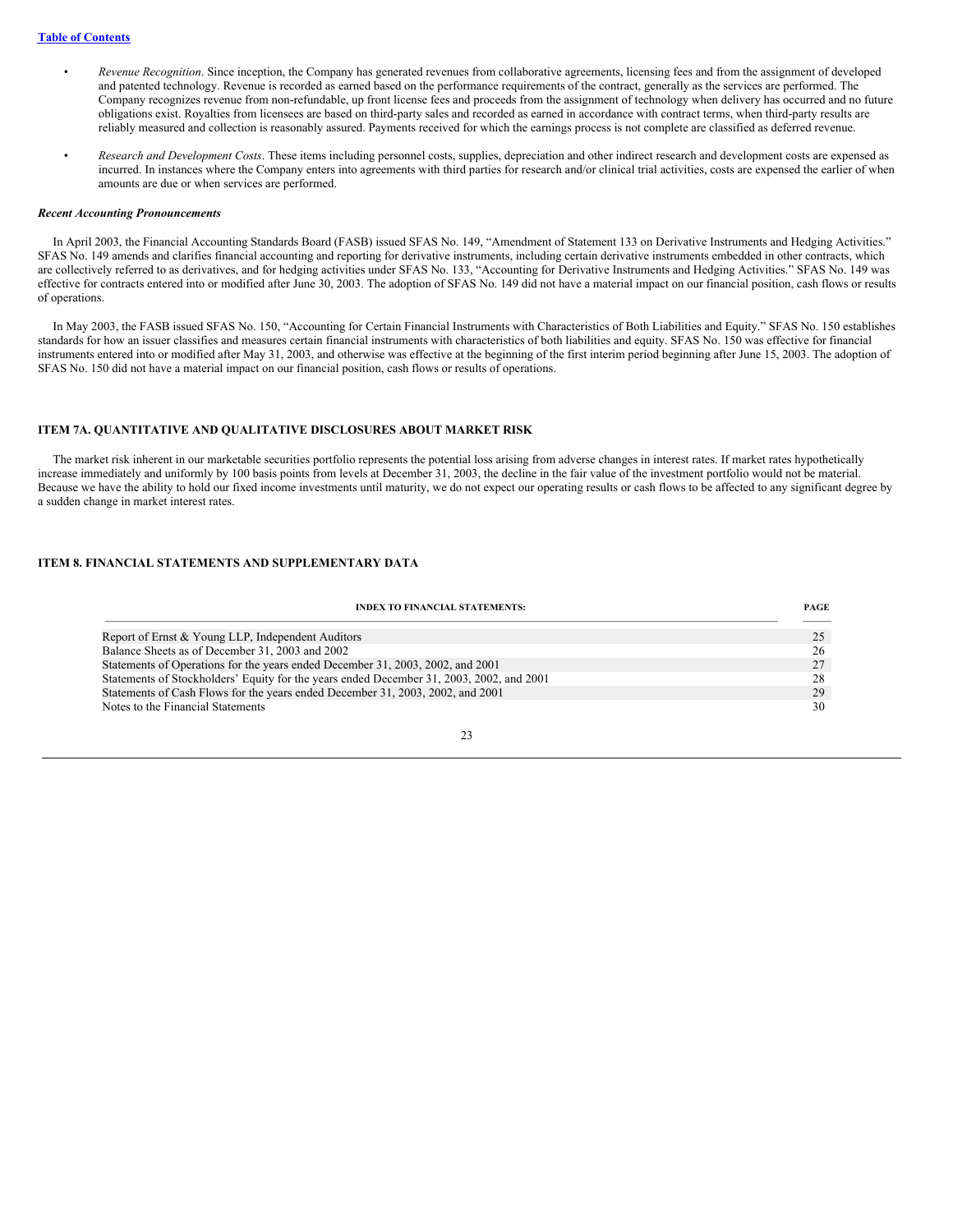# <span id="page-24-0"></span>**ITEM 9.CHANGES IN AND DISAGREEMENTS WITH ACCOUNTANTS ON ACCOUNTING AND FINANCIAL DISCLOSURE**

<span id="page-24-1"></span>None.

# **ITEM 9A. CONTROLS AND PROCEDURES**

An evaluation as of the end of the period covered by this report was carried out, under the supervision and participation of management, including our Chief Executive Officer and Chief Financial Officer, of the effectiveness of the design and operation of our disclosure controls and procedures. Based upon that evaluation, our Chief Executive Officer and Chief Financial Officer concluded that our disclosure controls and procedures are effective in timely alerting them to material information required to be included in our periodic SEC filings.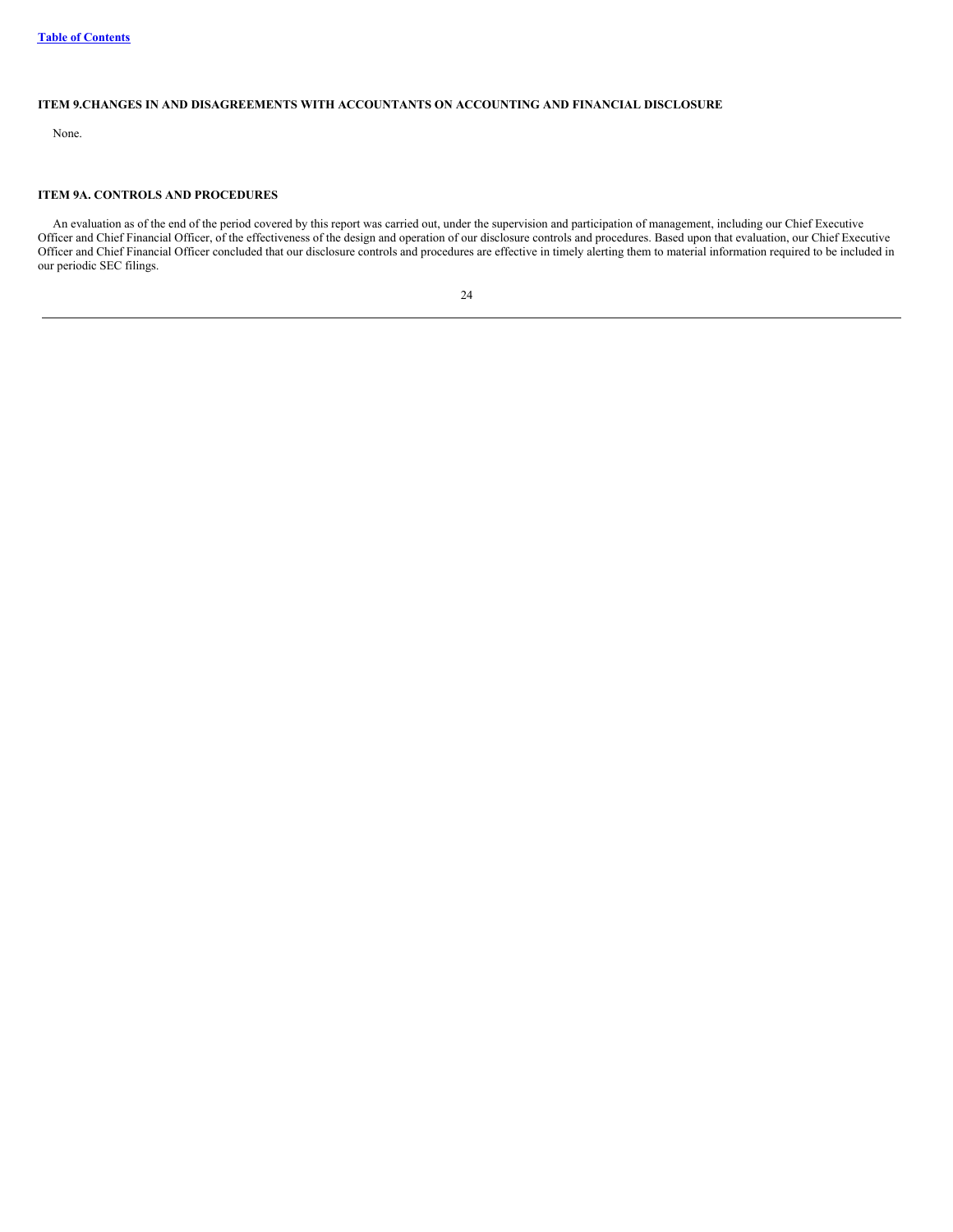# **Report of Ernst & Young LLP, Independent Auditors**

The Board of Directors and Stockholders Sonus Pharmaceuticals, Inc.

We have audited the accompanying balance sheets of Sonus Pharmaceuticals, Inc. as of December 31, 2003 and 2002, and the related statements of operations, stockholder equity, and cash flows for each of the three years in the period ended December 31, 2003. These financial statements are the responsibility of the Company's management. Our responsibility is to express an opinion on these financial statements based on our audits.

We conducted our audits in accordance with auditing standards generally accepted in the United States. Those standards require that we plan and perform the audit to obtain reasonable assurance about whether the financial statements are free of material misstatement. An audit includes examining, on a test basis, evidence supporting the amounts and disclosures in the financial statements. An audit also includes assessing the accounting principles used and significant estimates made by management, as well as evaluating the overall financial statement presentation. We believe that our audits provide a reasonable basis for our opinion.

In our opinion, the financial statements referred to above present fairly, in all material respects, the financial position of Sonus Pharmaceuticals, Inc. at December 31, 2003 and 2002, and the results of its operations and its cash flows for each of the three years in the period ended December 31, 2003 in conformity with accounting principles generally accepted in the United States.

ERNST & YOUNG LLP

Seattle, Washington January 20, 2004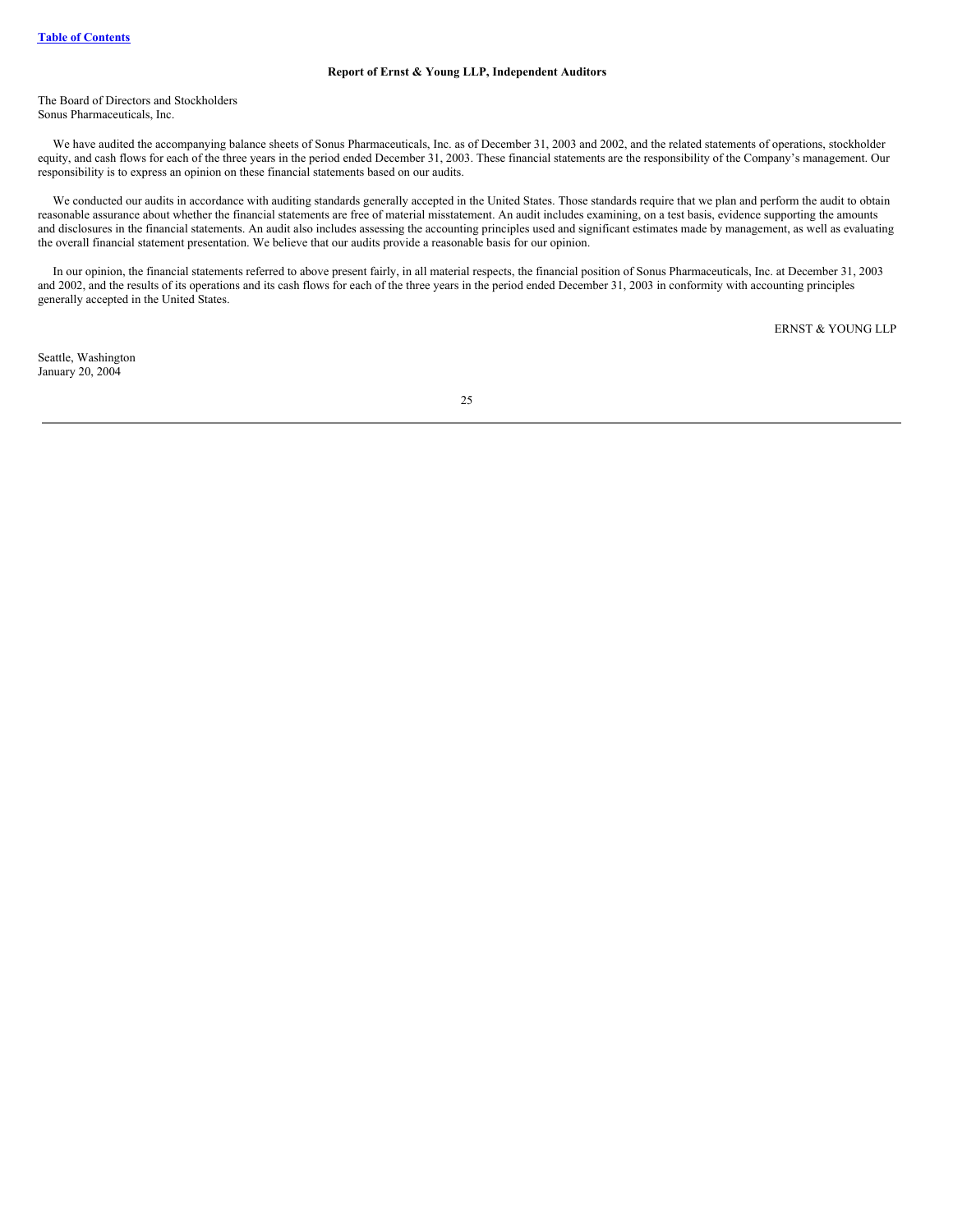# **Sonus Pharmaceuticals, Inc. Balance Sheets**

|                                                                           |                                                                                                                       | December 31,           |
|---------------------------------------------------------------------------|-----------------------------------------------------------------------------------------------------------------------|------------------------|
|                                                                           | 2003                                                                                                                  | 2002                   |
| <b>ASSETS</b>                                                             |                                                                                                                       |                        |
| Current assets:                                                           |                                                                                                                       |                        |
| Cash and cash equivalents                                                 | \$1,709,017                                                                                                           | $\mathbf S$<br>378,007 |
| Marketable securities                                                     | 17,954,578                                                                                                            | 15,955,997             |
| Other current assets                                                      | 198,584                                                                                                               | 289,909                |
|                                                                           |                                                                                                                       |                        |
| Total current assets                                                      | 19,862,179                                                                                                            | 16,623,913             |
| Equipment, furniture and leasehold improvements, net                      | 1,606,061                                                                                                             | 1,310,390              |
|                                                                           |                                                                                                                       |                        |
| Total assets                                                              | \$21,468,240                                                                                                          | \$17,934,303           |
|                                                                           |                                                                                                                       |                        |
| <b>LIABILITIES AND STOCKHOLDERS' EQUITY</b>                               |                                                                                                                       |                        |
| Current liabilities:                                                      |                                                                                                                       |                        |
| Accounts payable and accrued expenses                                     | \$1,886,571                                                                                                           | \$1,800,786            |
| Current portion of lease obligations                                      | 151,369                                                                                                               | 137,602                |
|                                                                           |                                                                                                                       |                        |
| Total current liabilities                                                 | 2,037,940                                                                                                             | 1,938,388              |
| Lease obligations, less current portion                                   | 120,617                                                                                                               | 271,987                |
| Commitments and contingencies                                             |                                                                                                                       |                        |
| Stockholders' equity:                                                     |                                                                                                                       |                        |
| Preferred stock, \$.001 par value:                                        |                                                                                                                       |                        |
| 5,000,000 shares authorized; no shares outstanding                        |                                                                                                                       |                        |
| Common stock, \$.001 par value:                                           |                                                                                                                       |                        |
| 30,000,000 shares authorized; 17,957,452 and 13,691,547 shares issued and |                                                                                                                       |                        |
| outstanding in 2003 and 2002, respectively                                | 70,085,299                                                                                                            | 56,010,950             |
| Accumulated deficit                                                       | (50, 779, 764)                                                                                                        | (40,312,665)           |
| Accumulated other comprehensive income                                    | 4,148                                                                                                                 | 25,643                 |
|                                                                           |                                                                                                                       |                        |
| Total stockholders' equity                                                | 19,309,683                                                                                                            | 15,723,928             |
|                                                                           |                                                                                                                       |                        |
| Total liabilities and stockholders' equity                                | \$21,468,240                                                                                                          | \$17,934,303           |
|                                                                           | <b>Contract Contract Contract Contract Contract Contract Contract Contract Contract Contract Contract Contract Co</b> |                        |

See accompanying notes.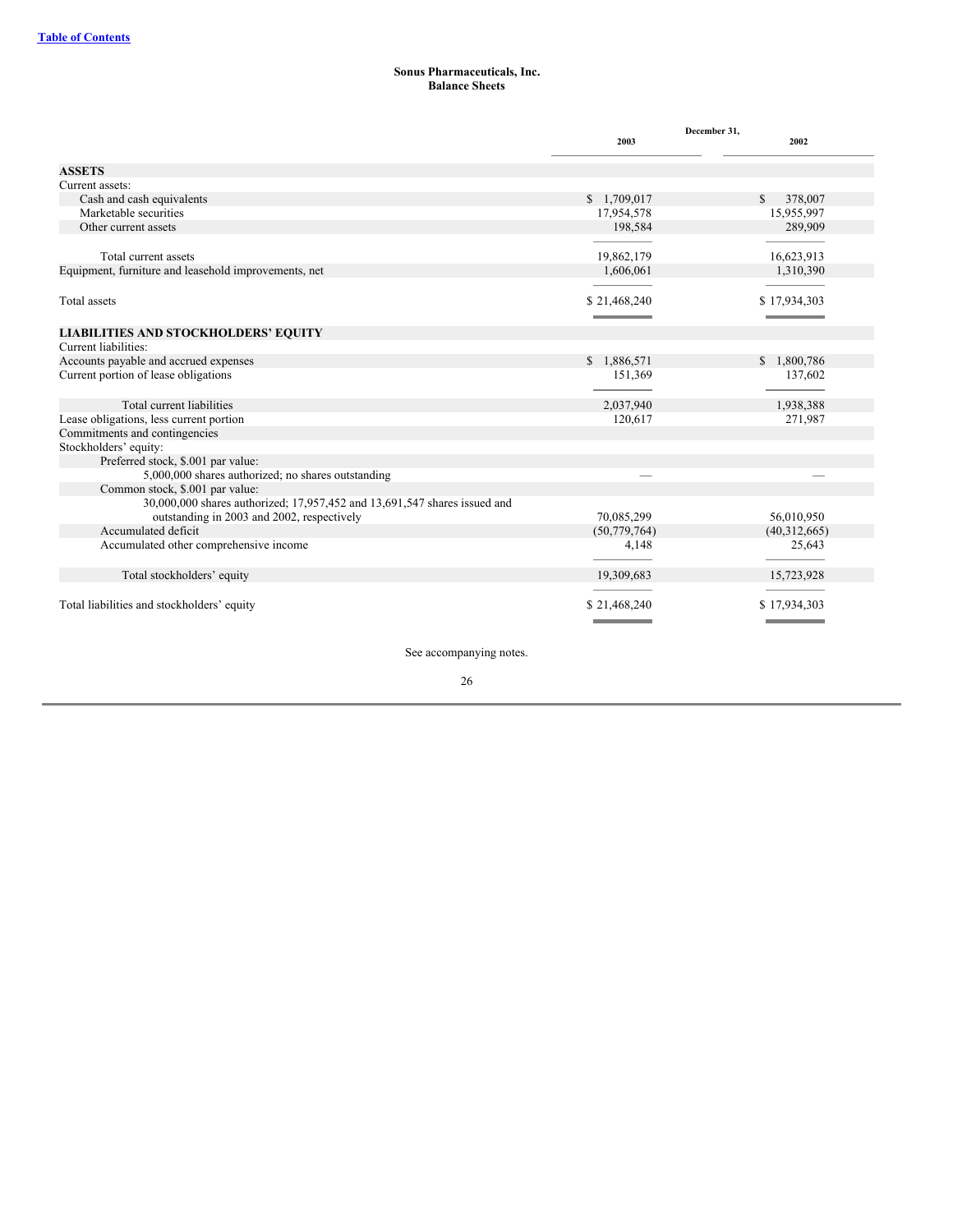# **Sonus Pharmaceuticals, Inc. Statements of Operations**

|                                                            | 2003           | Year Ended December 31,<br>2002 | 2001         |
|------------------------------------------------------------|----------------|---------------------------------|--------------|
| Revenues:                                                  |                |                                 |              |
| Contract and licensing revenue                             | \$<br>25,000   | \$<br>25,000                    | \$ 8,748,538 |
| Operating expenses:                                        |                |                                 |              |
| Research and development                                   | 7,653,486      | 8,956,755                       | 5,221,303    |
| General and administrative                                 | 3,009,665      | 3,242,342                       | 3,310,888    |
| Total operating expenses                                   | 10,663,151     | 12,199,097                      | 8,532,191    |
| Operating income (loss)                                    | (10, 638, 151) | (12, 174, 097)                  | 216,347      |
| Interest income (expense):                                 |                |                                 |              |
| Interest income                                            | 213,188        | 468,480                         | 539,688      |
| Interest expense                                           | (42, 136)      | (31,667)                        | (13, 858)    |
|                                                            |                |                                 |              |
| Total interest income, net                                 | 171,052        | 436,813                         | 525,830      |
|                                                            |                |                                 |              |
| Income (loss) before income taxes                          | (10, 467, 099) | (11, 737, 284)                  | 742,177      |
| Income tax expense (benefit)                               |                | (101, 483)                      | 200,000      |
|                                                            |                |                                 |              |
| Net income (loss)                                          | \$(10,467,099) | \$(11,635,801)                  | 542,177      |
|                                                            |                |                                 |              |
| Net income (loss) per share:                               |                |                                 |              |
| <b>Basic</b>                                               | \$<br>(0.68)   | (0.86)<br>\$                    | 0.05<br>S    |
| <b>Diluted</b>                                             | \$<br>(0.68)   | $\mathbf S$<br>(0.86)           | S<br>0.05    |
| Shares used in calculation of net income (loss) per share: |                |                                 |              |
| <b>Basic</b>                                               | 15,503,794     | 13,563,754                      | 10,288,085   |
| Diluted                                                    | 15,503,794     | 13,563,754                      | 11,047,944   |

See accompanying notes.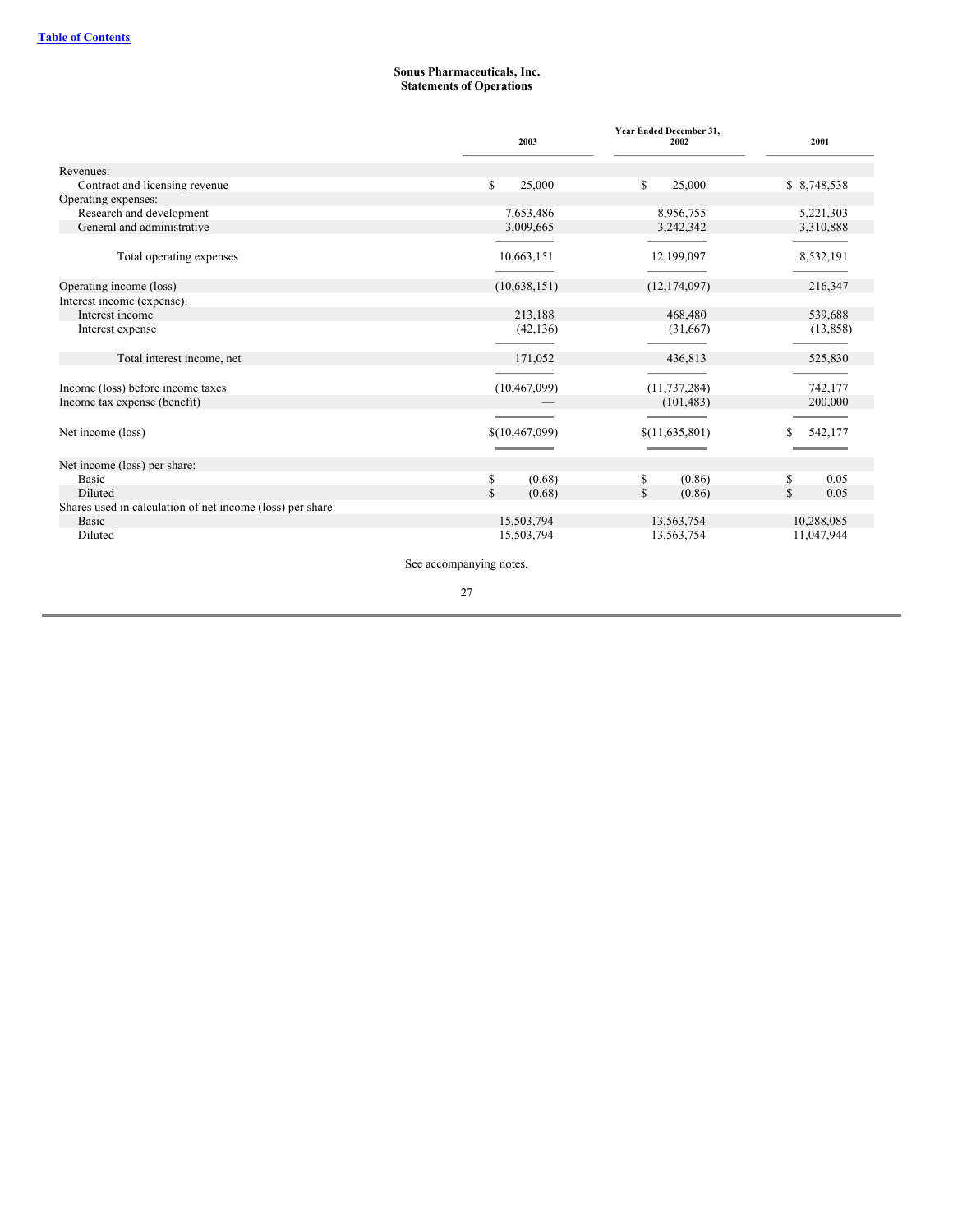# **Sonus Pharmaceuticals, Inc. Statements of Stockholders' Equity**

|                                                                                 |               | <b>Common Stock</b> | Stockholder   | Accumulated    | Accumulated<br>Other<br>Comprehensive |                |
|---------------------------------------------------------------------------------|---------------|---------------------|---------------|----------------|---------------------------------------|----------------|
|                                                                                 | <b>Shares</b> | Amount              | Receivable    | Deficit        | Income (Loss)                         | <b>Total</b>   |
| Balance at December 31, 2000                                                    | 9,603,520     | \$38,077,469        | $$$ (350,000) | \$(29,219,041) | S.<br>1,049                           | \$ 8,509,477   |
| Comprehensive income (loss):                                                    |               |                     |               |                |                                       |                |
| Net income                                                                      |               |                     |               | 542,177        |                                       | 542,177        |
| Unrealized gains on investments                                                 |               |                     |               |                | 38,659                                | 38,659         |
| Comprehensive income                                                            |               |                     |               |                |                                       | 580,836        |
| Collection of stockholder receivable                                            |               |                     | 350,000       |                |                                       | 350,000        |
| Stock compensation expense                                                      |               | 50,217              |               |                |                                       | 50,217         |
| Issuance of common stock under<br>employee benefit plans                        | 302,277       | 766,981             |               |                |                                       | 766,981        |
| Issuance of common stock and common<br>stock warrants (net of offering costs of |               |                     |               |                |                                       |                |
| \$478,380)                                                                      | 1,745,000     | 4,407,619           |               |                |                                       | 4,407,619      |
| Balance at December 31, 2001                                                    | 11,650,797    | 43,302,286          |               | (28,676,864)   | 39,708                                | 14,665,130     |
| Comprehensive income (loss):                                                    |               |                     |               |                |                                       |                |
| Net loss                                                                        |               | -                   |               | (11, 635, 801) |                                       | (11, 635, 801) |
| Unrealized losses on investments                                                |               |                     |               |                | (14,065)                              | (14,065)       |
| Comprehensive loss                                                              |               |                     |               |                |                                       | (11,649,866)   |
| Issuance of common stock under<br>employee benefit plans                        | 111,750       | 432,314             |               |                |                                       | 432,314        |
| Issuance of common stock and common<br>stock warrants (net of offering costs of |               |                     |               |                |                                       |                |
| \$1,293,100                                                                     | 1,929,000     | 12,276,350          |               |                |                                       | 12,276,350     |
| Balance at December 31, 2002                                                    | 13,691,547    | 56,010,950          |               | (40,312,665)   | 25,643                                | 15,723,928     |
| Comprehensive income (loss):                                                    |               |                     |               |                |                                       |                |
| Net loss                                                                        |               |                     |               | (10, 467, 099) |                                       | (10, 467, 099) |
| Unrealized losses on investments                                                |               |                     |               |                | (21, 495)                             | (21, 495)      |
| Comprehensive loss                                                              |               |                     |               |                |                                       | (10, 488, 594) |
| Issuance of common stock under                                                  |               |                     |               |                |                                       |                |
| employee benefit plans                                                          | 98,725        | 191,746             |               |                |                                       | 191,746        |
| Exercise of common stock warrants                                               | 237,109       | 728,893             |               |                |                                       | 728,893        |
| Issuance of common stock and common<br>stock warrants (net of offering costs of |               |                     |               |                |                                       |                |
| \$1,082,977)                                                                    | 3,930,071     | 13,153,710          |               |                |                                       | 13,153,710     |
| Balance at December 31, 2003                                                    | 17,957,452    | \$70,085,299        | <sup>\$</sup> | \$(50,779,764) | 4.148<br>S                            | \$19,309,683   |
|                                                                                 |               |                     |               |                |                                       |                |

See accompanying notes.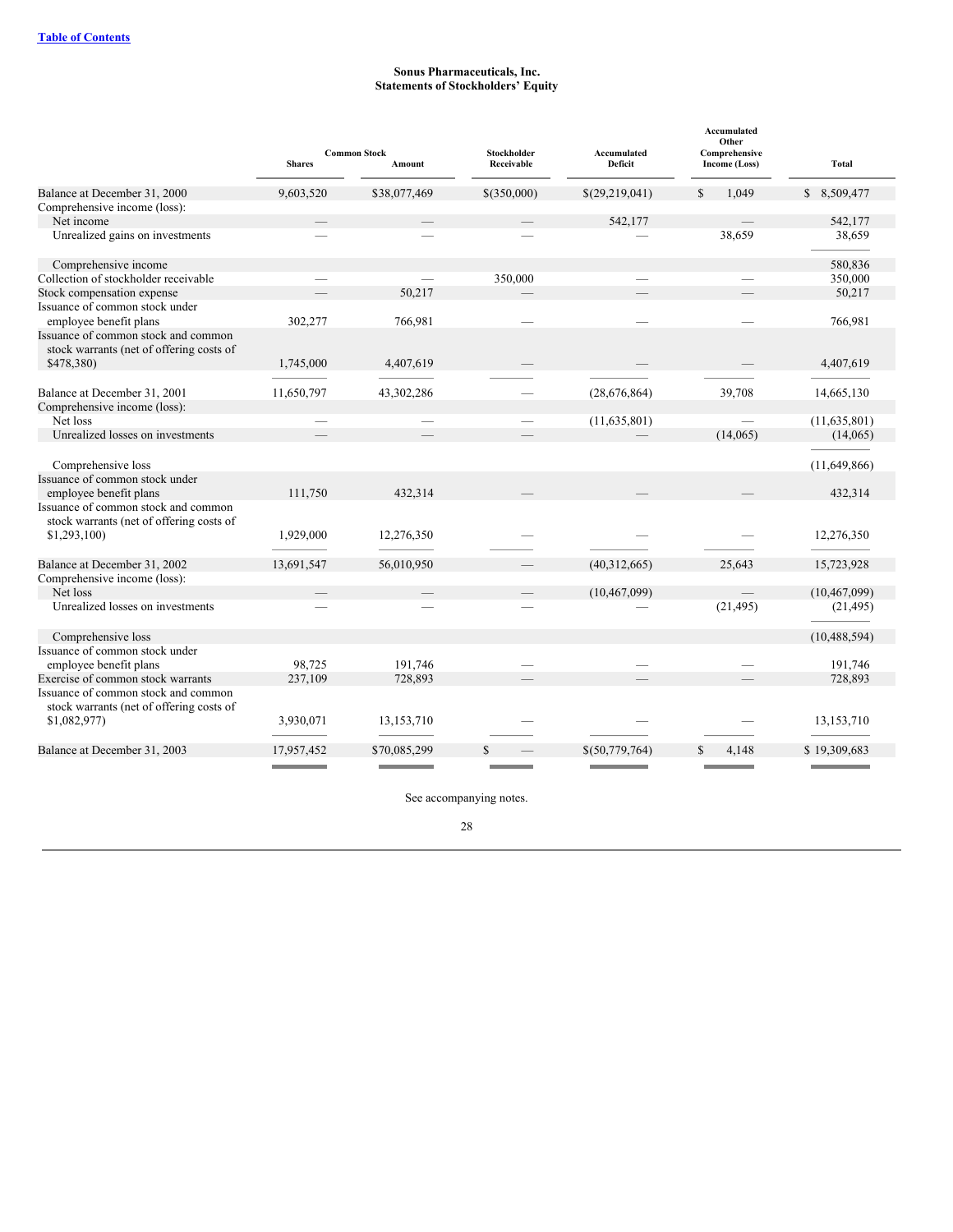# **Sonus Pharmaceuticals, Inc. Statements of Cash Flows**

|                                                                              | 2003             | Year Ended December 31,<br>2002 | 2001                                      |
|------------------------------------------------------------------------------|------------------|---------------------------------|-------------------------------------------|
| <b>Operating activities:</b>                                                 |                  |                                 |                                           |
| Net income (loss)                                                            | \$(10, 467, 099) | \$(11,635,801)                  | \$<br>542,177                             |
| Adjustments to reconcile net income (loss) to net cash provided by (used in) |                  |                                 |                                           |
| operating activities:                                                        |                  |                                 |                                           |
| Depreciation                                                                 | 390.965          | 358,139                         | 286.891                                   |
| Amortization of net premium (discount) on marketable securities              | (10, 539)        | 222,480                         | (30, 799)                                 |
| Noncash stock compensation expense                                           |                  |                                 | 50,217                                    |
| Changes in operating assets and liabilities:                                 |                  |                                 |                                           |
| Other current assets                                                         | 91,325           | 53.148                          | 2,639                                     |
| Accounts payable and accrued expenses                                        | 85,784           | 602,234                         | 398,209                                   |
|                                                                              |                  |                                 |                                           |
| Net cash provided by (used in) in operating activities                       | (9,909,564)      | (10, 399, 800)                  | 1,249,334                                 |
| <b>Investing activities:</b>                                                 |                  |                                 |                                           |
| Purchases of capital equipment                                               | (686, 636)       | (904, 933)                      | (181, 942)                                |
| Purchases of marketable securities                                           | (21,876,067)     | (28, 234, 997)                  | (23,666,993)                              |
| Proceeds from sales of marketable securities                                 | 1,386,530        | 6,751,664                       | 3,477,792                                 |
| Proceeds from maturities of marketable securities                            | 18,480,000       | 19,959,632                      | 12,355,672                                |
|                                                                              |                  |                                 |                                           |
| Net cash used in investing activities                                        | (2,696,173)      | (2,428,634)                     | (8,015,471)                               |
| <b>Financing activities:</b>                                                 |                  |                                 |                                           |
| Proceeds from lease obligations                                              |                  | 124,470                         |                                           |
| Payments on lease obligations                                                | (137, 602)       | (81,766)                        |                                           |
| Proceeds from issuance of common stock and common stock warrants under       |                  |                                 |                                           |
| equity financings                                                            | 13,153,710       | 12,276,350                      | 4,407,619                                 |
| Proceeds from exercise of common stock warrants                              | 728,893          |                                 |                                           |
| Proceeds from issuance of common stock under employee benefit plans          | 191,746          | 432,314                         | 766,981                                   |
| Proceeds from collection of stockholder receivable                           |                  |                                 | 350,000                                   |
| Proceeds from bank line of credit                                            |                  |                                 | 5,000,000                                 |
| Repayment of bank line of credit                                             |                  |                                 | (10,000,000)                              |
| Compensating cash balance under bank line of credit                          |                  |                                 | 5,000,000                                 |
|                                                                              |                  |                                 |                                           |
| Net cash provided by financing activities                                    | 13,936,747       | 12,751,368                      | 5,524,600                                 |
| Change in cash and cash equivalents for the year                             | 1,331,010        | (77,066)                        | (1, 241, 537)                             |
| Cash and cash equivalents at beginning of year                               | 378,007          | 455,073                         | 1,696,610                                 |
|                                                                              |                  |                                 |                                           |
| Cash and cash equivalents at end of year                                     | 1,709,017        | 378,007                         | 455,073                                   |
| Marketable securities at end of year                                         | 17,954,578       | 15,955,997                      | 14,668,841                                |
|                                                                              |                  |                                 |                                           |
| Total cash, cash equivalents and marketable securities                       | \$19,663,595     | \$16,334,004                    | \$15,123,914                              |
| Supplemental cash flow information:                                          |                  |                                 |                                           |
| Interest paid                                                                | \$<br>42,136     | 31,667<br>\$                    | 18,958<br>\$                              |
| Income taxes paid (received)                                                 | $\mathbf S$      | $\mathbb{S}$<br>(70,078)        | $\mathbf S$<br>200,000                    |
| Supplemental disclosure of non-cash financing activity:                      |                  |                                 |                                           |
| Assets acquired under capital leases                                         | <sup>\$</sup>    | $\mathbb{S}$<br>366,885         | <sup>\$</sup><br>$\overline{\phantom{0}}$ |
|                                                                              |                  |                                 |                                           |

See accompanying notes.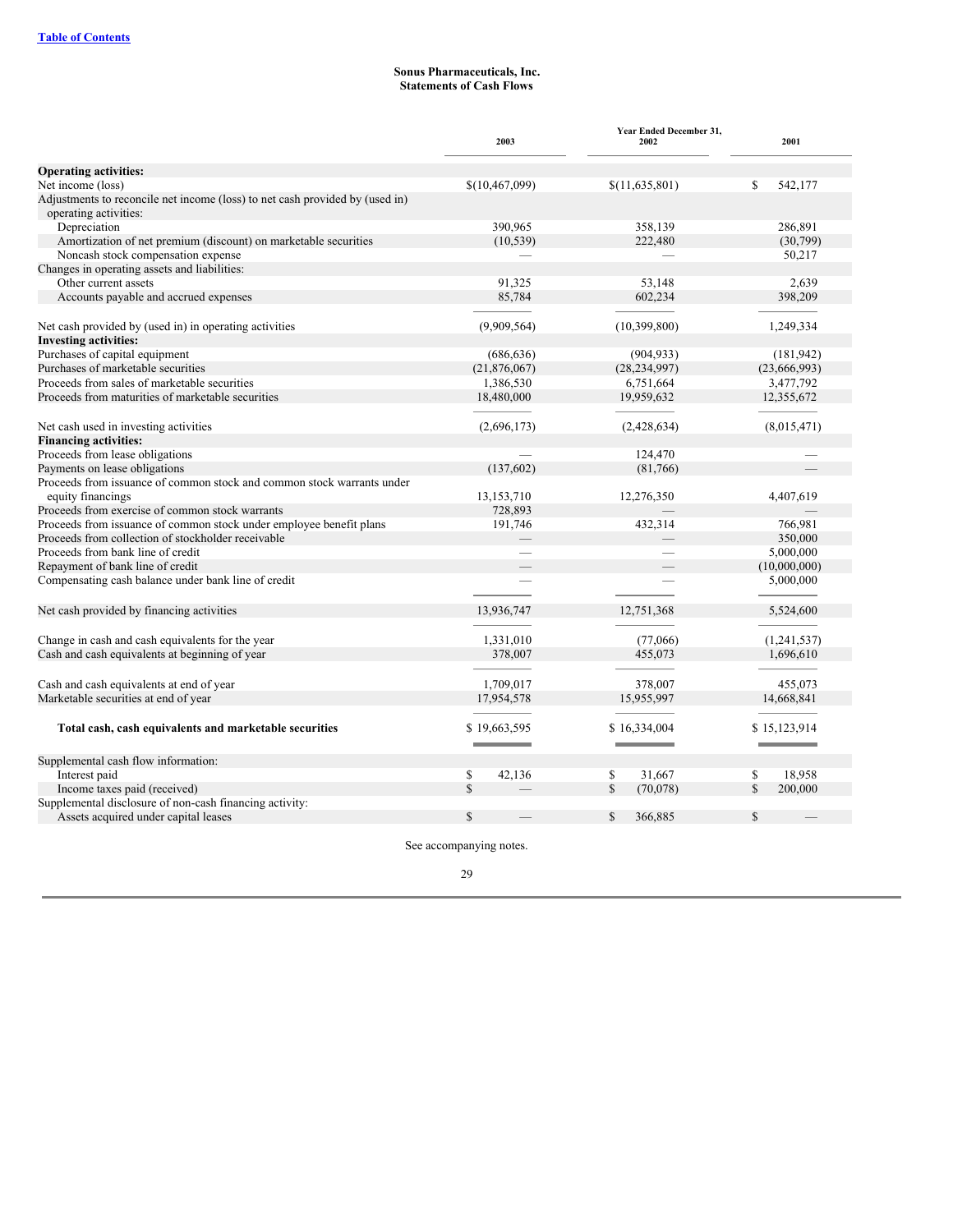#### **Sonus Pharmaceuticals, Inc. Notes to Financial Statements**

#### **1.Description of Business and Summary of Accounting Policies**

### *Business Overview*

Sonus Pharmaceuticals is developing proprietary drugs utilizing its novel TOCOSOL™ drug delivery technology. Our goal is to make therapeutic drugs safer, easier to administer and potentially more effective. Our lead product, TOCOSOL Paclitaxel, is a novel formulation of paclitaxel, one of the world's most widely prescribed anti-cancer drugs.

# *Cash and Cash Equivalents*

Cash and cash equivalents consist of highly liquid investments with a maturity of three months or less at the date of purchase.

#### *Marketable Securities*

The Company classifies the marketable securities portfolio as available-for-sale, and such securities are stated at fair value based on quoted market prices, with the unrealized gains and losses included as a component of accumulated other comprehensive loss. Interest earned on securities available-for-sale is included in interest income. The carrying value of debt securities in this category is adjusted for amortization of premiums and accretion of discounts to maturity. Such amortization and accretion are included in interest income. Realized gains and losses and declines in value judged to be other than temporary on securities available-for-sale also are included in interest income. The cost of securities sold is based on the specific identification method.

### *Concentrations of Credit Risk*

The Company invests its excess cash in accordance with investment guidelines, which limit the credit exposure to any one financial institution and to any one type of investment, other than securities issued by the U.S. government. The guidelines also specify that the financial instruments are issued by institutions with strong credit ratings. These securities are generally not collateralized and mature within one year.

#### *Revenue Recognition*

Since inception, the Company has generated revenues from collaborative agreements, licensing fees and from the assignment of developed and patented technology. Revenue is recorded as earned based on the performance requirements of the contract, generally as the services are performed. The Company recognizes revenue from nonrefundable, upfront license fees and proceeds from the assignment of technology when delivery has occurred and no future obligations exist. Royalties from licensees are based on third-party sales and recorded as earned in accordance with contract terms, when third-party results are reliably measured and collection is reasonably assured. Payments received for which the earnings process is not complete are classified as deferred revenue.

#### *Research and Development Costs*

Research and development costs including personnel costs, supplies, depreciation and other indirect costs are expensed as incurred. In instances where the Company enters into collaborative agreements with third parties, costs are expensed the earlier of when amounts are due or when services are performed. In instances where the Company enters into agreements with third parties for research and/or clinical trial activities, costs are expensed the earlier of when amounts are due or when services are performed.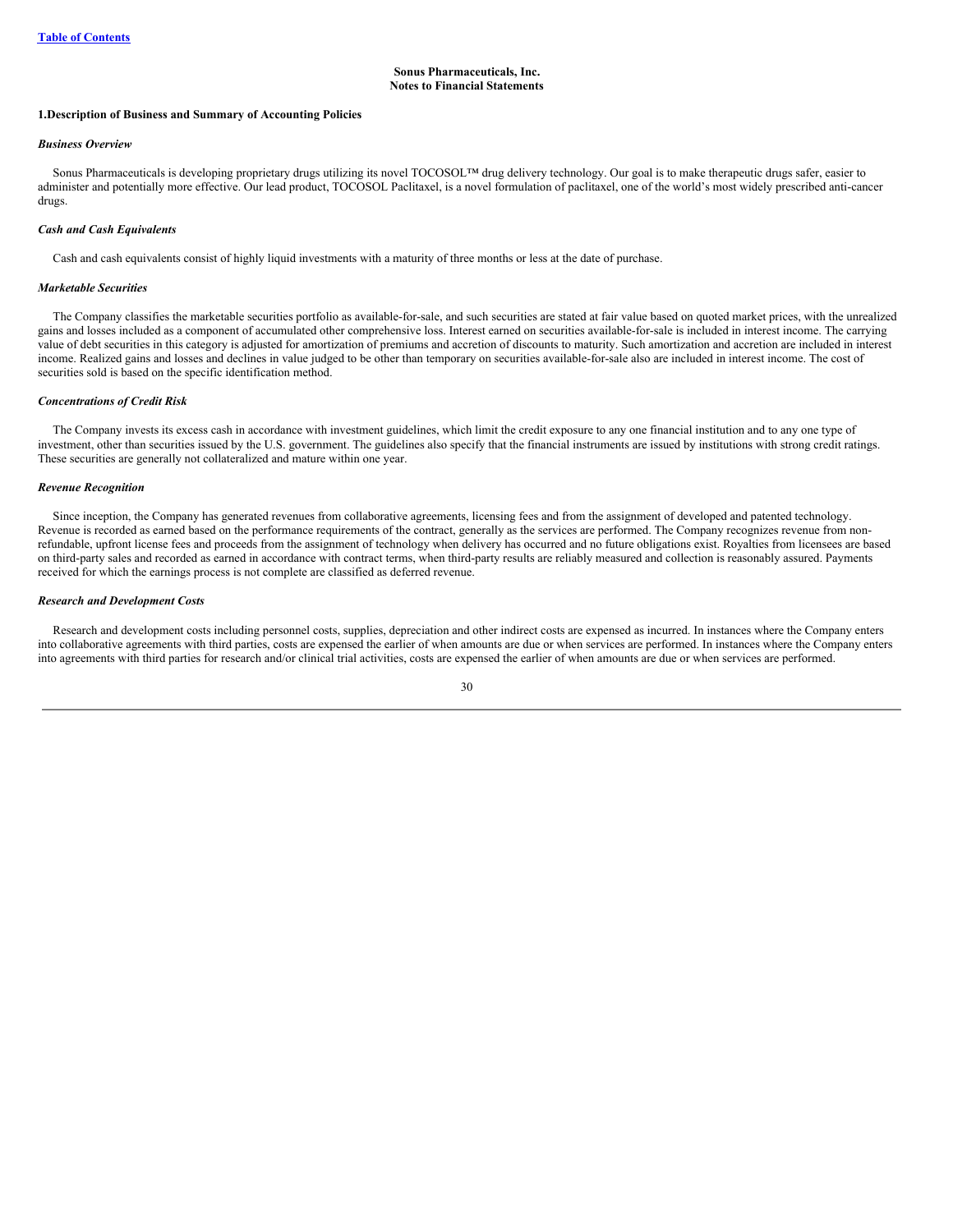#### *Equipment, Furniture and Leasehold Improvements*

Equipment, furniture and leasehold improvements are stated at cost. Depreciation of equipment is provided using the straight-line basis over three to five years, the estimated useful life of the assets. Leasehold improvements are amortized over the lesser of the economic useful lives of the improvements or the term of the related lease. Repair and maintenance costs are expensed as incurred.

#### *Stock-Based Compensation*

Under the provisions of SFAS No. 123, *"Accounting for Stock-Based Compensation,"* companies may continue to follow Accounting Principles Board Opinion No. 25 (APB 25) in accounting for stock-based compensation and provide footnote disclosure of the proforma impact of expensing stock options. We have elected to follow the disclosure-only provisions of SFAS No. 123 and continue to apply APB 25 and related interpretations in accounting for our stock option plans. Under the provisions of APB 25 and related interpretations, employee stock-based compensation expense is recognized based on the intrinsic value of the option on the date of grant (the difference between the market value of the underlying common stock on the date of grant and the option exercise price, if any).

At December 31, 2003 we had several stock-based employee compensation plans, which are described more fully in Note 6. All options granted under these plans had exercise prices equal to the market value of the underlying common stock on the date of grant and therefore, in accordance with APB 25, no stock-based employee compensation cost has been recorded.

As required under SFAS 123, the following table illustrates the effect on net loss and net loss per share if we had applied the fair value expense recognition provision of SFAS 123, *Accounting for Stock-Based Compensation*, to stock-based employee compensation.

|                                                                                                                               | 2003           | 2002           | 2001          |
|-------------------------------------------------------------------------------------------------------------------------------|----------------|----------------|---------------|
| Net loss, as reported                                                                                                         | \$(10,467,099) | \$(11,635,801) | 542,177<br>S. |
| Add: Stock-based employee compensation<br>expense included in reported net loss                                               |                |                | 50,217        |
| Deduct: Total stock-based employee<br>compensation expense determined under fair<br>value based method for all awards, net of |                |                |               |
| related tax effects                                                                                                           | (976, 056)     | (651, 199)     | (1,205,625)   |
| Pro forma net loss                                                                                                            | \$(11,443,155) | \$(12,287,000) | \$ (613,231)  |
| Earnings per share:                                                                                                           |                |                |               |
| Basic and diluted-as reported                                                                                                 | S<br>(0.68)    | \$<br>(0.86)   | 0.05          |
| Basic and diluted-pro forma                                                                                                   | S<br>(0.74)    | \$<br>(0.91)   | (0.06)        |
|                                                                                                                               |                |                |               |

### *Comprehensive Income*

In accordance with Statement of Financial Accounting Standard No. 130, "Reporting Comprehensive Income" (SFAS 130), the Company has reported comprehensive income, defined as net income (loss) plus other comprehensive income, in the Statements of Stockholders' Equity. The total of other accumulated comprehensive income consists of unrealized gains and losses on marketable securities.

#### *Per Share Data*

Basic EPS is based on the weighted average number of common shares outstanding. Diluted EPS is based on the weighted average number of common shares and dilutive potential common shares. Dilutive potential common shares are calculated under the treasury stock method and consist of unexercised stock options and warrants.

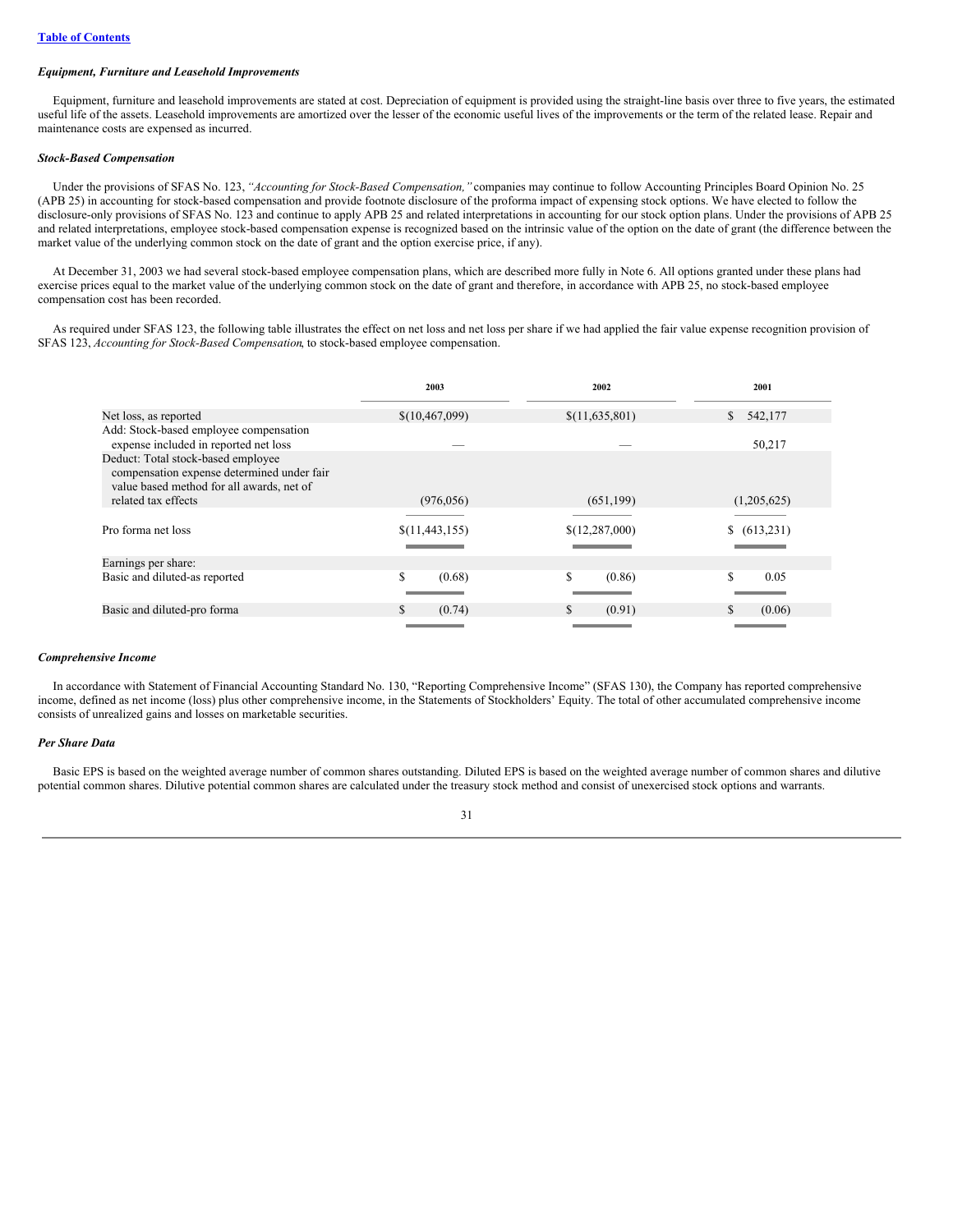#### *Use of Estimates*

The preparation of financial statement in conformity with generally accepted accounting principles requires management to make estimates and assumptions that affect the amounts reported in the financial statements and accompanying notes. Actual results could differ from those estimates.

### *Recent Accounting Pronouncements*

In April 2003, the Financial Accounting Standards Board (FASB) issued SFAS No. 149, "Amendment of Statement 133 on Derivative Instruments and Hedging Activities." SFAS No. 149 amends and clarifies financial accounting and reporting for derivative instruments, including certain derivative instruments embedded in other contracts, which are collectively referred to as derivatives, and for hedging activities under SFAS No. 133, "Accounting for Derivative Instruments and Hedging Activities." SFAS No. 149 was effective for contracts entered into or modified after June 30, 2003. The adoption of SFAS No. 149 did not have a material impact on our financial position, cash flows or results of operations.

In May 2003, the FASB issued SFAS No. 150, "Accounting for Certain Financial Instruments with Characteristics of Both Liabilities and Equity." SFAS No. 150 establishes standards for how an issuer classifies and measures certain financial instruments with characteristics of both liabilities and equity. SFAS No. 150 was effective for financial instruments entered into or modified after May 31, 2003, and otherwise was effective at the beginning of the first interim period beginning after June 15, 2003. The adoption of SFAS No. 150 did not have a material impact on our financial position, cash flows or results of operations.

#### **2. Marketable Securities**

Marketable securities consist of the following at December 31, 2003 and 2002:

|                                                                                                | Cost         | <b>Unrealized</b><br>Gains | <b>Unrealized</b><br>Losses | <b>Fair Value</b> |
|------------------------------------------------------------------------------------------------|--------------|----------------------------|-----------------------------|-------------------|
| 2003:<br>Corporate debt securities (principally commercial paper) and<br>government securities | \$17,950,430 | \$4,161                    | (13)<br>S.                  | \$17,954,578      |
|                                                                                                | Cost         | <b>Unrealized</b><br>Gains | <b>Unrealized</b><br>Losses | <b>Fair Value</b> |
| 2002:<br>Corporate debt securities (principally commercial paper)<br>and government securities | \$15,930,354 | \$26,455                   | \$ (812)                    | \$15,955,997      |

Realized gains on the sales of available-for-sale securities were \$1,893, \$10,191 and \$2,112 in 2003, 2002 and 2001, respectively. The realized losses on sales of available for sale securities were \$0, \$6,869 and \$102 in 2003, 2002 and 2001, respectively. All marketable securities at December 31, 2003 mature within one year.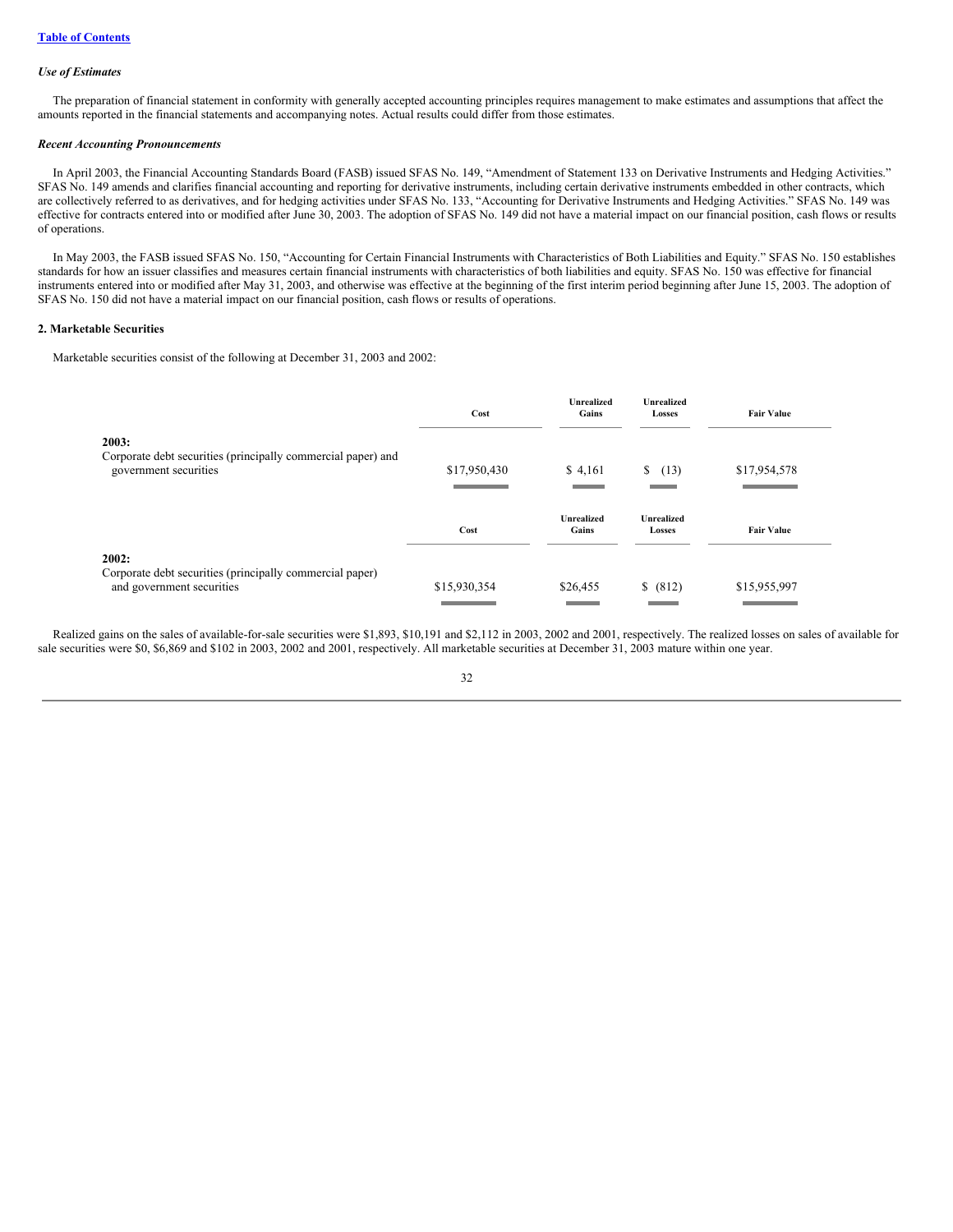#### **3. Equipment, Furniture and Leasehold Improvements**

Equipment, furniture and leasehold improvements consist of the following:

|                                                | 2003        | 2002        |
|------------------------------------------------|-------------|-------------|
| Laboratory equipment                           | \$3,671,095 | \$2,998,327 |
| Construction in progress                       | 1,073       | 217,488     |
| Office furniture and equipment                 | 1,012,633   | 1,006,875   |
| Leasehold improvements                         | 1,260,315   | 1,144,391   |
|                                                |             |             |
|                                                | 5,945,116   | 5,367,081   |
| Less accumulated depreciation and amortization | 4,339,055   | 4,056,691   |
|                                                |             |             |
|                                                | \$1,606,061 | \$1,310,390 |
|                                                |             |             |

We held laboratory equipment acquired under capital leases with an original cost of \$366,885 as of December 31, 2003 and 2002. Accumulated depreciation on this equipment was \$186,507 and \$72,114 at December 31, 2003 and 2002, respectively.

#### **4. Contractual Agreements**

In January 2001, the Company entered into a patent licensing agreement with Chugai that gave Chugai non-exclusive rights under certain Sonus ultrasound contrast patents in Japan, South Korea, and Taiwan. The Company received license fees under this agreement of \$2.0 million in 2001.

In August 2001, the Company entered into an agreement with Nycomed Amersham (Nycomed) whereby the Company assigned substantially all of its ultrasound contrast intellectual property to Nycomed for \$6.5 million. As part of the agreement, the Company also assigned to Nycomed its interest in the ultrasound contrast patent license agreement entered into with Chugai in January 2001. In addition, as part of the agreement, Nycomed granted the Company an exclusive license to use the patents assigned to Nycomed for certain biomedical purposes. The Company recognized revenue of \$6.5 million in 2001 as no future obligations existed under the agreement. Sonus and Nycomed previously entered into an agreement in September 1999 whereby Nycomed received an exclusive license to certain of the Company's ultrasound contrast patents in the U.S. and Europe. In exchange, Nycomed paid the Company an initial license fee of \$10.0 million, assumed the responsibility and costs of applicable patent litigation, and paid royalties to the Company on sales of an approved product covered by the licensed patents. This patent license agreement terminated concurrent with the execution of the August 2001 agreement.

### **5. Income Tax**

Income tax expense (benefit) consists of the following:

|                   | 2003 | 2002         | 2001      |
|-------------------|------|--------------|-----------|
| Federal - current | P    | \$(101,483)  |           |
| Foreign - current |      |              | 200,000   |
|                   |      |              |           |
| Total             | S    | \$(101, 483) | \$200,000 |
|                   |      |              |           |

The Company recorded no income tax expense or benefit during 2003. During 2002, the Company received a refund of approximately \$70,000 related to changes in federal tax regulations for the treatment of net operating losses for alternative minimum taxes that were originally paid in 1996, 1997 and 1999. This change in regulations occurred in early 2002 and the Company subsequently filed amended returns and received the refunds in late 2002. In 2001, the Company paid \$200,000 for international withholding taxes on license fees received during the year. Due to the uncertainty of receipt of this refund, a valuation allowance had previously been provided for this refund receivable.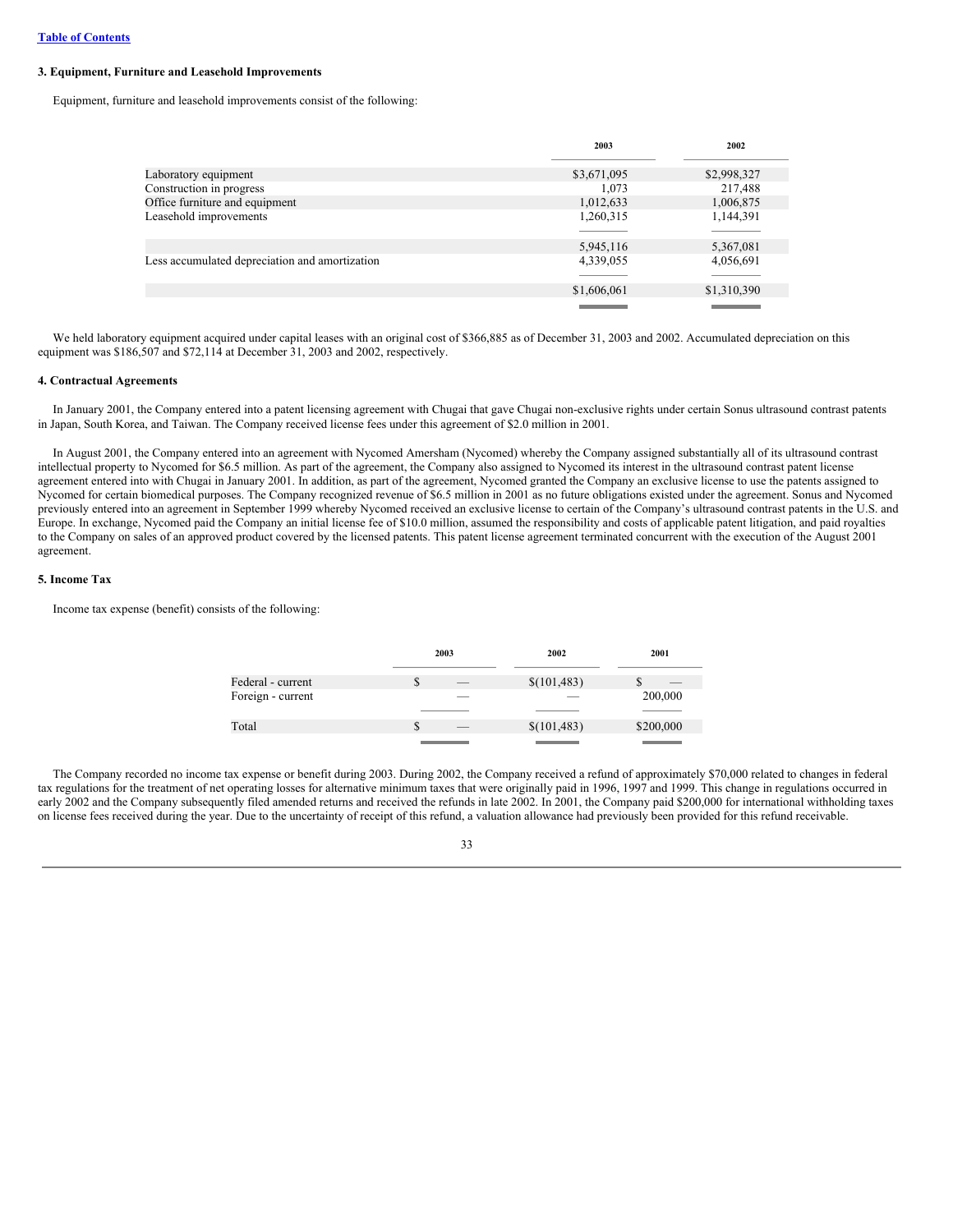# **Table of [Contents](#page-0-0)**

A reconciliation of the Federal Statutory tax rate of 34% to the Company's effective income tax rate follows:

|                                                 | 2003        | 2002        | 2001                     |
|-------------------------------------------------|-------------|-------------|--------------------------|
| Statutory tax rate                              | $(34.00\%)$ | $(34.00\%)$ | 34.00%                   |
| Utilization of net operating loss carryforwards |             |             | (36.31)                  |
| Permanent difference                            | 0.02        | 0.17        | 2.31                     |
| Change in valuation allowance                   | 33.98       | 33.83       | -                        |
| Federal tax (refund)                            | $-$         | (0.86)      | $\overline{\phantom{a}}$ |
| Foreign tax                                     |             |             | 26.95                    |
|                                                 |             |             |                          |
| Effective tax rate                              |             | $(0.86\%)$  | 26.95%                   |
|                                                 |             |             |                          |

Significant components of the Company's net deferred tax assets and liabilities as of December 31, 2003 and 2002 are as follows:

|                                                 | 2003           | 2002         |
|-------------------------------------------------|----------------|--------------|
| Deferred tax assets:                            |                |              |
| Federal net operating loss carryforwards        | \$17,273,000   | \$13,621,000 |
| Accrued expenses                                | 187,000        | 178,000      |
| Research and development credits                | 2,103,000      | 1,847,000    |
| Foreign tax credits                             | 1,029,000      | 1,029,000    |
| Book in excess of tax depreciation expense      | 142,000        | 184,000      |
| Gross deferred tax assets                       | 20,734,000     | 16,859,000   |
| Valuation allowance for net deferred tax assets | (20, 734, 000) | (16,859,000) |
| Net deferred tax assets                         | S<br>$-$       | S<br>$-$     |
|                                                 |                |              |

Due to the uncertainty of the Company's ability to generate taxable income to realize its net deferred tax assets at December 31, 2003 and 2002, a valuation allowance has been recognized for financial reporting purposes. The Company's valuation allowance for deferred tax assets increased \$3.9 million and \$4.2 million for the years ended December 31, 2003 and 2002, respectively. The increase in the deferred tax assets in 2003 is primarily the result of increasing net operating loss carryforwards.

At December 31, 2003, the Company has federal net operating loss carryforwards of approximately \$50.8 million for income tax reporting purposes and research and development tax credit carryforwards of approximately \$2.1 million. The federal operating loss carryforwards and research and development credits begin to expire in 2006. To the extent that net operating loss carryforwards, when realized, relate to stock option deductions of approximately \$334,000, the resulting benefit will be credited to stockholders' equity.

The initial public offering of common stock by the Company in 1995 caused an ownership change pursuant to applicable regulations in effect under the Internal Revenue Code of 1986. Therefore, the Company's use of losses incurred through the date of ownership change will be limited during the carryforward period and may result in the expiration of net operating loss carryforwards before utilization.

#### **6. Stockholders' Equity**

### *Common Stock*

At December 31, 2003, the Company had shares of common stock reserved for possible future issuance as follows:

| Stock options outstanding                           | 2,588,652 |
|-----------------------------------------------------|-----------|
| Warrants outstanding                                | 2,172,831 |
| Shares available for future grant under stock plans | 1,159,401 |
|                                                     |           |
|                                                     | 5,920,884 |
|                                                     |           |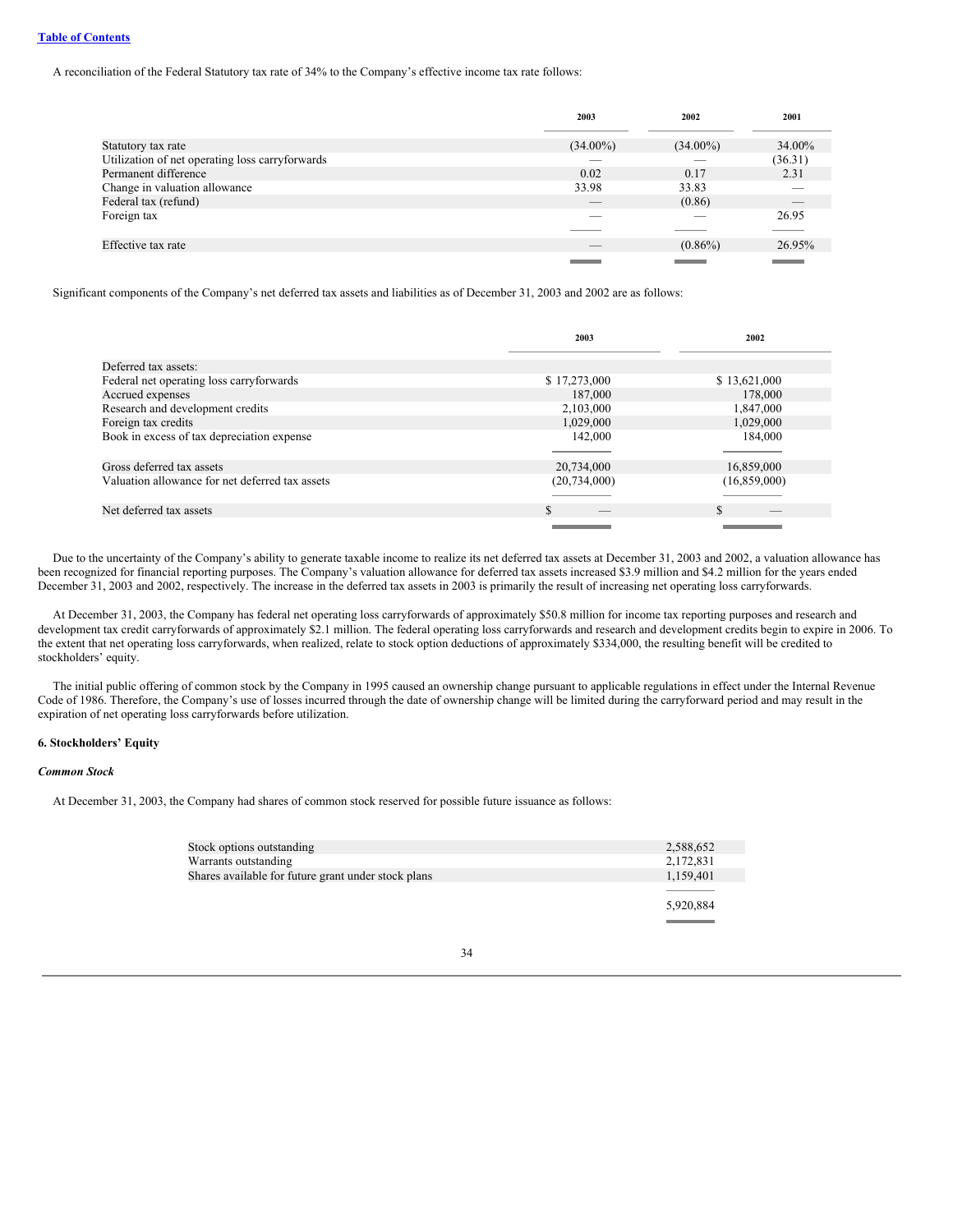#### *Private Placements*

In July 2003, the Company sold 3.9 million shares of common stock and warrants to purchase 1.95 million shares of common stock in a private placement transaction for gross proceeds of \$14.2 million (\$13.2 million net of transaction costs). The warrants are exercisable at \$4.09 per share and expire in July 2008.

In January 2002, the Company sold 1.9 million shares of common stock and warrants to purchase 385,800 shares of common stock in a private placement transaction for gross proceeds of \$13.6 million (\$12.3 million net of transaction costs). The warrants are exercisable at \$9.40 per share and expire in January 2007.

#### *Stock Warrants*

At December 31, 2003, there were warrants outstanding to purchase 2.2 million shares of common stock at exercise prices ranging from \$4.09 to \$9.40 per share. During 2003, the Company issued 237,000 shares of common stock on stock warrant exercises, for which proceeds of \$729,000 were received.

#### *Stock Options*

The Company has stock option plans whereby shares of common stock are reserved for future issuance pursuant to stock option grants or other issuances. Under the 2000 Stock Incentive Plan, an incremental number of shares equal to four percent of the Company's common stock outstanding as of December 31 of each year commencing December 31, 2000 are made available for issuance under the plan up to a lifetime maximum of five million shares. Employee stock options vest over a period of time determined by the Board of Directors, generally four years, and director stock options are generally fully vested on the date of grant. Stock options generally are granted at the fair market value on the date of grant and expire ten years from the date of grant.

A summary of activity related to the Company's stock options follows:

|                            | <b>Shares</b> | <b>Exercise</b><br>Price |
|----------------------------|---------------|--------------------------|
| Balance, January 1, 2001   | 2,515,945     | $.20 - 44.00$            |
| Granted                    | 504,364       | $2.63 - 8.08$            |
| Exercised                  | (274, 895)    | $.88 - 5.94$             |
| Canceled                   | (208, 142)    | $.88 - 6.94$             |
| Balance, December 31, 2001 | 2,537,272     | $.20 - 44.00$            |
| Granted                    | 556,571       | $1.46 - 7.35$            |
| Exercised                  | (74, 508)     | $.88 - 6.06$             |
| Canceled                   | (800, 541)    | $4.00 - 38.63$           |
| Balance, December 31, 2002 | 2,218,794     | $.20 - 44.00$            |
| Granted                    | 817,827       | $2.14 - 5.08$            |
| Exercised                  | (78,220)      | $.20 - 3.79$             |
| Canceled                   | (369, 749)    | $1.46 - 44.00$           |
| Balance, December 31, 2003 | 2,588,652     | $.63 - 44.00$            |

Options exercisable at December 31, 2003, 2002, and 2001, were 1,346,995; 1,260,020 and 1,826,770, respectively.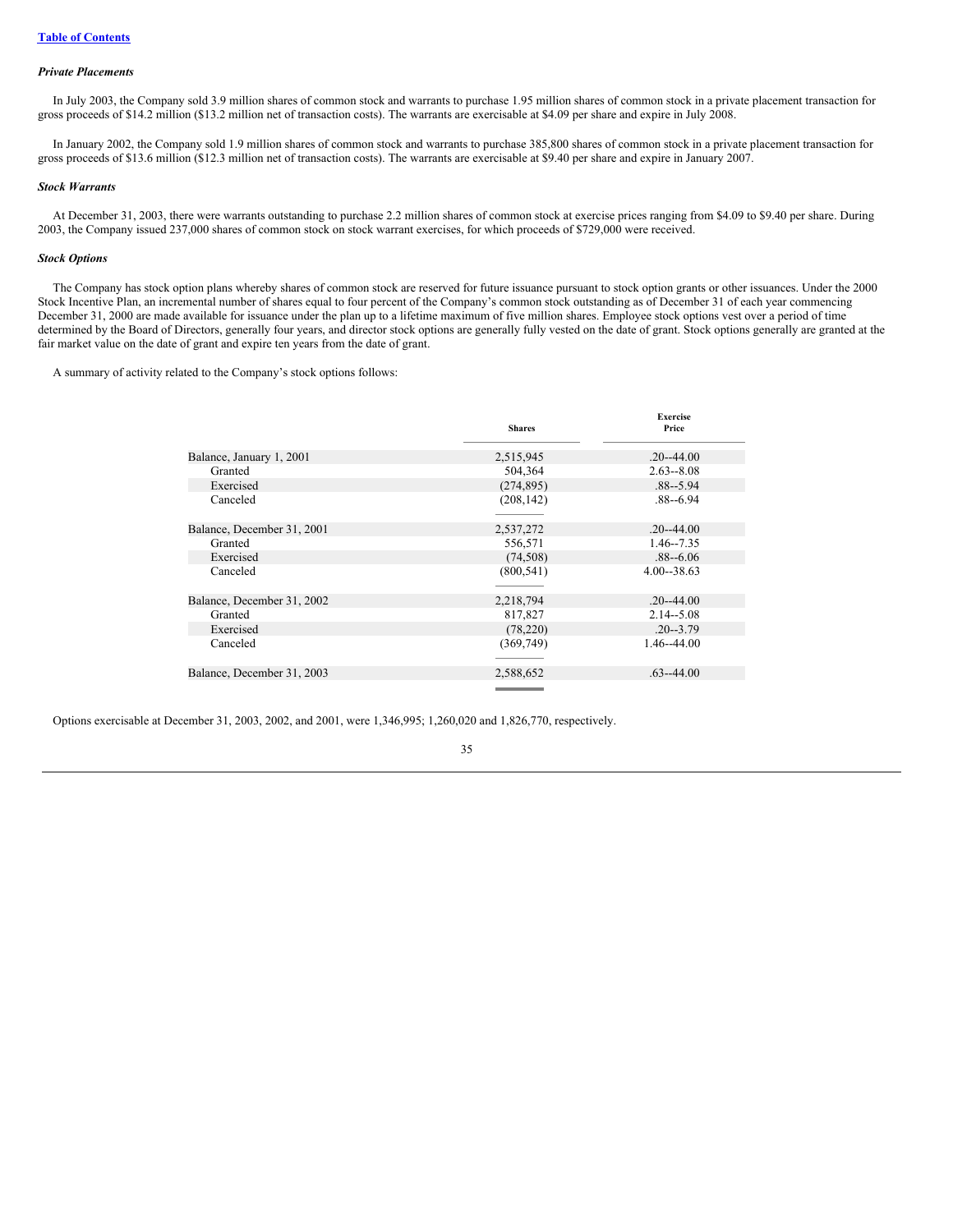The following table summarizes information about stock options outstanding at December 31, 2003:

|                                       |                              | <b>Options Outstanding</b>                              |                                                 | <b>Options Exercisable</b> |                                                 |
|---------------------------------------|------------------------------|---------------------------------------------------------|-------------------------------------------------|----------------------------|-------------------------------------------------|
| Range of<br><b>Exercise</b><br>Prices | <b>Number</b><br>Outstanding | Weighted<br>Average<br>Remaining<br>Contractual<br>Life | Weighted<br>Average<br><b>Exercise</b><br>Price | Number<br>Exercisable      | Weighted<br>Average<br><b>Exercise</b><br>Price |
| $$0.63 - $0.88$                       | 349,500                      | 6.88 years                                              | \$0.74                                          | 349,500                    | \$0.74                                          |
| $$1.46 - $2.49$                       | 585,267                      | 8.95 years                                              | \$2.26                                          | 115,263                    | \$2.29                                          |
| $$3.38 - $5.08$                       | 777,690                      | 9.40 years                                              | \$4.62                                          | 140.182                    | \$3.79                                          |
| $$5.24 - $8.19$                       | 848,562                      | $6.13$ years                                            | \$6.87                                          | 714,417                    | \$6.67                                          |
| \$19.38 - \$20.50                     | 15,000                       | 3.80 years                                              | \$19.75                                         | 15,000                     | \$19.75                                         |
| \$37.00 - \$44.00                     | 12,633                       | 3.88 years                                              | \$39.77                                         | 12,633                     | \$39.77                                         |
| Total                                 | 2,588,652                    | 7.83 years                                              | \$4.56                                          | 1,346,995                  | \$4.91                                          |
|                                       |                              |                                                         |                                                 |                            |                                                 |

Proforma information regarding net loss per share required by SFAS 123 and disclosed in Note 1 has been determined as if we accounted for our employee options under the fair value method of SFAS 123. The fair value of each option is estimated using the Black-Scholes option pricing model. The assumptions used in this model include (1) the stock price at grant date, (2) the exercise price, (3) an estimated option life of four years, (4) no expected dividends for each year presented, (5) stock price volatility factor of 1.116, 1.154, and 1.175 in 2003, 2002 and 2001, respectively, and (6) a risk-free interest rate of 2.97%, 3.82% and 4.56% in 2003, 2002 and 2001, respectively. The weighted average fair value per share of options granted during 2003, 2002 and 2001 was \$3.17, \$2.06 and \$5.23, respectively.

#### *Stock Purchase Plan*

The Company has an employee stock purchase plan whereby employees may contribute up to 15% of their compensation to purchase shares of the Company's common stock at 85% of the stock's fair market value at the lower of the beginning or end of each three-month offering period. Shares purchased under the plan were 10,860, 19,002 and 9,640 in 2003, 2002 and 2001, respectively. At December 31, 2003, a total of 15,940 shares remain available for future purchases by employees under the plan.

### *401(k) Plan*

The Company has a 401(k) plan for all employees under which it provides a specified percentage match on employee contributions. Currently, the Company match is made in shares of the Company's common stock. Shares issued as matching contributions under the plan were 9,645; 18,240 and 14,478 in 2003, 2002 and 2001, respectively. At December 31, 2003, a total of 57,637 shares remain available for future issuances as matching contributions under the plan.

#### *Stockholder Receivable*

In October 2000, the Company entered into stock purchase agreements with certain officers whereby the officers purchased 400,000 shares of common stock at the fair market value of the stock on the date of purchase in exchange for full-recourse promissory notes totaling \$350,000, with interest due annually at the rate of 6.09%. The promissory notes and accrued interest were repaid during 2001.

## *Shareholder Rights Plan*

The Company has adopted a Shareholder Rights Plan ("Plan") which was amended in July 2002. Under the Plan, as amended, the Company's Board of Directors declared a dividend of one Preferred Stock Purchase Right ("Right") for each outstanding common share of the Company. The Rights have an exercise price of \$140 per Right and provide the holders with the right to purchase, in the event a person or group acquires 15% or more of the Company's common stock, additional shares of the Company's common stock having a market value equal to two times the exercise price of the Right. The Rights expire in 2006.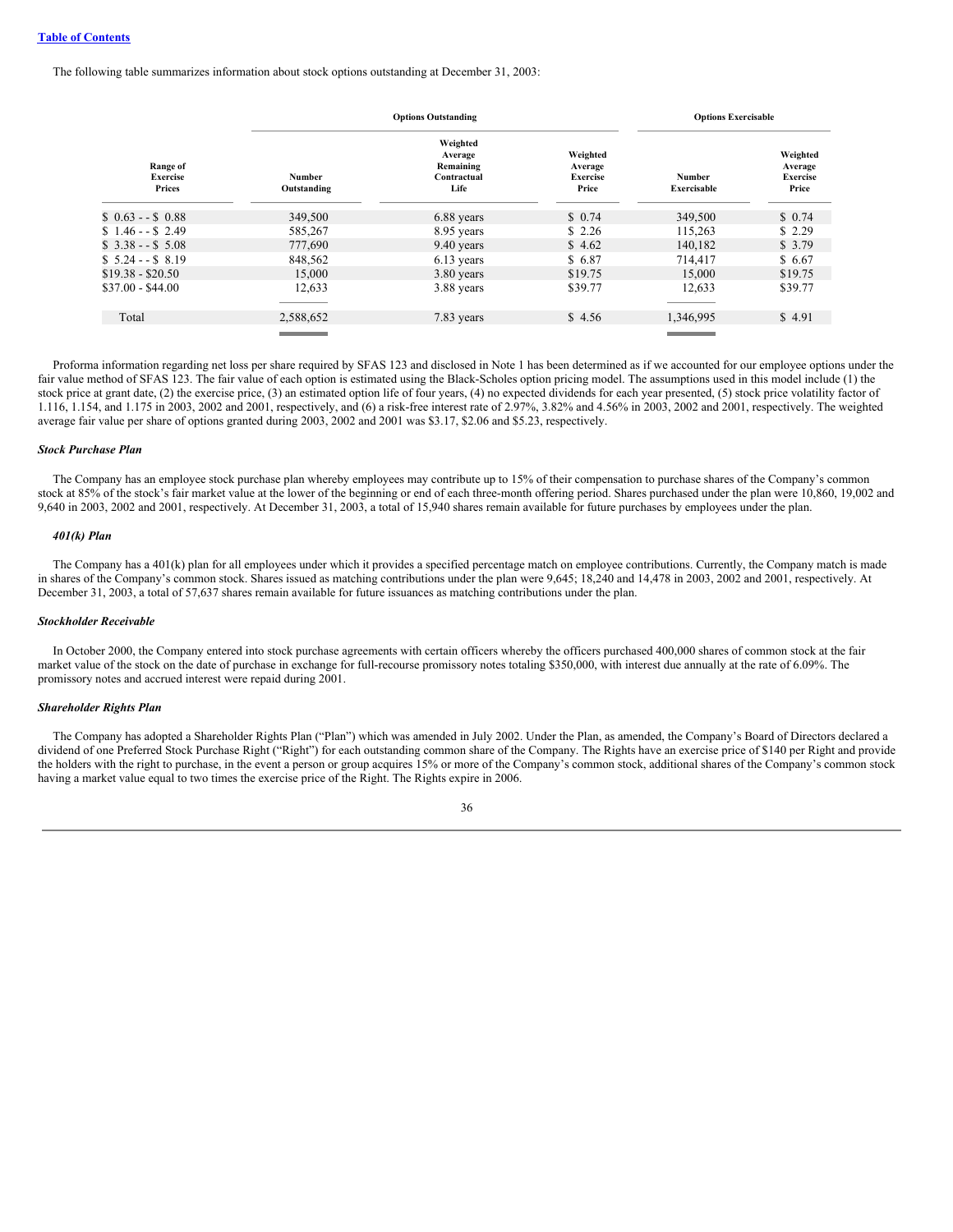# **7. Net Income (Loss) Per Share**

A reconciliation between basic and diluted net income (loss) per share follows:

|                                      | 2003           | 2002           | 2001        |
|--------------------------------------|----------------|----------------|-------------|
|                                      |                |                |             |
| Basic net income (loss) per share:   |                |                |             |
| Net income (loss)                    | \$(10,467,099) | \$(11,635,801) | 542,177     |
| Weighted average common shares       | 15,503,794     | 13,563,754     | 10,288,085  |
| Basic net income (loss) per share    | (0.68)<br>S    | \$<br>(0.86)   | \$.<br>0.05 |
| Diluted net income (loss) per share: |                |                |             |
| Net income (loss)                    | \$(10,467,099) | \$(11,635,801) | 542,177     |
| Weighted average common shares       | 15,503,794     | 13,563,754     | 10,288,085  |
| Dilutive potential common shares     |                |                | 759,859     |
|                                      |                |                |             |
| Total shares                         | 15,503,794     | 13,563,754     | 11,047,944  |
|                                      |                |                |             |
| Diluted net income (loss) per share  | (0.68)         | (0.86)<br>ъ    | S<br>0.05   |

As of December 31, 2003, 2002 and 2001 a total of 4,761,483; 2,779,094 and 2,018,159 options and warrants, respectively, have not been included in the calculation of potential common shares as their effect on diluted per share amounts would have been anti-dilutive.

### **8.Commitments and Contingencies**

The Company has leased office space and equipment under two operating lease agreements, which expire in July 2007 and October 2004, respectively. Under the office space lease, the Company has the option to extend the lease for an additional three years at the then fair market value of the leased premises. Future minimum lease payments under these leases are as follows:

| 2004 | \$ 677,556   |  |
|------|--------------|--|
| 2005 | 679,056      |  |
| 2006 | 694,056      |  |
| 2007 | 417,116      |  |
| 2008 | $\mathbf{0}$ |  |
|      |              |  |
|      | \$2,467,784  |  |

Rental expense for the years ended December 31, 2003, 2002 and 2001 was \$553,000, \$528,000 and \$506,000, respectively.

The Company also entered into two capital leases for laboratory equipment and a leasehold financing arrangement in 2002. Both capital leases have terms of 36 months, implied interest rates of approximately 10% and are secured by the underlying assets. The leasehold financing arrangement has a term of 64 months and an interest rate of 10%. The following is a summary of the lease obligations and the related future minimum payments as of December 31, 2003:

| 2004                                                   | \$171,126 |
|--------------------------------------------------------|-----------|
| 2005                                                   | 85,279    |
| 2006                                                   | 30,393    |
| 2007                                                   | 15,196    |
|                                                        |           |
| Total lease payments                                   | 301,994   |
| Less amount representing interest                      | (30,008)  |
|                                                        |           |
| Present value of net minimum lease payments            | 271,986   |
| Less current portion                                   | 151,369   |
|                                                        |           |
| Long-term lease obligations, excluding current portion | \$120,617 |
|                                                        |           |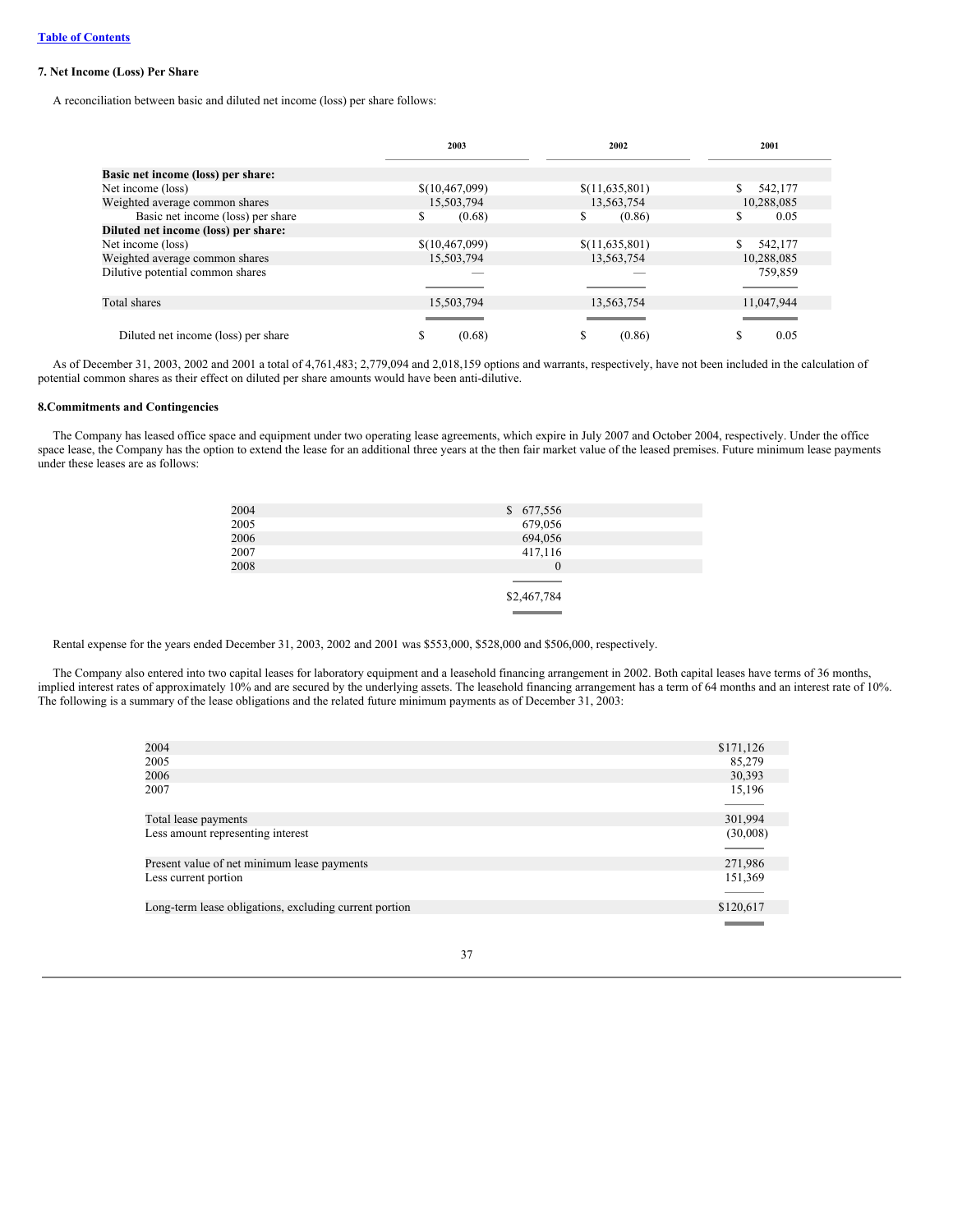# **9. Quarterly Financial Information (unaudited)**

|                     | <b>Quarter Ended</b> |           |                                       |           |
|---------------------|----------------------|-----------|---------------------------------------|-----------|
|                     | <b>Mar. 31</b>       | June 30   | <b>Sept. 30</b>                       | Dec. 31   |
|                     |                      |           | (in thousands, except per share data) |           |
| 2003                |                      |           |                                       |           |
| Revenues            | S.<br>25             | S.        | \$                                    | S         |
| Operating expenses  | \$2,359              | \$3,116   | \$2,540                               | \$2,648   |
| Operating loss      | \$(2,334)            | \$(3,116) | \$(2,540)                             | \$(2,648) |
| Net loss            | \$(2,274)            | \$(3,086) | \$(2,501)                             | \$(2,606) |
| Net loss per share: |                      |           |                                       |           |
| Basic               | (0.17)               | (0.22)    | (0.15)                                | \$ (0.14) |
| Diluted             | (0.17)               | \$ (0.22) | (0.15)                                | \$(0.14)  |
| 2002                |                      |           |                                       |           |
| Revenues            | S.<br>25             | S.        | \$.                                   | S         |
| Operating expenses  | \$2,546              | \$3,694   | \$3,374                               | \$2,585   |
| Operating loss      | \$(2,521)            | \$(3,694) | \$(3,374)                             | \$(2,585) |
| Net loss            | \$(2,414)            | \$(3,544) | \$(3,269)                             | \$(2,409) |
| Net loss per share: |                      |           |                                       |           |
| Basic               | \$ (0.18)            | \$ (0.26) | (0.24)                                | \$(0.18)  |
| Diluted             | \$(0.18)             | \$ (0.26) | (0.24)                                | \$(0.18)  |
|                     | 38                   |           |                                       |           |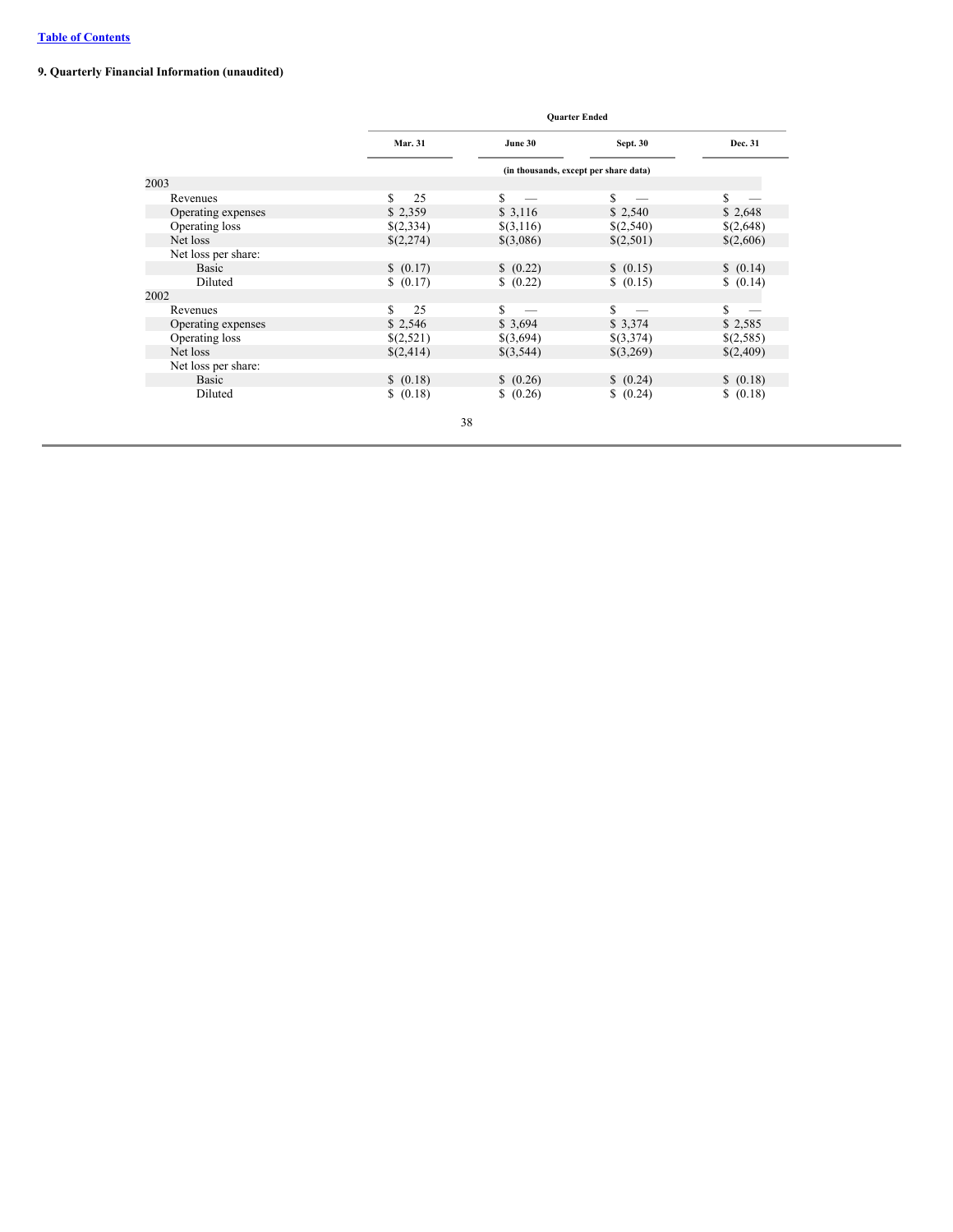# **PART III**

#### <span id="page-39-1"></span><span id="page-39-0"></span>**ITEM 10. DIRECTORS AND EXECUTIVE OFFICERS OF THE REGISTRANT**

In compliance with Section 406 of the Sarbanes-Oxley Act of 2002 and the Nasdaq corporate governance listing standards, the Company has adopted a code of conduct that is applicable to all of the Company's employees and directors. Interested parties may request a copy of this code of conduct, free of charge, by delivering a written request addressed to the Chief Financial Officer, Sonus Pharmaceuticals, Inc., 22026 20th Avenue S.E., Bothell, Washington 98021. The Company will disclose any amendments to the code of conduct and any waivers from the code of conduct for directors and executive officers by posting such information on its website at www.sonuspharma.com.

<span id="page-39-2"></span>The other information required hereunder is incorporated by reference from our Proxy Statement to be filed in connection with its 2004 Annual Meeting of Stockholders.

#### **ITEM 11. EXECUTIVE COMPENSATION**

<span id="page-39-3"></span>The information required hereunder is incorporated by reference from our Proxy Statement to be filed in connection with its 2004 Annual Meeting of Stockholders.

#### **ITEM 12. SECURITY OWNERSHIP OF CERTAIN BENEFICIAL OWNERS AND MANAGEMENT**

The following table sets forth certain information regarding our equity compensation plans as of December 31, 2003:

|                                                               | (a)                                                                                                                                                                                             | (b) |                                                                                                                                                           | (c)       |  |
|---------------------------------------------------------------|-------------------------------------------------------------------------------------------------------------------------------------------------------------------------------------------------|-----|-----------------------------------------------------------------------------------------------------------------------------------------------------------|-----------|--|
| Plan category                                                 | Number of securities<br>to be issued upon<br>Weighted-average<br>exercise of outstanding<br>exercise price of<br>options, warrants and<br>outstanding options,<br>rights<br>warrants and rights |     | Number of securities<br>remaining available for<br>future issuance under<br>equity compensation<br>plans (excluding securities<br>reflected in column (a) |           |  |
| Equity compensation plans<br>approved by security holders     |                                                                                                                                                                                                 |     |                                                                                                                                                           |           |  |
| (1)                                                           | 2,098,116                                                                                                                                                                                       | \$. | 4.57                                                                                                                                                      | 1,019,353 |  |
| Equity compensation plans not<br>approved by security holders |                                                                                                                                                                                                 |     |                                                                                                                                                           |           |  |
| (2)                                                           | 490,536                                                                                                                                                                                         | S   | 4.51                                                                                                                                                      | 82,411    |  |
| Total                                                         | 2,588,652                                                                                                                                                                                       |     |                                                                                                                                                           | 1,101,764 |  |
|                                                               |                                                                                                                                                                                                 |     |                                                                                                                                                           |           |  |

- (1) Our 2000 Stock Incentive Plan was approved by security holders with 500,000 shares authorized under the plan. Stock options issued under the 2000 plan are generally granted at the fair market value on the date of grant and expire ten years from the date of grant. The plan also has an annual feature whereby an incremental number of shares equal to four percent of the Company's common stock outstanding as of December 31 of each year commencing December 31, 2000 are made available for issuance under the plan up to a lifetime maximum of five million shares. 1,003,413 shares were available for issuance as of December 31, 2003. The Company also has 15,940 shares available at December 31, 2003 for issuance under its Employee Stock Purchase Plan.
- (2) Our 1999 Nonqualified Stock Incentive Plan (the "1999 Plan") is a broad-based plan for which shareholder approval was not required or obtained. A total of 900,000 shares are authorized under the 1999 Plan with 82,411 available for issuance as of December 31, 2003. Options to purchase 490,536 shares of common stock under the 1999 Plan were outstanding as of December 31, 2003 at a weighted average exercise price of \$4.51. Stock options issued under the 1999 Plan are generally granted with an exercise price equal to fair market value on the date of grant, but in no event may be less than 85% of the then fair market value. Options under the 1999 Plan have various vesting schedules and expire ten years from the date of grant. The 1999 Plan also authorizes the issuance of restricted stock, although no restricted stock grants have been issued under the 1999 Plan. Shares underlying unexercised options that expire or are terminated become available again for future grants.

The remaining information required hereunder is incorporated by reference from our Proxy Statement to be filed in connection with its 2004 Annual Meeting of **Stockholders** 

# <span id="page-39-4"></span>**ITEM 13. CERTAIN RELATIONSHIPS AND RELATED TRANSACTIONS**

<span id="page-39-5"></span>The information required hereunder is incorporated by reference from our Proxy Statement to be filed in connection with its 2004 Annual Meeting of Stockholders.

# **ITEM 14. PRINCIPAL ACCOUNTANT FEES AND SERVICES**

The information required hereunder is incorporated by reference from our Proxy Statement to be filed in connection with its 2004 Annual Meeting of Stockholders.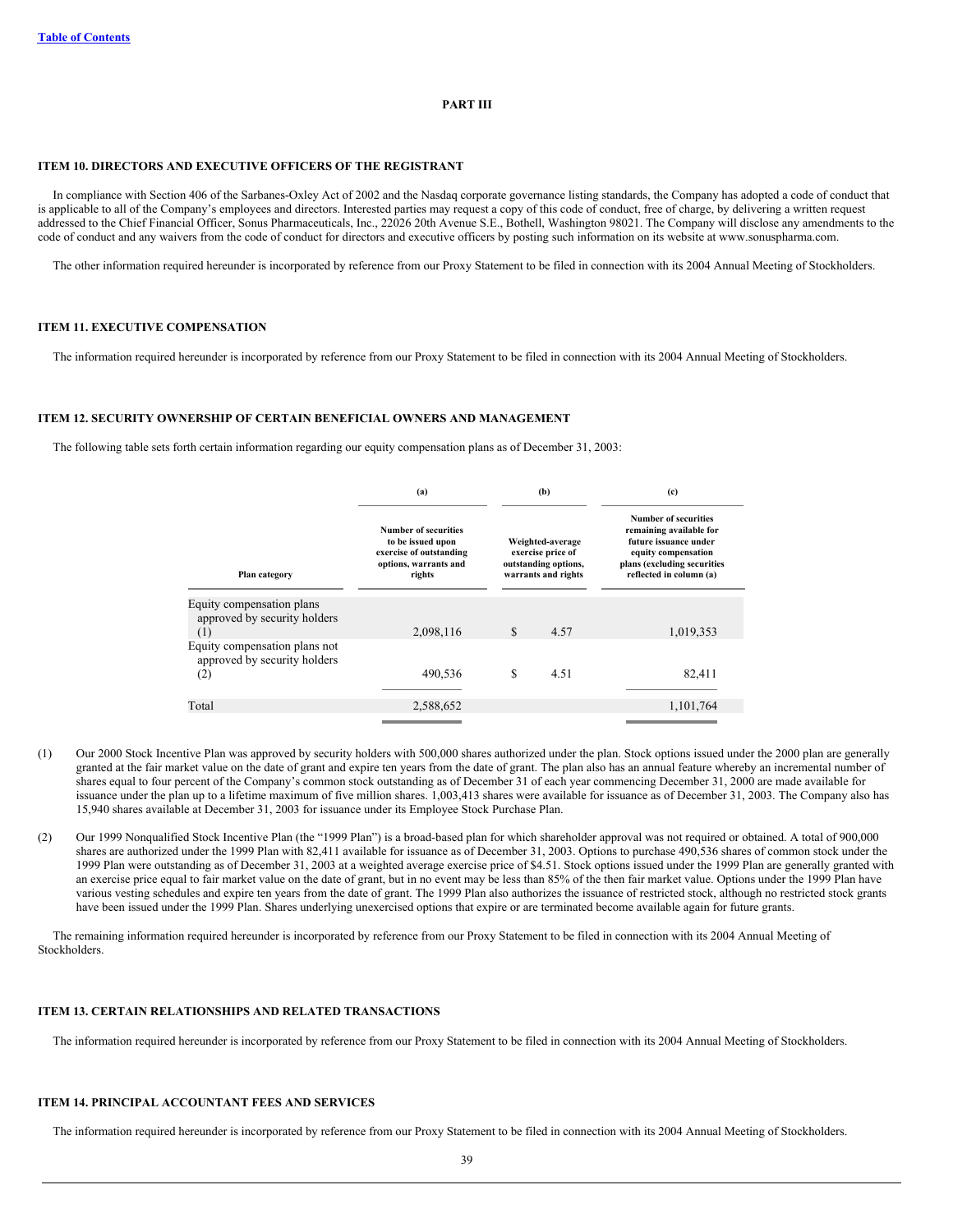# **PART IV**

# <span id="page-40-1"></span><span id="page-40-0"></span>**ITEM 15. EXHIBITS, FINANCIAL STATEMENT SCHEDULES AND REPORTS ON FORM 8-K**

(a) (1) Financial Statements

The financial statements filed as a part of this Report are listed on the "Index to Financial Statements" on Page 23.

(2) All schedules are omitted because they are not required or the required information is included in the financial statements or notes thereto.

(3) Exhibits

| Exhibit No. | <b>Index to Exhibits</b><br><b>Description</b>                                                                                                            | Location |
|-------------|-----------------------------------------------------------------------------------------------------------------------------------------------------------|----------|
|             | Exhibit No. 3: Articles of Incorporation                                                                                                                  |          |
| 3.2         | Amended and Restated Certificate of Incorporation of the Company.                                                                                         | (1)      |
| 3.3         | Certificate of Amendment of Certificate of Incorporation of the Company.                                                                                  | (7)      |
| 3.4         | Amended and Restated Bylaws of the Company.                                                                                                               | (1)      |
|             | Exhibit No. 4: Instruments Defining the Rights of Security Holders                                                                                        |          |
| 4.1         | Specimen Certificate of Common Stock.                                                                                                                     | (1)      |
| 4.2         | Rights Agreement, dated as of August 23, 1996, between the Company and U.S. Stock Transfer Corporation.                                                   | (3)      |
| 4.3         | First Amendment to Rights Agreement, dated as of August 23, 1996, between the Company and U.S. Stock Transfer<br>Corporation                              | (17)     |
|             | Exhibit No. 10: Material Contracts                                                                                                                        |          |
|             | Compensation Plans and Arrangements                                                                                                                       |          |
| 10.1        | Sonus Pharmaceuticals, Inc. Incentive Stock Option, Nonqualified Stock Option and Restricted Stock Purchase Plan – 1991<br>(the "1991 Plan"), as amended. | (1)      |
| 10.2        | Form of Incentive Stock Option Agreement pertaining to the 1991 Plan.                                                                                     | (1)      |
| 10.3        | Form of Nonqualified Stock Option Agreement pertaining to the 1991 Plan.                                                                                  | (1)      |
| 10.4        | Form of Restricted Stock Purchase Agreement pertaining to the 1991 Plan.                                                                                  | (1)      |
| 10.5        | Sonus Pharmaceuticals, Inc. 1995 Stock Option Plan for Directors (the "Director Plan").                                                                   | (1)      |
| 10.6        | Form of Stock Option Agreement pertaining to the Director Plan.                                                                                           | (1)      |
| 10.7        | 1999 Nonqualified Stock Incentive Plan (the "1999 Plan").                                                                                                 | (7)      |
| 10.8        | Form of Stock Option Agreement pertaining to the 1999 Plan.                                                                                               | (7)      |
| 10.9        | Form of Restricted Stock Purchase Agreement pertaining to the 1999 Plan.                                                                                  | (7)      |
| 10.10       | 2000 Stock Incentive Plan (the "2000 Plan").                                                                                                              | (9)      |
| 10.11       | Form of Stock Option Agreement pertaining to the 2000 Plan.                                                                                               | (9)      |
| 10.12       | Sonus Pharmaceuticals, Inc. Employee Stock Purchase Plan.                                                                                                 | (2)      |
| 10.13       | Change in Control Agreement for Michael Martino, dated September 15, 1998.                                                                                | (4)      |
| 10.14       | Change in Control Agreement for Richard J. Klein, dated October 25, 2000.                                                                                 | (10)     |
| 10.15       | Change in Control Agreement for Michael A. Martino, dated July 18, 2001.                                                                                  | (12)     |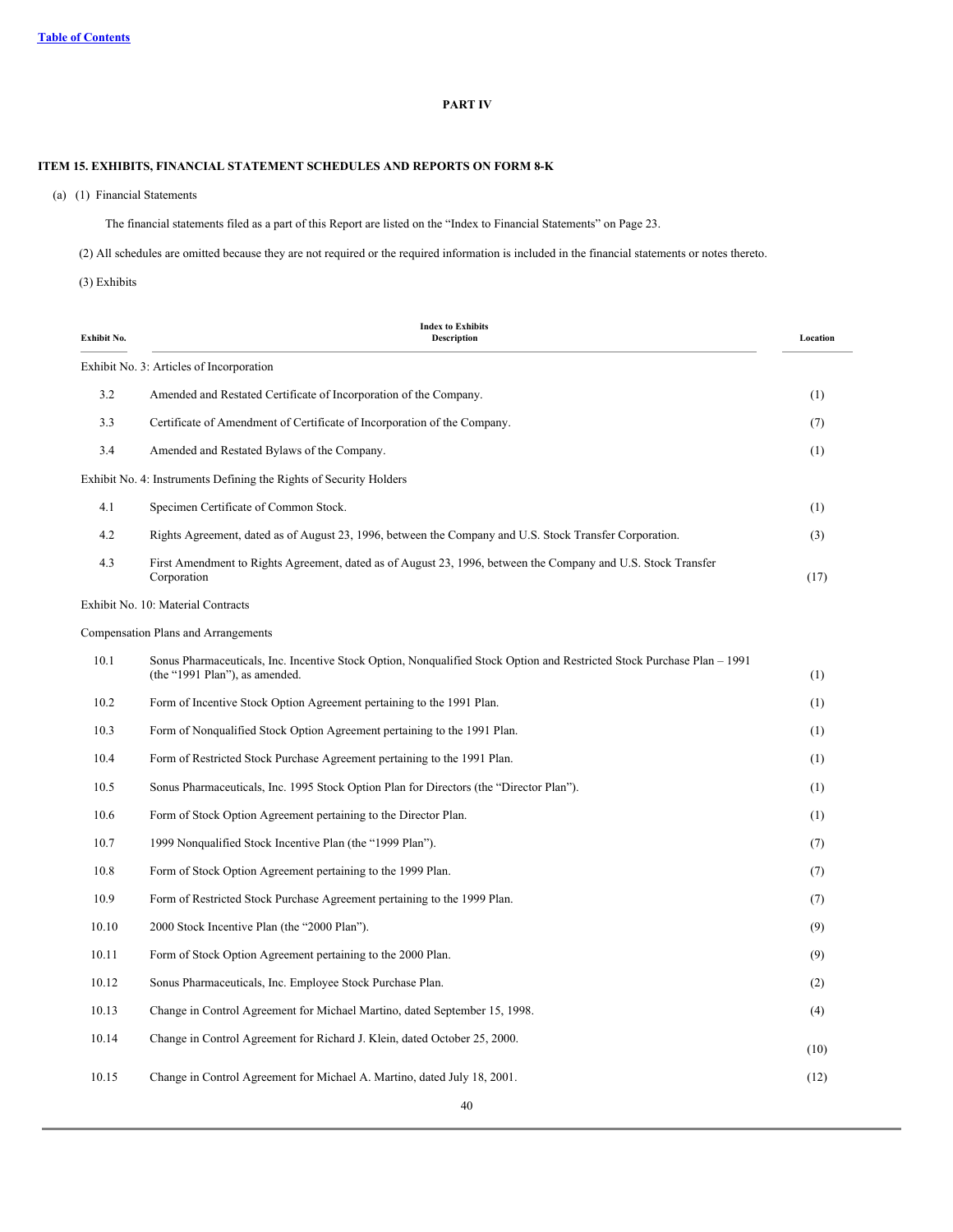|  |  |  |  | <b>Table of Contents</b> |
|--|--|--|--|--------------------------|
|--|--|--|--|--------------------------|

| Exhibit No.    | <b>Description</b>                                                                                                                        | Location |
|----------------|-------------------------------------------------------------------------------------------------------------------------------------------|----------|
| 10.16          | Change in Control Agreement for Michael B. Stewart, dated May 1, 2003.                                                                    | (18)     |
| 10.17          | Change in Control Agreement for Michael A. Martino, dated October 10, 2003.                                                               | (6)      |
| 10.18          | Change in Control Agreement for Richard J. Klein, dated October 10, 2003.                                                                 | (6)      |
| 10.19          | Change in Control Agreement for Michael B. Stewart, dated October 10, 2003.                                                               | (6)      |
|                | <b>Other Material Contracts</b>                                                                                                           |          |
| 10.20          | Lease Agreement dated January 17, 1994 between the Company and WRC Properties, Inc.                                                       | (1)      |
| 10.21          | Amendment 2 dated October 28, 1997 to Lease Agreement dated January 17, 1994.                                                             | (5)      |
| 10.22          | Amendment 3 dated October 15, 1998 to Lease Agreement dated January 17, 1994.                                                             | (5)      |
| 10.23          | Amendment 4 dated November 29, 2001 to Lease Agreement dated January 17, 1994.                                                            | (15)     |
| 10.24          | Form of Indemnification Agreement for Officers and Directors of the Company.                                                              | (1)      |
| 10.25          | License Agreement by and between Nycomed Amersham AS and the Company dated August 31,1999.                                                | (8)      |
| 10.26          | License Agreement by and between Chugai Pharmaceutical Co. Ltd., Molecular Biosystems,<br>Inc., and the Company, dated December 22, 2000. | (11)     |
| 10.27          | Nycomed Assignment and Asset Transfer Agreement, dated August 3, 2001.                                                                    | (13)     |
| 10.28          | Supply Agreement dated January 22, 2002 between Indena SpA and Sonus Pharmaceuticals, Inc.                                                | (14)     |
| 10.29          | First Amendment dated May 5, 2003 to Supply Agreement dated January 22, 2002 between Indena SpA and Sonus<br>Pharmaceuticals, Inc.        | (18)     |
| 10.30          | Manufacturing and Supply Agreement by and between the Company and Gensia Sicor Pharmaceutical Sales, Inc., dated June 26,<br>2002.        | (16)     |
|                | Exhibit No. 23: Consents of Experts and Counsel                                                                                           |          |
| 23.1           | Consent of Ernst & Young LLP, Independent Auditors.                                                                                       | (6)      |
| 24.1           | Power of Attorney (included on the Signature Page of this Annual Report on Form 10-K).                                                    | (6)      |
| Certifications |                                                                                                                                           |          |
| 31.1           | Certification of President and Chief Executive Officer pursuant to Rule 13a-14(a) or 15d-14(a).                                           | (6)      |
| 31.2           | Certification of the Chief Financial Officer pursuant to Rule $13a-14(a)$ or $15d-14(a)$ .                                                | (6)      |
| 32.1           | Certification of President and Chief Executive Officer pursuant to Rule 13a-14(b) or 15d-14(b).                                           | (6)      |
| 32.2           | Certification of the Chief Financial Officer pursuant to Rule 13a-14(b) or 15d-14(b).                                                     | (6)      |
| (1)            | Incorporated by reference to the Company's Registration Statement on form S-1, Reg. No. 33-96112.                                         |          |
| (2)            | Incorporated by reference to the Company's Registration Statement on form S-1, Reg. No. 33-80623.                                         |          |
| (3)            | Incorporated by reference to the Company's Registration Statement on form 8-A, dated August 23, 1996.                                     |          |
| (4)            | Incorporated by, reference to the Company's Quarterly Report on Form 10-Q for the quarterly period ended September 30, 1998.              |          |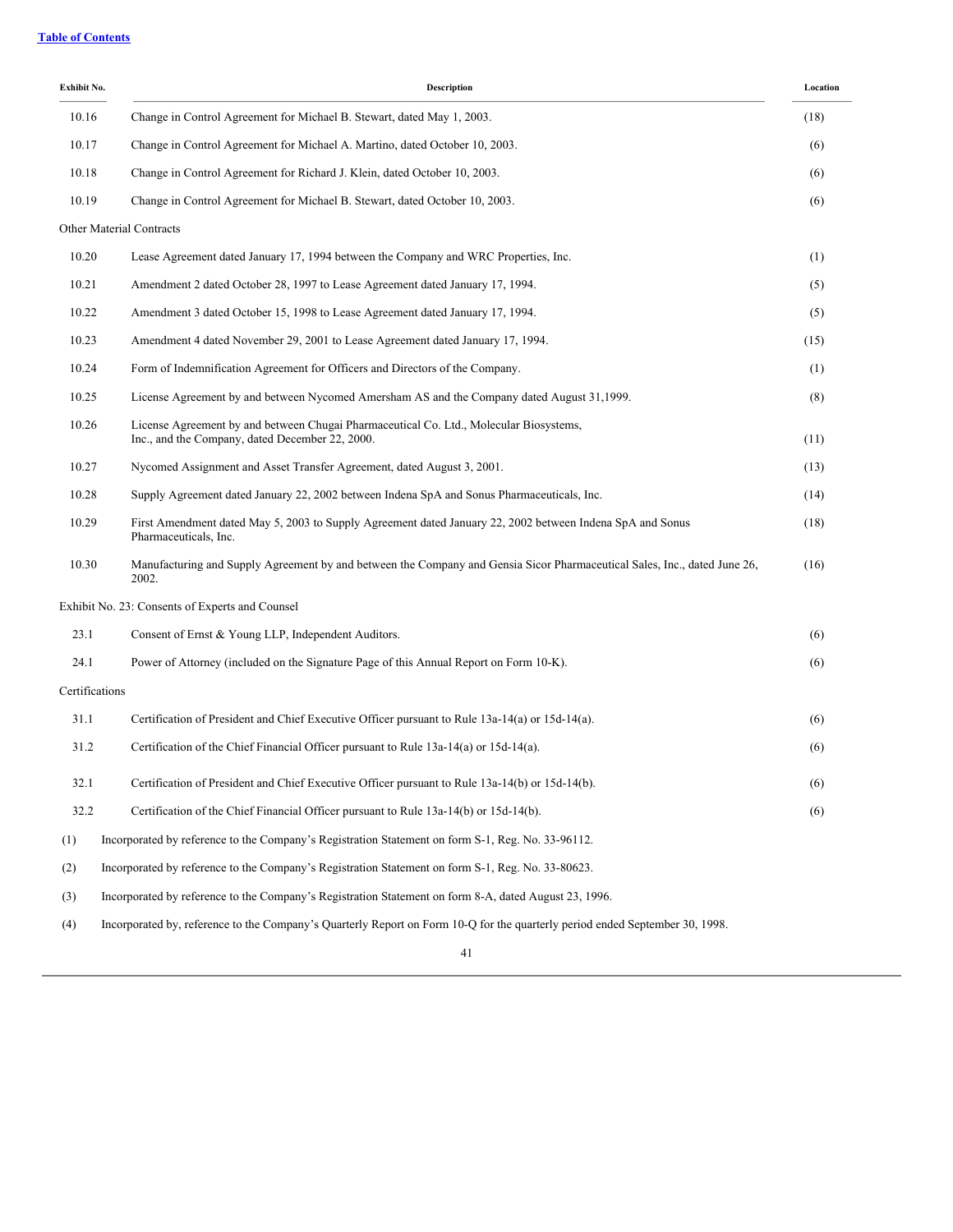# **Table of [Contents](#page-0-0)**

- (5) Incorporated by reference to the Company's Annual Report on form 10-K for the period ended December 31, 1998.
- (6) Filed herewith.
- (7) Incorporated by reference to the Company's Quarterly Report on form 10-Q for the quarterly period ended March 31, 1999.
- (8) Incorporated by reference to the Company's Current Report on Form 8-K dated September 28, 1999.
- (9) Incorporated by reference to the Company's Quarterly Report on form 10-Q for the quarterly period ended June 30, 2000.
- (10) Incorporated by reference to the Company's Quarterly Report on form 10-Q for the quarterly period ended September 30, 2000.
- (11) Incorporated by reference to the Company's Annual Report on form 10-KA for the period ended December 31, 2000.
- (12) Incorporated by reference to the Company's Quarterly Report on form 10-QA for the quarterly period ended June 30, 2001.
- (13) Incorporated by reference to the Company's Quarterly Report on form 10-Q for the quarterly period ended September 30, 2001.
- (14) Incorporated by reference to the Company's Registration Statement on Form S-3 filed February 8, 2002.
- (15) Incorporated by reference to the Company's Annual Report on form 10-K for the period ended December 31, 2001.
- (16) Incorporated by reference to the Company's Quarterly Report on form 10-Q for the quarterly period ended June 30, 2002.
- (17) Incorporated by reference to the Company's filing on Form 8-A12G/A dated July 25, 2002.
- (18) Incorporated by reference to the Company's Quarterly Report on form 10-Q for the quarterly period ended June 30, 2003.

## (b) Reports on Form 8-K

The Company filed the following reports on Form 8-K during the quarter ended December 31, 2003:

1. The Registrant filed a report on Form 8-K on November 5, 2003 in connection with the Company's third quarter conference call.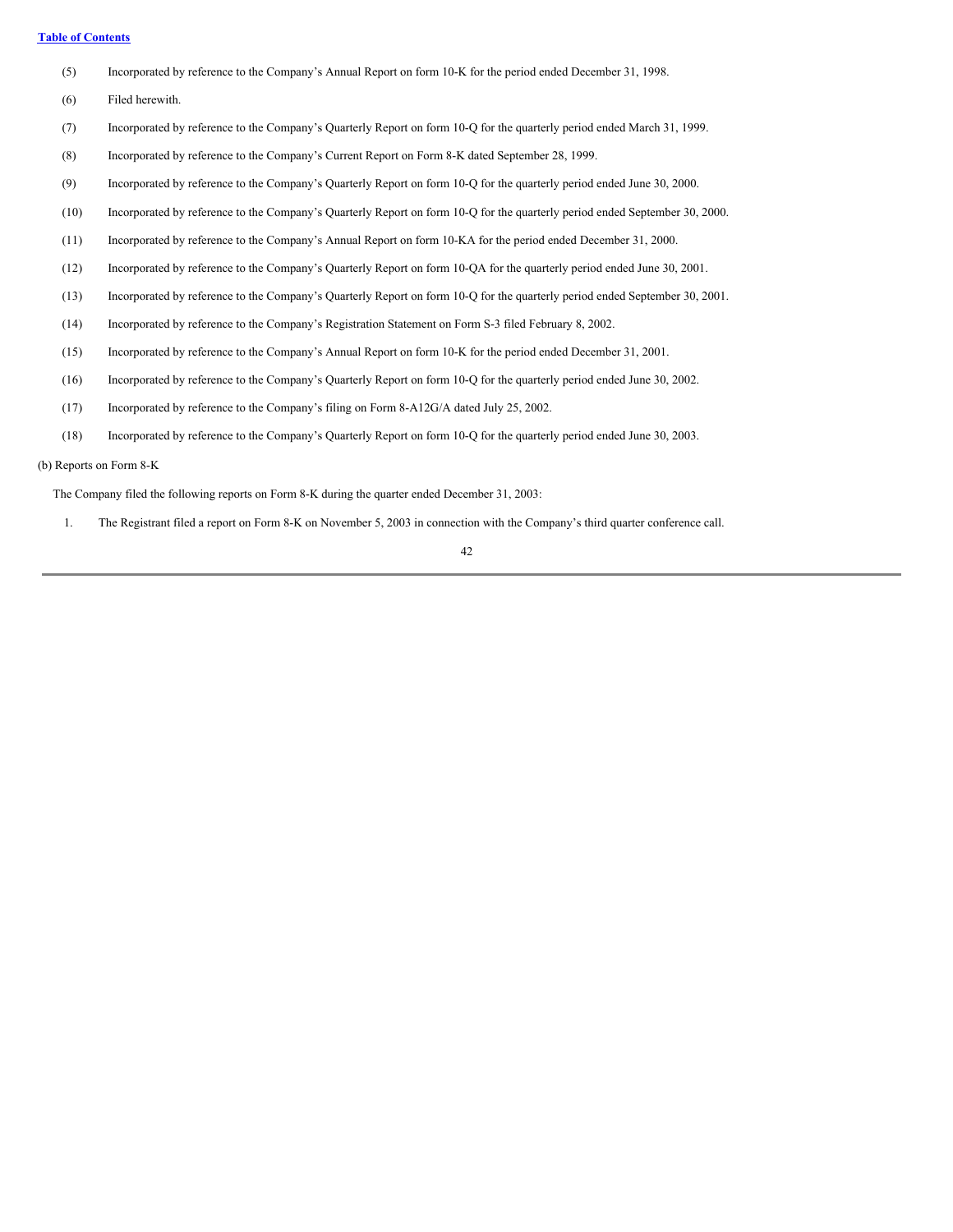# **SIGNATURES**

<span id="page-43-0"></span>Pursuant to the requirements of Section 13 or 15(d) of the Securities Exchange Act of 1934, the Registrant has duly caused this report to be signed on its behalf by the undersigned thereunto duly authorized, in the City of Bothell, State of Washington, on March 12, 2004.

#### **SONUS PHARMACEUTICALS, INC.**

Dated:March 12,2004 By: /s/ Michael A. Martino

Michael A. Martino President, Chief Executive Officer and Director(Principal Executive Officer)

We, the undersigned directors and officers of Sonus Pharmaceuticals, Inc., do hereby constitute and appoint Michael A. Martino and Richard J. Klein, or either of them, our true and lawful attorneys and agents, with full powers of substitution to do any and all acts and things in our name and on behalf in our capacities as directors and officers and to execute any and all instruments for us and in our names in the capacities indicated below, which said attorneys and agents may deem necessary or advisable to enable said corporation to comply with the Securities Exchange Act of 1934, as amended, and any rules, regulations and requirements of the Securities and Exchange Commission, in connection with this Annual Report on Form 10-K, including specifically but without limitation, power and authority to sign for us or any of us in our names in the capacities indicated below, any and all amendments thereto; and we do hereby ratify and confirm all that said attorneys and agents, shall do or cause to be done by virtue hereof.

Pursuant to the requirements of the Securities Exchange Act of 1934, this report has been signed below by the following persons on behalf of the registrant and in the capacities and on the dates indicated.

| /s/ Michael A. Martino                                                         | President, Chief Executive                                                                           | March 12, 2004 |
|--------------------------------------------------------------------------------|------------------------------------------------------------------------------------------------------|----------------|
| Michael A. Martino                                                             | Officer and Director (Principal<br>Executive Officer)                                                |                |
| /s/ Richard J. Klein<br>Richard J. Klein                                       | Senior Vice President,<br>Chief Financial Officer<br>(Principal Financial and<br>Accounting Officer) | March 12, 2004 |
| /s/ George W. Dunbar, Jr.<br>George W. Dunbar, Jr.                             | Director, Co-Chairman of<br>the Board of Directors                                                   | March 12, 2004 |
| /s/ Christopher S. Henney, Ph.D., D. Sc.<br>Christopher S. Henney, Ph.D, D. Sc | Director                                                                                             | March 12, 2004 |
| /s/ Robert E. Ivy<br>Robert E. Ivy                                             | Director, Co-Chairman of<br>the Board of Directors                                                   | March 12, 2004 |
| /s/ Dwight Winstead<br>Dwight Winstead                                         | Director                                                                                             | March 12, 2004 |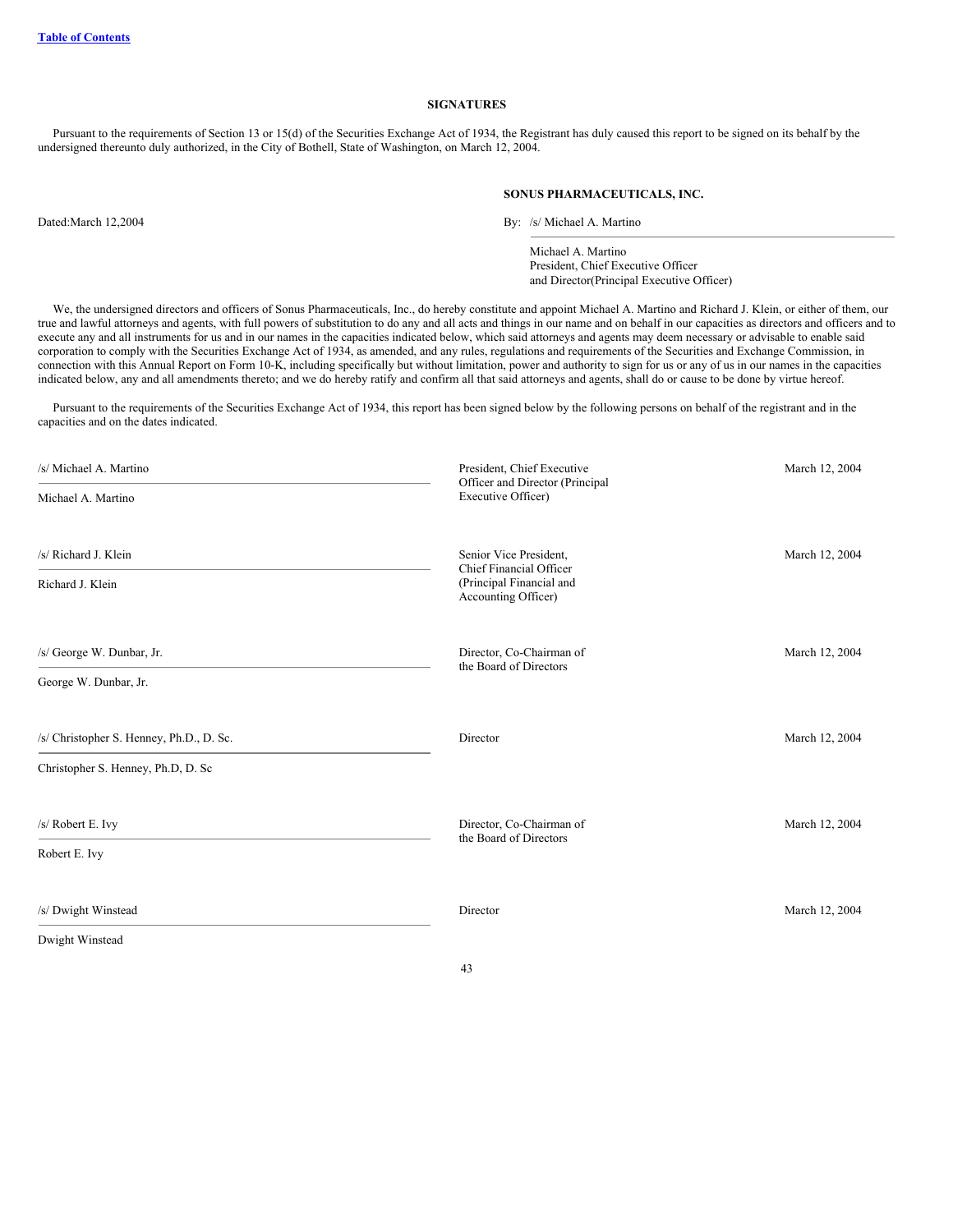October 10, 2003

Mr. Michael A. Martino c/o Sonus Pharmaceuticals, Inc. 22026 20th Avenue Bothell, Washington 98021

Re: Change In Control Agreement

#### Dear Mike:

In consideration of your employment with Sonus Pharmaceuticals, Inc., a Delaware corporation (the "Company"), you and the Company entered into a letter Change in Control Agreement dated July 18, 2001 (the "Prior Agreement"). For good and valuable consideration, the receipt and adequacy of which is hereby acknowledged, you and the Company desire to amend and restate the Prior Agreement as set forth herein. This letter agreement (the "Agreement") amends and restates the Prior Agreement and sets forth the compensation and benefits you will be entitled to receive in the event your employment terminates in connection with a change in control of the Company under the conditions described below. This Agreement takes effect on the date set forth above.

# 1. TERMINATION OF EMPLOYMENT.

1.1. During the term of this Agreement, you will be entitled to the benefits provided in Section 2 of this Agreement in the event (A) a Change in Control has occurred; and (B) (i) you terminate your employment with the Company for Good Reason within 12 months following the Change of Control, or (ii) the Company terminates your employment for reasons other than Cause, Disability, or your death within 12 months following the Change of Control, provided you fulfill your obligations under this Agreement.

1.2 For purposes of this Agreement, the term "Change in Control" shall mean (i) a sale of fifty percent (50%) or more of the outstanding shares of common stock of the Company; (ii) a sale of all or substantially all of the assets of the Company, or (iii) a merger, consolidation or reorganization whereby the stockholders of the Company immediately prior to the consummation of such merger, consolidation or reorganization own less than fifty percent (50%) of the outstanding shares of common stock immediately following the consummation of the merger, consolidation or reorganization.

Mr. Michael A. Martino October 10, 2003 Page 2

1.3. For purposes of this Agreement, the term "Good Reason" shall mean any of the following, if done without your consent:

1.3.1. A substantial diminution in your duties and responsibilities to a level substantially beneath that of your duties and responsibilities as President and Chief Executive Officer of the Company other than actions that are not taken in bad faith and are remedied by the Company within thirty days after written notice by you;

1.3.2. A reduction by the Company in your annual base salary in effect as of the effective date of the Change in Control unless such reduction is attributable to an across the board salary reduction for all of management personnel of the Company and then only if the percentage of your reduction is (i) not greater than 10%, and (ii) no greater than that of the other management personnel;

1.3.3. The Company requires the relocation of your base of employment outside the Seattle, Washington metropolitan area;

1.3.4. A material breach by the Company of any of the terms and provisions of this Agreement, which is not cured within 30 days of written notice by you of such breach; or

1.3.5. the failure of the Company to obtain a satisfactory agreement from any successor in a Change of Control to assume and agree to perform this Agreement, as contemplated in Section 6 hereof.

1.4 For purposes of this Agreement, the term "Cause" shall mean any of the following: (i) your willful and continued failure or refusal to perform your duties with the Company; (b) your willfully engaging in gross misconduct injurious to the Company; (c) your being convicted or pleading guilty or nolo contendere to any misdemeanor involving moral turpitude or to any felony; (d) your having materially breached any provision of this Agreement, or any agreement concerning confidentiality or ownership of inventions with the Company and failed to cure such breach to the reasonable satisfaction of the Company within 30 days after receiving written notice of breach if such cure is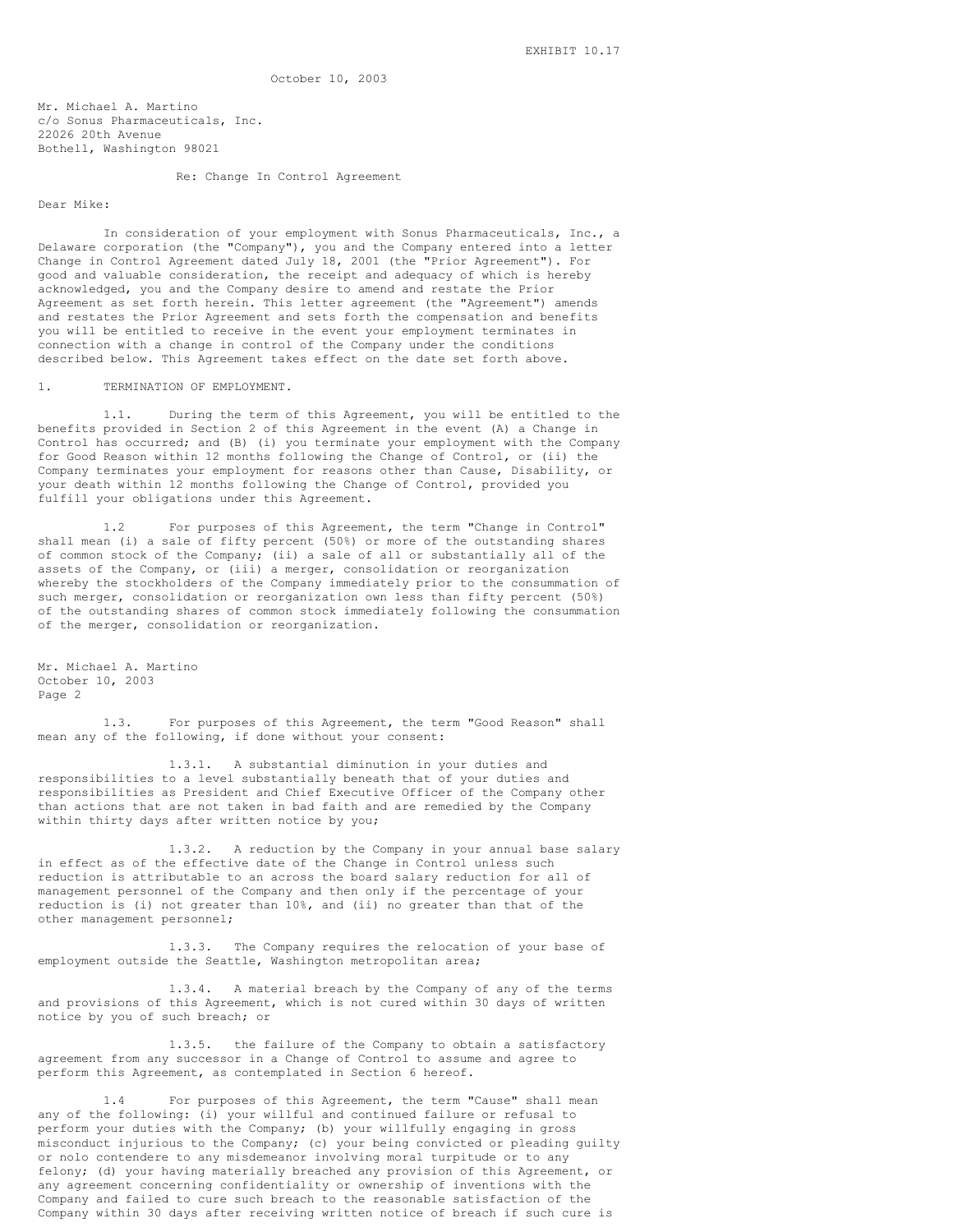<span id="page-45-0"></span>possible.

1.5. For purposes of this Agreement, the term "Disability" shall mean your inability to perform the essential functions of your position due to any physical or mental illness even with reasonable accommodation to the extent required by law, for any period of six months in the aggregate during any twelve months, provided the Company has given you a written demand to return to your full time duties.

1.6 Any termination of employment by you or by the Company pursuant to this Agreement shall be communicated by written Notice of Termination indicating the termination provision in this Agreement relied upon, if any. For purposes of this Agreement, the "Date of Termination" shall mean the date specified in the Notice of Termination which shall not be earlier than ten (10) business days after the date on the Notice of Termination is given and, if applicable, the expiration of the period given to cure a breach as provided in Section 1.4(d) of this Agreement.

 $\overline{2}$ 

Mr. Michael A. Martino October 10, 2003 Page 3

#### 2. COMPENSATION UPON TERMINATION.

2.1. If your employment shall be terminated and you are entitled to benefits under Section 1 of this Agreement then, except as provided in Subsection 2.2, you shall receive the following benefits:

2.1.1. the Company shall pay to you in a lump sum within ten days following the Date of Termination (a) your base salary unpaid through the Date of Termination at the rate in effect as of the time of Notice of Termination and (b) an amount equal to the value as of the Date of Termination of the deferred portion of any bonus which has been declared but is unpaid under any incentive compensation plan or program of the Company then in effect;

2.1.2. the Company shall pay to you as severance pay in a lump sum within thirty days following the Date of Termination an amount equal to the product of the sum of your highest annual base salary in effect any time during the twelve (12) month period prior to the Date of Termination, multiplied by 2.99; and

2.1.3. the Company shall maintain in full force and effect, for the continued benefit of you for three years after the Date of Termination, or, if sooner, until you are employed in a full-time capacity by another employer, all non-cash health and welfare plans and programs (excluding 401(k) or any employee bonus plans and programs or retirement plans or programs) in which you participated immediately prior to the Date of Termination provided that your continued participation is permissible under the general terms and provisions of such plans and programs. In the event that your participation in any such plan or program is barred, the Company shall arrange to provide you with benefits substantially similar to those which you are entitled to receive under such plans and programs at no cost to you. At the end of the period of coverage, you shall have the option to have assigned to you at no cost and with no apportionment of prepaid premiums, any assignable insurance policy owned by the Company and relating specifically to you.

2.2. Notwithstanding Section 1, the respective obligations of, and benefits afforded to, the Company and you as provided in this Section 2, shall survive termination of this Agreement.

2.3. No compensation or benefits shall be due under this Agreement in the event your employment is terminated by you or the Company in circumstances other than those described in Section 1.1, including but not limited to a termination by you for any reason other than Good Reason, a termination by the Company for Cause, Disability, or death, or any termination that does not occur within twelve months following a Change in Control.

2.4. To the extent that any or all of the payments and benefits provided for in this Agreement constitute "parachute payments" within the meaning of Section 280G of the Internal Revenue Code (the "Code") and, but for this Section 2.4 would be subject to the excise tax imposed by Section 4999 of the Code, the aggregate amount of such payments and benefits shall be reduced such that the present value thereof (as determined under the Code and applicable regulations) is equal to 2.99 times the Executive's "base amount" (as defined in the Code). The determination of any reduction of any payment or benefits under Section 2 pursuant to the foregoing provision shall be made by a nationally recognized public accounting firm chosen by the Company in good faith, and such determination shall be conclusive and binding on the Company and you.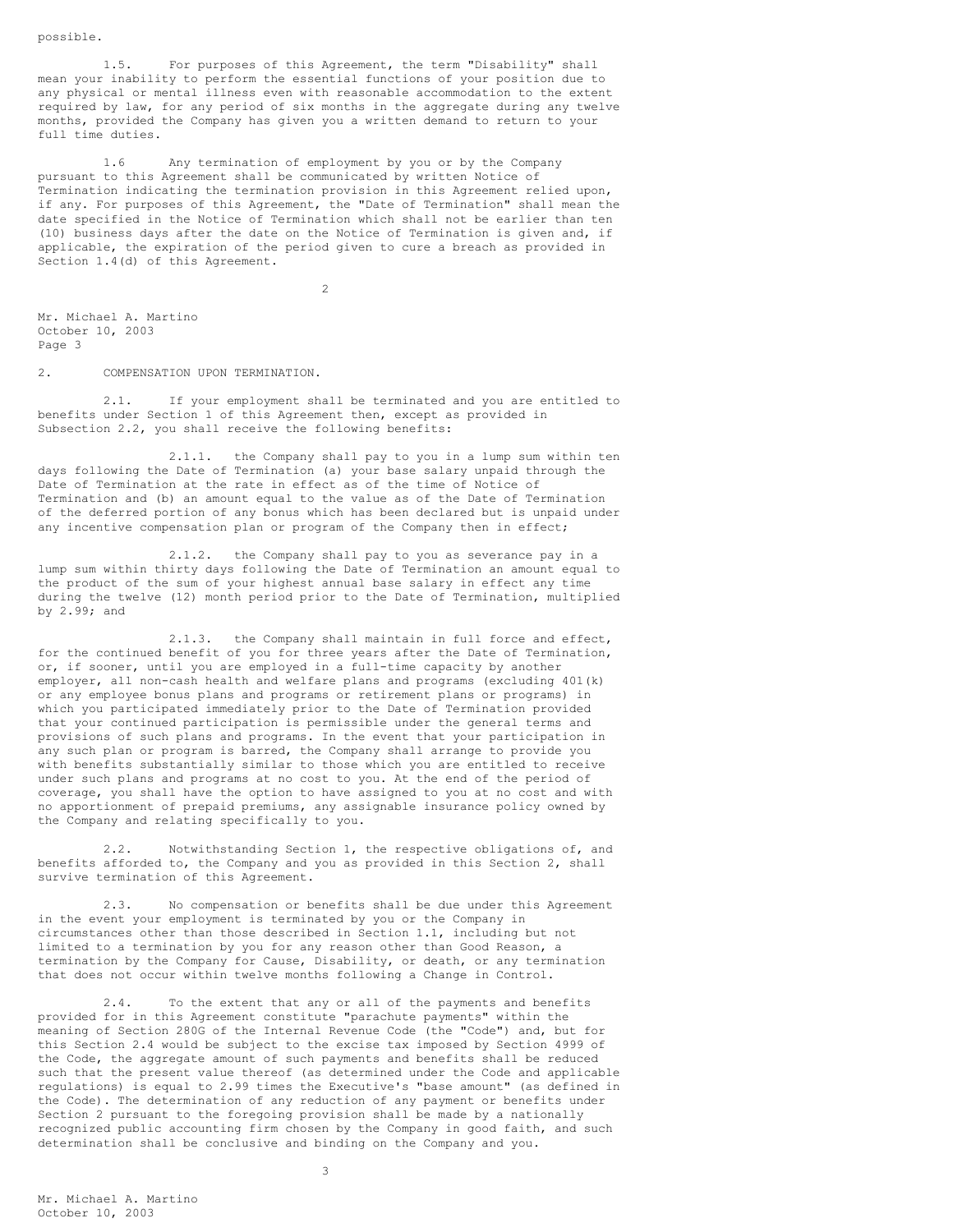#### 3. OTHER BENEFITS.

In the event you are entitled to any compensation or benefits under this Agreement, you shall not be entitled to any other severance compensation or benefits under any other policy or agreement with the Company.

### 4. PROPRIETARY INFORMATION AND UNFAIR COMPETITION.

4.1 You acknowledge that in the course of your employment with the Company, you will be entrusted with access to extensive confidential information of the Company concerning its products and service, methods of manufacture, research and development, know-how, patents, copyrights, trademarks, and other proprietary data, as well as the identity, needs, and preferences of its customers and prospects, all of which the Company considers its legally protected trade secrets and intellectual property. You further acknowledge the highly competitive nature of the business of the Company, and the fact that unauthorized disclosure or use of such trade secrets and intellectual property would be inevitable if you were to compete with the Company or solicit competing business from its prospects and customers. You therefore agree as follows:

Commencing on the Date of Termination, and ending one year thereafter, (the "Non-compete Period"), you will not provide goods or services to, or become an employee, owner (except for passive investments of not more than 3% of the outstanding shares of, or any other equity interest in, any company or entity listed or traded on a national securities exchange or in an over-the-counter securities market), officer, agent, consultant, advisor or director of any firm or person in any geographic area which competes with the "Business". For purposes of this Agreement, the term "Business" shall mean the specific business conducted by the Company on the Date of Termination. As of the date of this Agreement, the "Business" of the Company consists of the research, design, development, manufacture, sale or distribution of Vitamin E emulsion-based drug delivery products.

4.3 During the Non-Compete Period, you will not directly or indirectly induce any employee of the Company or any of its affiliates to engage in any activity in which you are prohibited from engaging by paragraph 4.2 above, or to terminate such employee's employment with the Company, or any of its affiliates, and will not directly or indirectly employ or offer employment to any person who was employed by the Company or any of its affiliates unless such person shall cease to be employed by the Company or any of its affiliates for a period of at least 12 months; provided, however, that this provision shall not apply to any person who is no longer an employee of the Company or any of its affiliates as of a result of actions taken by the Company or its affiliates.

4.4 During the Non-Compete Period, you will refrain from making any statement which has the effect of demeaning the name or the business reputation of the Company or its subsidiaries or affiliates, or any officer or employee thereof, or which materially adversely effects the best interests (economic or otherwise) of the Company, its subsidiaries or affiliates.

4.5. It is expressly understood and agreed that although you and the Company consider the restrictions contained in this Section 4 to be reasonable, if a final judicial determination is made by a court of jurisdiction that the time or territory or any other restriction contained in this Agreement is an unenforceable restriction against you, provisions of this Agreement shall not be rendered void, but shall be deemed amended to apply to such maximum time and territory and to such maximum

4

Mr. Michael A. Martino October 10, 2003 Page 5

extent as such court may judicially determine or indicate to be enforceable. Alternatively, if any court of competent jurisdiction finds that any restriction contained in this Agreement is unenforceable, and such restriction cannot be amended so as to make it enforceable, such finding shall not effect the enforceability of any of the other restriction contained herein.

5. MISCELLANEOUS.

Any payment required under this Agreement shall be subject to all requirements of the law with regard to withholding, filing, making of reports and the like, and the Company shall use its commercially reasonable best efforts to satisfy promptly all such requirements. No provisions of this Agreement may be modified, waived or discharged unless such waiver, modification or discharge is agreed to in a writing signed by both parties. The validity, interpretation, construction and performance of this Agreement shall be governed by the law of the State of Delaware.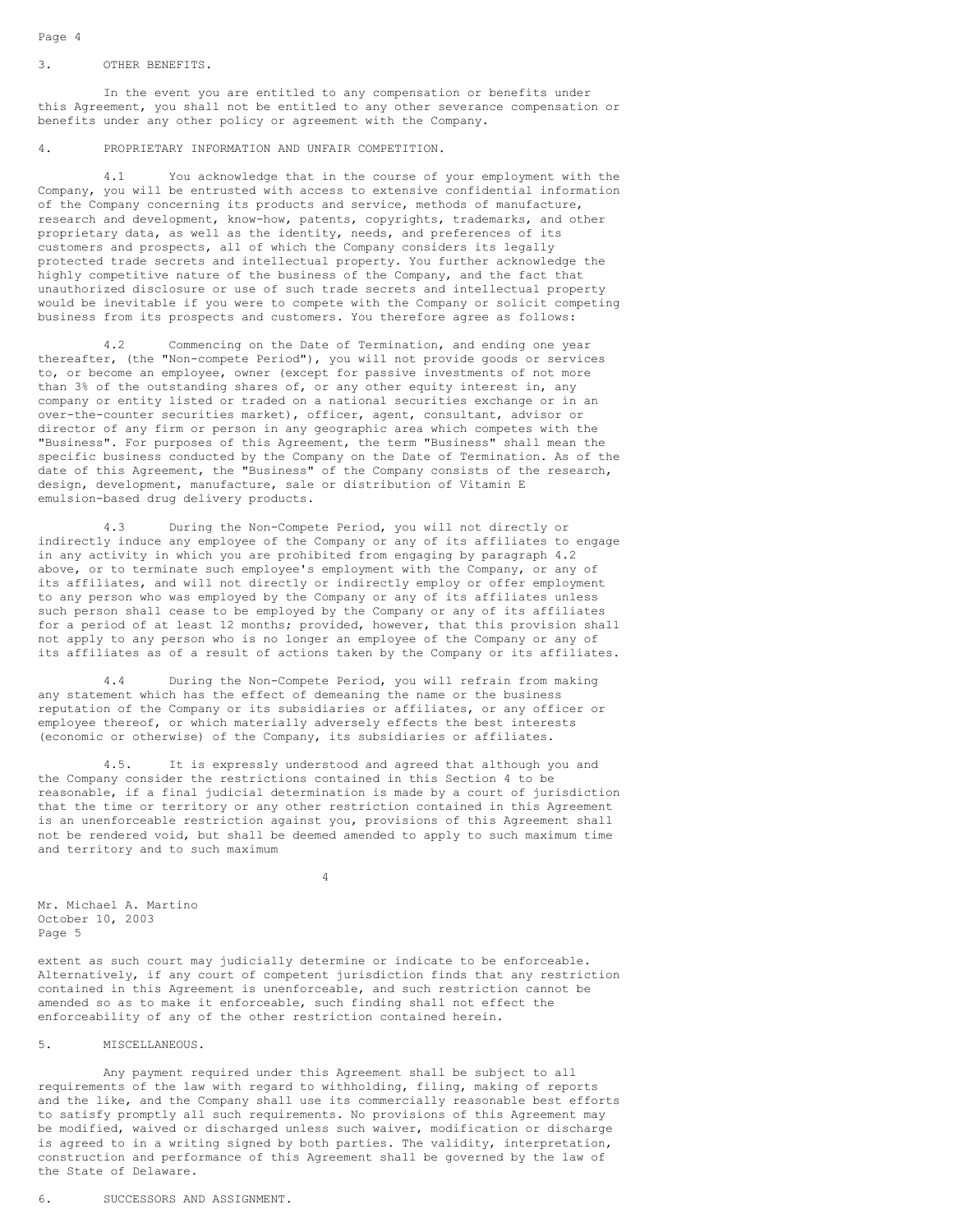This agreement and all of your rights thereunder shall inure to the benefit of and be enforceable by your personal or legal representatives, executors, administrators, successors, heirs, distributees, devisees and legatees. Except as expressly provided in this Agreement, this Agreement is personal to you and may not be assigned to you. If you should die while any amounts would still be payable to you hereunder if you had continued to live, all such amounts, unless otherwise provided herein, shall be paid in accordance with the terms of this Agreement to your devisee, legatee, or other designee or, if there be no such designee, to your estate. This Agreement shall be binding upon any successor to the Company (whether direct or indirect, by purchase, merger, consolidation or otherwise) to all or substantially all of the business and/or assets of the Company.

#### 7. TERM OF AGREEMENT.

This Agreement shall commence as of the date of this Agreement and shall terminate on the earliest of (i) the termination of your employment by the Company for Cause, Disability or death; (ii) your termination of employment other than for Good Reason or (iii) your reaching age 65.

#### 8. NO GUARANTEE OF CONTINUED EMPLOYMENT.

This Agreement is intended solely to provide you with certain compensation and benefits in the event your employment terminates in the circumstances described in Section 1.1. Nothing in this Agreement constitutes or implies any specific term of employment. You acknowledge and agree that your employment with the Company can be terminated by you or the Company at any time with or without cause or prior warning. Nothing in this Agreement limits or supersedes any other agreements between you and the Company concerning confidentiality or ownership of intellectual property.

#### 9. MEDIATION

In the event that the Company terminates you for Cause and you dispute its right to do so or you claim that your are entitled to terminate your employment for Good Reason and the Company disputes your right to do so, a mediator acceptable to you and the Company will be appointed within

5

Mr. Michael A. Martino October 10, 2003 Page 6

ten (10) days to assist in reaching a mutually satisfactory resolution but will have no authority to issue a binding decision. Such mediation must be concluded within 60 days of the date of termination or claim to termination. Should such mediation fail to reach an acceptable conclusion and you are successful in any litigation or settlement that issues from such dispute, you shall be entitled to receive from the Company all of the expenses incurred by you in connection with any such dispute including reasonable attorney's fees.

If this Agreement is acceptable to you, kindly sign and return to the Company the enclosed copy of this letter.

Sincerely,

SONUS Pharmaceuticals, Inc.

By: /s/ Robert E. Ivy --------------------------------------- Robert E. Ivy, Co-Chairman of the Board

AGREED AND ACCEPTED:

- --------------------------

/s/ Michael A. Martino

Michael A. Martino

Dated: November 12, 2003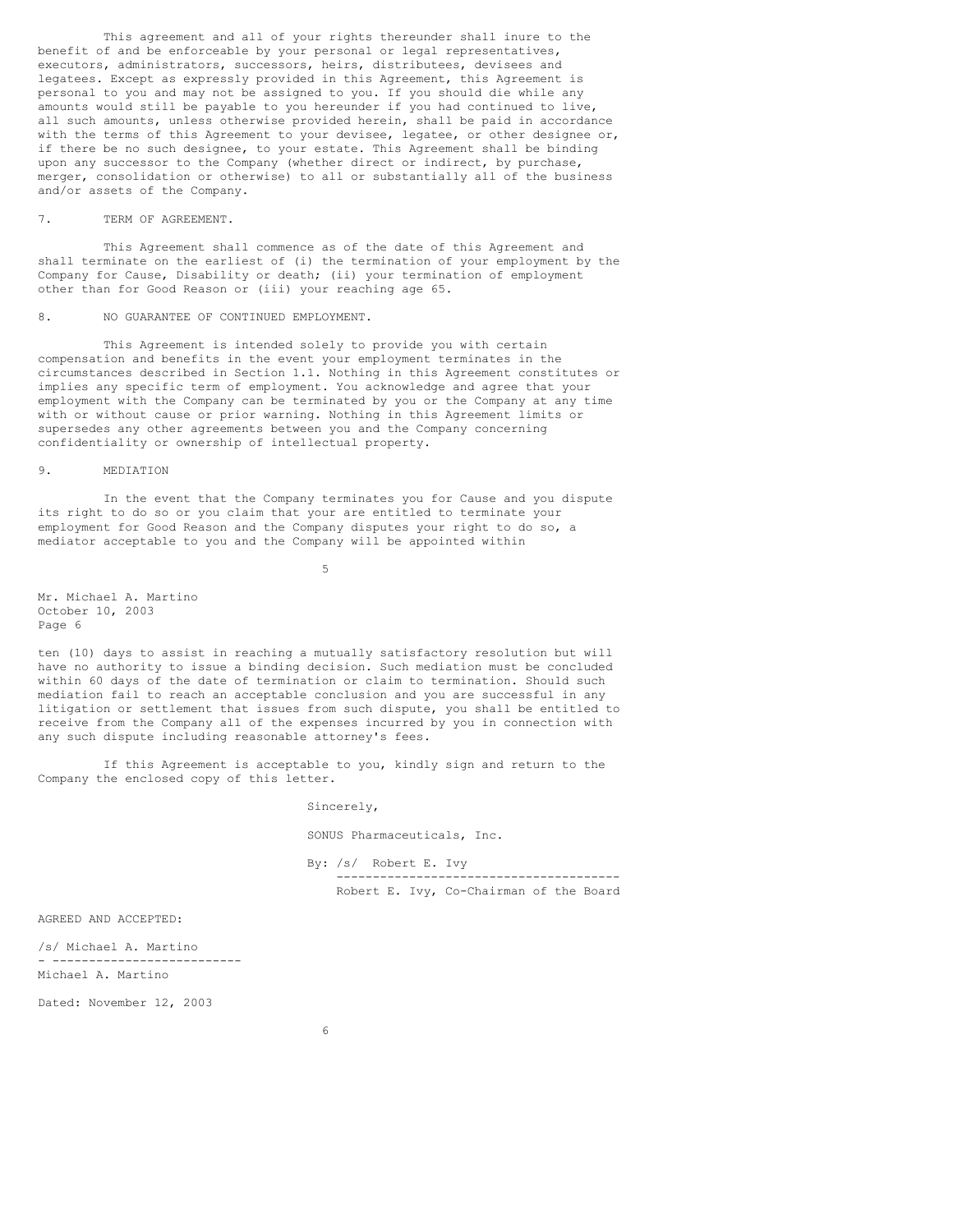October 10, 2003

Richard J. Klein c/o Sonus Pharmaceuticals, Inc. 22026 20th Avenue Bothell, Washington 98021

Re: Change In Control Agreement

#### Dear Rick:

In consideration of your continued employment with Sonus Pharmaceuticals, Inc., a Delaware corporation (the "Company"), you and the Company entered into a letter Change in Control Agreement dated October 25, 2000 (the "Prior Agreement"). For good and valuable consideration, the receipt and adequacy of which is hereby acknowledged, you and the Company desire to amend and restate the Prior Agreement as set forth herein. This letter agreement (the "Agreement") amends and restates the Prior Agreement and sets forth the compensation and benefits you will be entitled to receive in the event your employment terminates in connection with a change in control of the Company under the conditions described below. This Agreement takes effect on the date set forth above.

1. TERMINATION OF EMPLOYMENT.

1.1. During the term of this Agreement, you will be entitled to the benefits provided in Section 2 of this Agreement in the event (A) a Change in Control has occurred; and (B) (i) you terminate your employment with the Company for Good Reason within 12 months following the Change of Control, or (ii) the Company terminates your employment for reasons other than Cause, Disability, or your death within 12 months following the Change of Control, provided you fulfill your obligations under this Agreement.

1.2 For purposes of this Agreement, the term "Change in Control" shall mean (i) a sale of fifty percent (50%) or more of the outstanding shares of common stock of the Company; (ii) a sale of all or substantially all of the assets of the Company, or (iii) a merger, consolidation or reorganization whereby the stockholders of the Company immediately prior to the consummation of such merger, consolidation or reorganization own less than fifty percent (50%) of the outstanding shares of common stock immediately following the consummation of the merger, consolidation or reorganization.

Richard J. Klein October 10, 2003 Page 2

1.3. For purposes of this Agreement, the term "Good Reason" shall mean any of the following, if done without your consent:

1.3.1. A substantial diminution in your duties and responsibilities to a level substantially beneath that of your duties and responsibilities as Chief Financial Officer other than actions that are not taken in bad faith and are remedied by the Company within thirty days after written notice by you;

1.3.2. A reduction by the Company in your current annual base salary unless such reduction is attributable to an across the board salary reduction for all of management personnel of the Company and then only if the percentage of your reduction is (i) not greater than 10%, and (ii) no greater than that of the other management personnel;

1.3.3. The Company requires the relocation of your base of employment outside the Seattle, Washington metropolitan area;

1.3.4. A material breach by the Company of any of the terms and provisions of this Agreement, which is not cured within 30 days of written notice by you of such breach; or

1.3.5. the failure of the Company to obtain a satisfactory agreement from any successor in a Change of Control to assume and agree to perform this Agreement, as contemplated in Section 6 hereof.

1.4 For purposes of this Agreement, the term "Cause" shall mean any of the following: (i) your willful and continued failure or refusal to perform your duties with the Company; (b) your willfully engaging in gross misconduct injurious to the Company; (c) your being convicted or pleading guilty or nolo contendere to any misdemeanor involving moral turpitude or to any felony; (d) your having materially breached any provision of this Agreement, or any agreement concerning confidentiality or ownership of inventions with the Company and failed to cure such breach to the reasonable satisfaction of the Company within thirty (30) days following written notice of breach, if such cure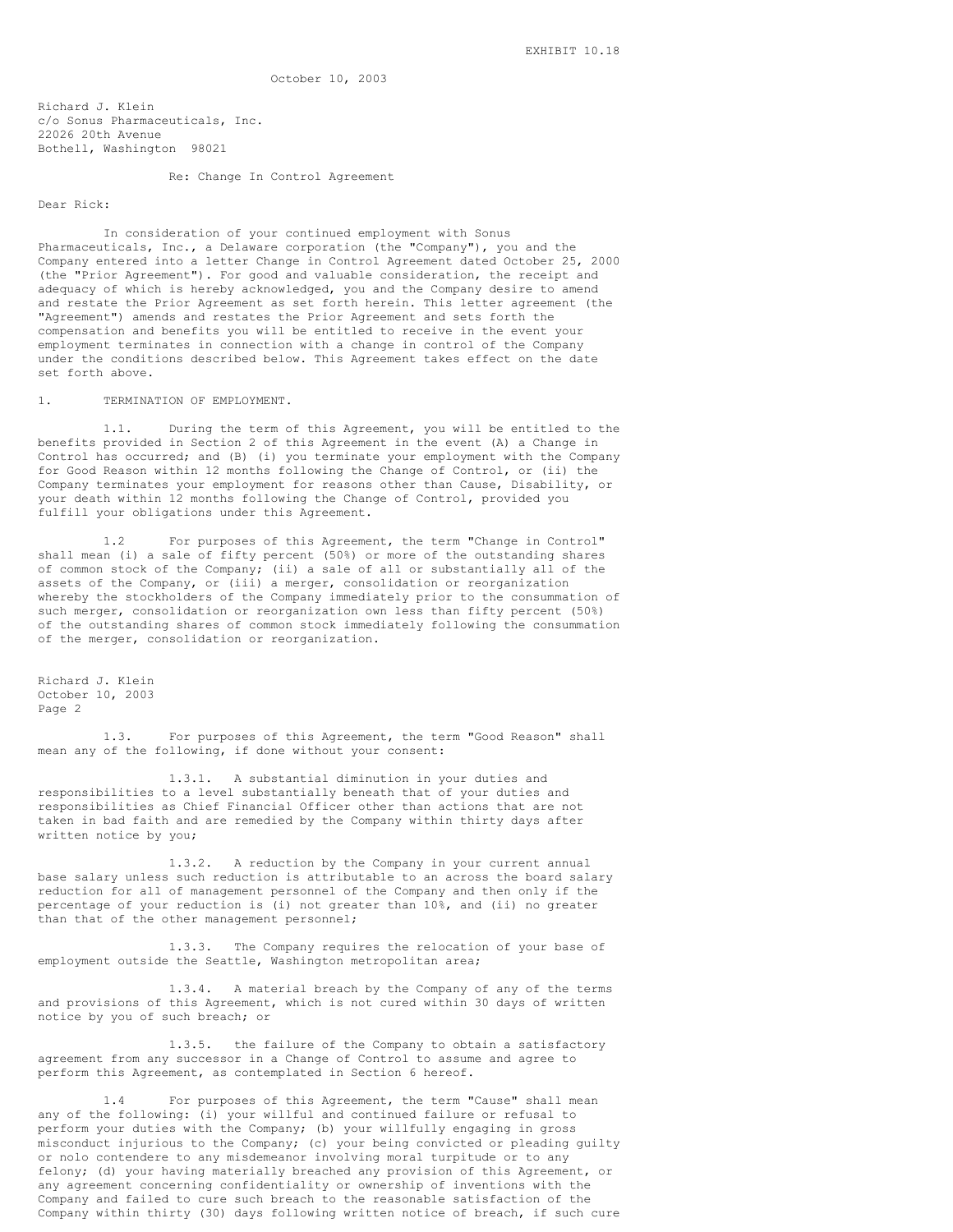<span id="page-49-0"></span>is possible.

1.5. For purposes of this Agreement, the term "Disability" shall mean your inability to perform the essential functions of your position due to any physical or mental illness even with reasonable accommodation to the extent required by law, for any period of six months in the aggregate during any twelve months, provided the Company has given you a written demand to return to your full-time duties.

1.6 Any termination of employment by you or by the Company pursuant to this Agreement shall be communicated by written Notice of Termination indicating the termination provision in this Agreement relied upon, if any. For purposes of this Agreement, the "Date of Termination" shall mean the date specified in the Notice of Termination which shall not be earlier than ten (10) business days after the date on the Notice of Termination is given, if applicable, and the expiration of the period to cure a breach as provided in Section 1.4(d) of this Agreement.

Richard J. Klein October 10, 2003 Page 3

#### 2. COMPENSATION UPON TERMINATION.

2.1. If your employment shall be terminated and you are entitled to benefits under Section 1 of this Agreement then, except as provided in Subsection 2.2, you shall receive the following benefits:

2.1.1. the Company shall pay to you in a lump sum within ten days following the Date of Termination (a) your base salary unpaid through the Date of Termination at the rate in effect as of the time of Notice of Termination and (b) an amount equal to the value as of the Date of Termination of the deferred portion of any bonus which has been declared but is unpaid under any incentive compensation plan or program of the Company then in effect;

2.1.2. the Company shall pay to you as severance pay in a lump sum within thirty days following the Date of Termination an amount equal to your highest annual base salary in effect any time during the twelve (12) month period prior to the Date of Termination; and

2.1.3. the Company shall maintain in full force and effect, for the continued benefit of you for one year after the Date of Termination, or, if sooner, until you are employed in a full-time capacity by another employer, all non-cash health and welfare plans and programs (excluding 401(k) or any employee bonus plans and programs or retirement plans or programs) in which you participated immediately prior to the Date of Termination provided that your continued participation is permissible under the general terms and provisions of such plans and programs. In the event that your participation in any such plan or program is barred, the Company shall arrange to provide you with benefits substantially similar to those which you are entitled to receive under such plans and programs at no cost to you. At the end of the period of coverage, you shall have the option to have assigned to you at no cost and with no apportionment of prepaid premiums, any assignable insurance policy owned by the Company and relating specifically to you.

2.2. Notwithstanding Section 1, the respective obligations of, and benefits afforded to, the Company and you as provided in this Section 2, shall survive termination of this Agreement.

2.3. No compensation or benefits shall be due under this Agreement in the event your employment is terminated by you or the Company in circumstances other than those described in Section 1.1, including but not limited to a termination by you for any reason other than Good Reason, a termination by the Company for Cause, Disability, or death, or any termination that does not occur within twelve months following a Change in Control.

2.4. To the extent that any or all of the payments and benefits provided for in this Agreement constitute "parachute payments" within the meaning of Section 280G of the Internal Revenue Code (the "Code") and, but for this Section 2.4 would be subject to the excise tax imposed by Section 4999 of the Code, the aggregate amount of such payments and benefits shall be reduced such that the present value thereof (as determined under the Code and applicable regulations) is equal to 2.99 times the Executive's "base amount" (as defined in the Code). The determination of any reduction of any payment or benefits under Section 2 pursuant to the foregoing provision shall be made by a nationally recognized public accounting firm chosen by the Company in good faith, and such determination shall be conclusive and binding on the Company and you.

Richard J. Klein October 10, 2003 Page 4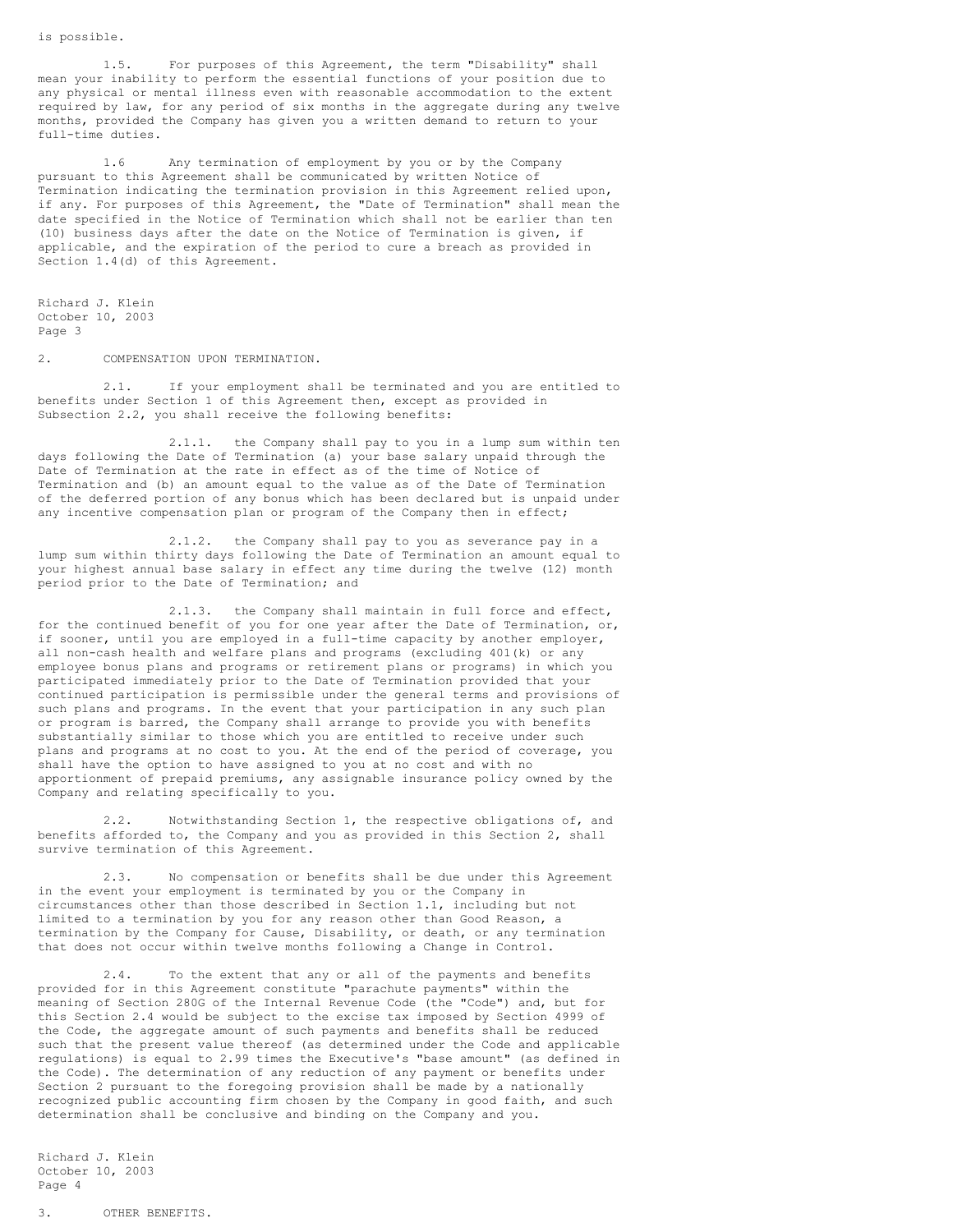In the event you are entitled to any compensation or benefits under this Agreement, you shall not be entitled to any other severance compensation or benefits under any other policy or agreement with the Company.

### 4. PROPRIETARY INFORMATION AND UNFAIR COMPETITION.

4.1 You acknowledge that in the course of your employment with the Company, you will be entrusted with access to extensive confidential information of the Company concerning its products and service, methods of manufacture, research and development, know-how, patents, copyrights, trademarks, and other proprietary data, as well as the identity, needs, and preferences of its customers and prospects, all of which the Company considers its legally protected trade secrets and intellectual property. You further acknowledge the highly competitive nature of the business of the Company, and the fact that unauthorized disclosure or use of such trade secrets and intellectual property would be inevitable if you were to compete with the Company or solicit competing business from its prospects and customers. You therefore agree as follows:

4.2 Commencing on the Date of Termination, and ending one year thereafter (the "Non-Compete Period"), you will not provide goods or services to or become an employee, owner (except for passive investments of not more than three percent of the outstanding shares of, or any other equity interest in, any company or entity listed or traded on a national securities exchange or in an over-the-counter securities market), officer, agent, consultant, advisor or director of any firm or person in any geographic area which competes with the "Business". For purposes of this Agreement, the term "Business" shall mean the specific business conducted by the Company on the Date of Termination. As of the date of this Agreement, the "Business" of the Company consists of the research, design, development, manufacture, sale or distribution of Vitamin E emulsion-based drug delivery products.

4.3 During the Non-Compete Period, you will not directly or indirectly induce any employee of the Company or any of its affiliates to engage in any activity in which you are prohibited from engaging by paragraph 4.2 above, or to terminate such employee's employment with the Company, or any of its affiliates, and will not directly or indirectly employ or offer employment to any person who was employed by the Company or any of its affiliates unless such person shall cease to be employed by the Company or any of its affiliates for a period of at least 12 months; provided, however, that this provision shall not apply to any person who is no longer an employee of the Company or any of its affiliates as of a result of actions taken by the Company or its affiliates.

4.4 During the Non-Compete Period, you will refrain from making any statement which has the effect of demeaning the name or the business reputation of the Company or its subsidiaries or affiliates, or any officer or employee thereof, or which materially adversely effects the best interests (economic or otherwise) of the Company, its subsidiaries or affiliates.

4.5. It is expressly understood and agreed that although you and the Company consider the restrictions contained in this Section 4 to be reasonable, if a final judicial determination is made by a court of jurisdiction that the time or territory or any other restriction contained in this Agreement is an unenforceable restriction against you, provisions of this Agreement shall not be rendered void,

Richard J. Klein October 10, 2003 Page 5

but shall be deemed amended to apply to such maximum time and territory and to such maximum extent as such court may judicially determine or indicate to be enforceable. Alternatively, if any court of competent jurisdiction finds that any restriction contained in this Agreement is unenforceable, and such restriction cannot be amended so as to make it enforceable, such finding shall not effect the enforceability of any of the other restriction contained herein.

#### 5. MISCELLANEOUS.

Any payment required under this Agreement shall be subject to all requirements of the law with regard to withholding, filing, making of reports and the like, and the Company shall use its commercially reasonable best efforts to satisfy promptly all such requirements. No provisions of this Agreement may be modified, waived or discharged unless such waiver, modification or discharge is agreed to in a writing signed by both parties. The validity, interpretation, construction and performance of this Agreement shall be governed by the law of the State of Delaware.

#### 6. SUCCESSORS AND ASSIGNMENT.

This agreement and all of your rights thereunder shall inure to the benefit of and be enforceable by your personal or legal representatives, executors, administrators, successors, heirs, distributees, devisees and legatees. Except as expressly provided in this Agreement, this Agreement is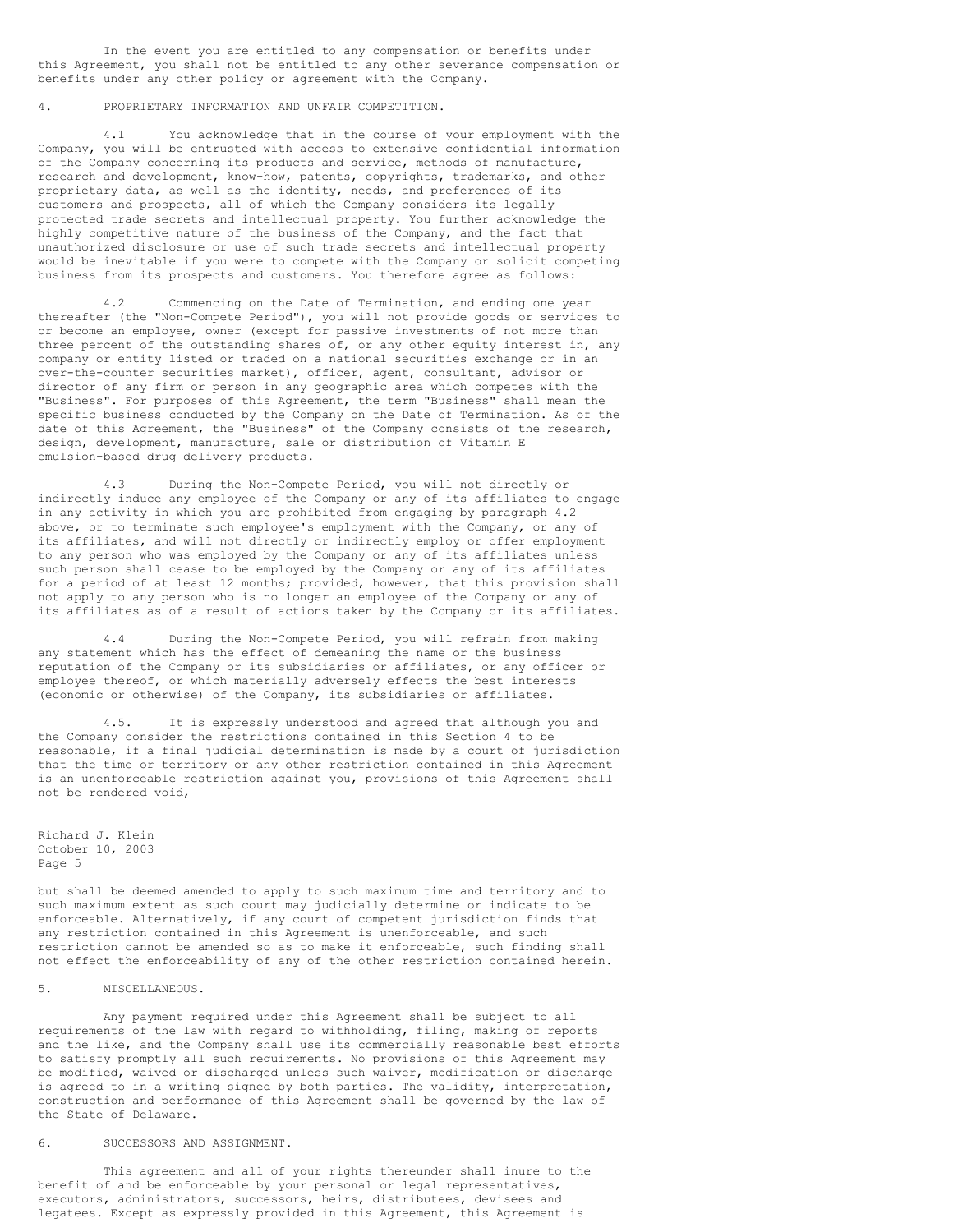personal to you and may not be assigned to you. If you should die while any amounts would still be payable to you hereunder if you had continued to live, all such amounts, unless otherwise provided herein, shall be paid in accordance with the terms of this Agreement to your devisee, legatee, or other designee or, if there be no such designee, to your estate. This Agreement shall be binding upon any successor to the Company (whether direct or indirect, by purchase, merger, consolidation or otherwise) to all or substantially all of the business and/or assets of the Company.

#### 7. TERM OF AGREEMENT.

This Agreement shall commence as of the date of this Agreement and shall terminate on the earliest of (i) the termination of your employment by the Company for Cause, Disability or death; (ii) your termination of employment other than for Good Reason or (iii) your reaching age 65.

#### 8. NO GUARANTEE OF CONTINUED EMPLOYMENT.

This Agreement is intended solely to provide you with certain compensation and benefits in the event your employment terminates in the circumstances described in Section 1.1. Nothing in this Agreement constitutes or implies any specific term of employment. You acknowledge and agree that your employment with the Company can be terminated by you or the Company at any time with or without cause or prior warning. Nothing in this Agreement limits or supersedes any other agreements between you and the Company concerning confidentiality or ownership of intellectual property.

#### 9. MEDIATION

In the event that the Company terminates you for Cause and you dispute its right to do so or you claim that your are entitled to terminate your employment for Good Reason and the Company

Richard J. Klein October 10, 2003 Page 6

disputes your right to do so, a mediator acceptable to you and the Company will be appointed within ten (10) days to assist in reaching a mutually satisfactory resolution but will have no authority to issue a binding decision. Such mediation must be concluded within 60 days of the date of termination or claim to termination. Should such mediation fail to reach an acceptable conclusion and you are successful in any litigation or settlement that issues from such dispute, you shall be entitled to receive from the Company all of the expenses incurred by you in connection with any such dispute including reasonable attorney's fees.

If this Agreement is acceptable to you, kindly sign and return to the Company the enclosed copy of this letter.

#### Sincerely,

SONUS Pharmaceuticals, Inc.

/s/ Michael A. Martino --------------------------------------- Michael A. Martino President and Chief Executive Officer

AGREED AND ACCEPTED:

/s/ Richard J. Klein - -------------------------- Richard J. Klein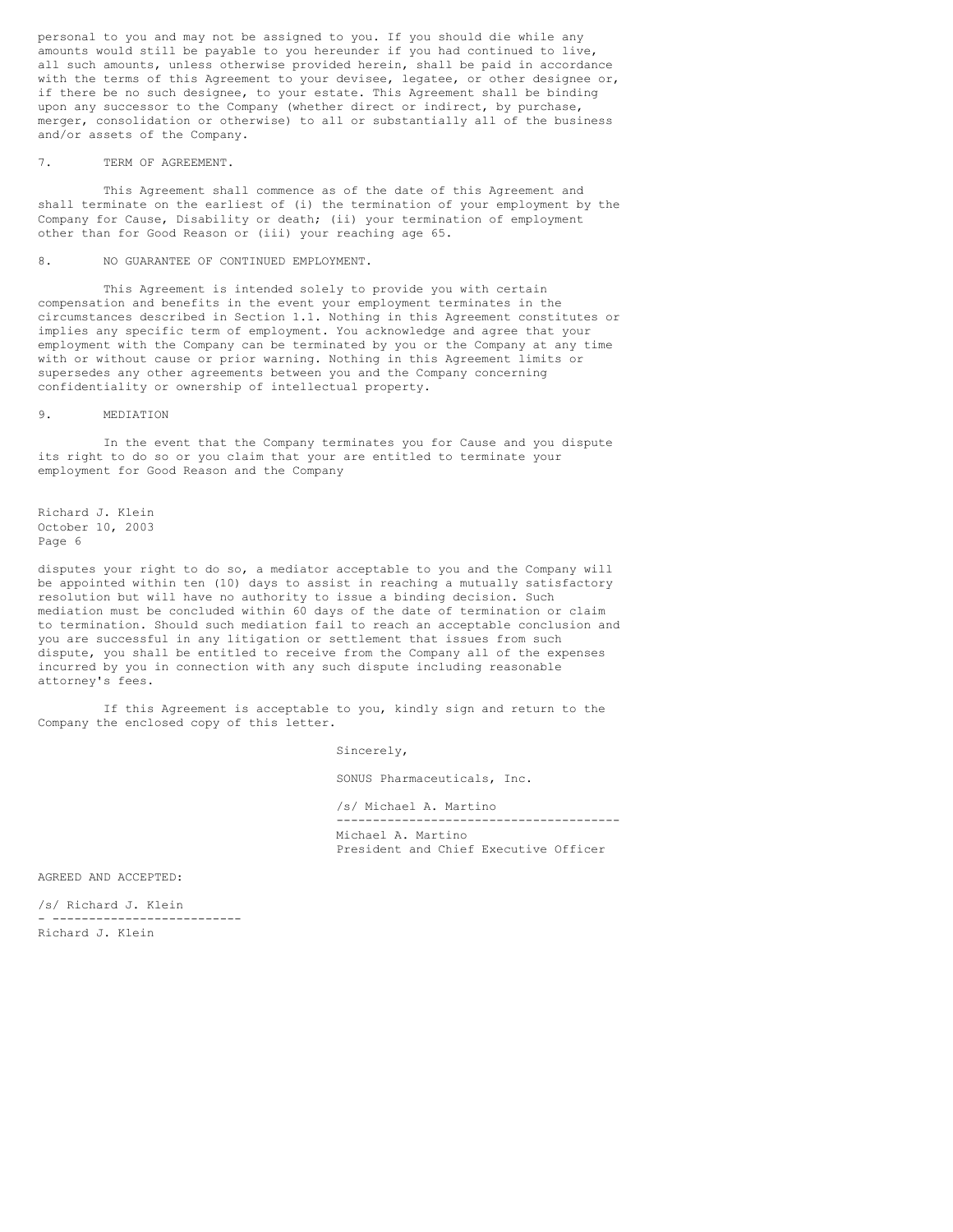October 10, 2003

Michael B. Stewart, M.D. c/o Sonus Pharmaceuticals, Inc. 22026 20th Avenue Bothell, Washington 98021

Re: Change In Control Agreement

#### Dear Michael:

In consideration of your continued employment with Sonus Pharmaceuticals, Inc., a Delaware corporation (the "Company"), you and the Company entered into a letter Change in Control Agreement dated May 1, 2003 (the "Prior Agreement"). For good and valuable consideration, the receipt and adequacy of which is hereby acknowledged, you and the Company desire to amend and restate the Prior Agreement as set forth herein. This letter agreement (the "Agreement") amends and restates the Prior Agreement and sets forth the compensation and benefits you will be entitled to receive in the event your employment terminates in connection with a change in control of the Company under the conditions described below. This Agreement takes effect on the date set forth above.

1. TERMINATION OF EMPLOYMENT.

1.1. During the term of this Agreement, you will be entitled to the benefits provided in Section 2 of this Agreement in the event (A) a Change in Control has occurred; and (B) (i) you terminate your employment with the Company for Good Reason within 12 months following the Change of Control, or (ii) the Company terminates your employment for reasons other than Cause, Disability, or your death within 12 months following the Change of Control, provided you fulfill your obligations under this Agreement.

1.2 For purposes of this Agreement, the term "Change in Control" shall mean (i) a sale of fifty percent (50%) or more of the outstanding shares of common stock of the Company; (ii) a sale of all or substantially all of the assets of the Company, or (iii) a merger, consolidation or reorganization whereby the stockholders of the Company immediately prior to the consummation of such merger, consolidation or reorganization own less than fifty percent (50%) of the outstanding shares of common stock immediately following the consummation of the merger, consolidation or reorganization.

Michael B. Stewart, M.D. October 10, 2003 Page 2

1.3. For purposes of this Agreement, the term "Good Reason" shall mean any of the following, if done without your consent:

1.3.1. A substantial diminution in your duties and responsibilities to a level substantially beneath that of your duties and responsibilities as Senior Vice President, Chief Medical Officer other than actions that are not taken in bad faith and are remedied by the Company within thirty days after written notice by you;

1.3.2. A reduction by the Company in your current annual base salary unless such reduction is attributable to an across the board salary reduction for all of management personnel of the Company and then only if the percentage of your reduction is (i) not greater than 10%, and (ii) no greater than that of the other management personnel;

1.3.3. The Company requires the relocation of your base of employment outside the Seattle, Washington metropolitan area;

1.3.4. A material breach by the Company of any of the terms and provisions of this Agreement, which is not cured within 30 days of written notice by you of such breach; or

1.3.5. the failure of the Company to obtain a satisfactory agreement from any successor in a Change of Control to assume and agree to perform this Agreement, as contemplated in Section 6 hereof.

1.4 For purposes of this Agreement, the term "Cause" shall mean any of the following: (i) your willful and continued failure or refusal to perform your duties with the Company; (b) your willfully engaging in gross misconduct injurious to the Company; (c) your being convicted or pleading guilty or nolo contendere to any misdemeanor involving moral turpitude or to any felony; (d) your having materially breached any provision of this Agreement, or any agreement concerning confidentiality or ownership of inventions with the Company and failed to cure such breach to the reasonable satisfaction of the Company within thirty (30) days following written notice of breach, if such cure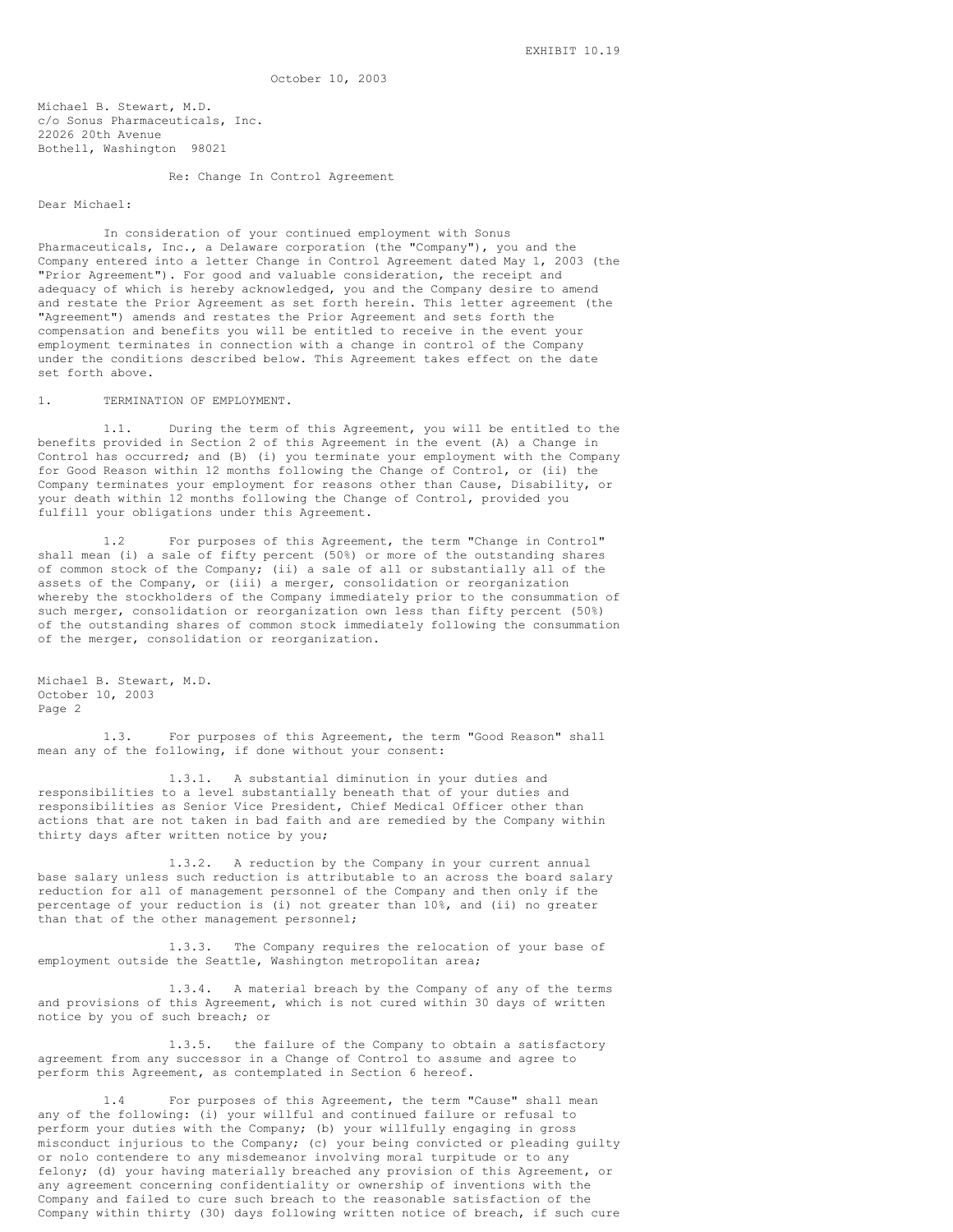<span id="page-53-0"></span>is possible.

1.5. For purposes of this Agreement, the term "Disability" shall mean your inability to perform the essential functions of your position due to any physical or mental illness even with reasonable accommodation to the extent required by law, for any period of six months in the aggregate during any twelve months, provided the Company has given you a written demand to return to your full-time duties.

1.6 Any termination of employment by you or by the Company pursuant to this Agreement shall be communicated by written Notice of Termination indicating the termination provision in this Agreement relied upon, if any. For purposes of this Agreement, the "Date of Termination" shall mean the date specified in the Notice of Termination which shall not be earlier than ten (10) business days after the date on the Notice of Termination is given and, if applicable, the expiration of the period to cure a breach as provided in Section 1.4(d) of this Agreement.

Michael B. Stewart, M.D. October 10, 2003 Page 3

#### 2. COMPENSATION UPON TERMINATION.

2.1. If your employment shall be terminated and you are entitled to benefits under Section 1 of this Agreement then, except as provided in Subsection 2.2, you shall receive the following benefits:

2.1.1. the Company shall pay to you in a lump sum within ten days following the Date of Termination (a) your base salary unpaid through the Date of Termination at the rate in effect as of the time of Notice of Termination and (b) an amount equal to the value as of the Date of Termination of the deferred portion of any bonus which has been declared but is unpaid under any incentive compensation plan or program of the Company then in effect;

2.1.2. the Company shall pay to you as severance pay in a lump sum within thirty days following the Date of Termination an amount equal to your highest annual base salary in effect any time during the twelve (12) month period prior to the Date of Termination; and

2.1.3. the Company shall maintain in full force and effect, for the continued benefit of you for one year after the Date of Termination, or, if sooner, until you are employed in a full-time capacity by another employer, all non-cash health and welfare plans and programs (excluding 401(k) or any employee bonus plans and programs or retirement plans or programs) in which you participated immediately prior to the Date of Termination provided that your continued participation is permissible under the general terms and provisions of such plans and programs. In the event that your participation in any such plan or program is barred, the Company shall arrange to provide you with benefits substantially similar to those which you are entitled to receive under such plans and programs at no cost to you. At the end of the period of coverage, you shall have the option to have assigned to you at no cost and with no apportionment of prepaid premiums, any assignable insurance policy owned by the Company and relating specifically to you.

2.2. Notwithstanding Section 1, the respective obligations of, and benefits afforded to, the Company and you as provided in this Section 2, shall survive termination of this Agreement.

2.3. No compensation or benefits shall be due under this Agreement in the event your employment is terminated by you or the Company in circumstances other than those described in Section 1.1, including but not limited to a termination by you for any reason other than Good Reason, a termination by the Company for Cause, Disability, or death, or any termination that does not occur within twelve months following a Change in Control.

2.4. To the extent that any or all of the payments and benefits provided for in this Agreement constitute "parachute payments" within the meaning of Section 280G of the Internal Revenue Code (the "Code") and, but for this Section 2.4 would be subject to the excise tax imposed by Section 4999 of the Code, the aggregate amount of such payments and benefits shall be reduced such that the present value thereof (as determined under the Code and applicable regulations) is equal to 2.99 times the Executive's "base amount" (as defined in the Code). The determination of any reduction of any payment or benefits under Section 2 pursuant to the foregoing provision shall be made by a nationally recognized public accounting firm chosen by the Company in good faith, and such determination shall be conclusive and binding on the Company and you.

Michael B. Stewart, M.D. October 10, 2003 Page 4

3. OTHER BENEFITS.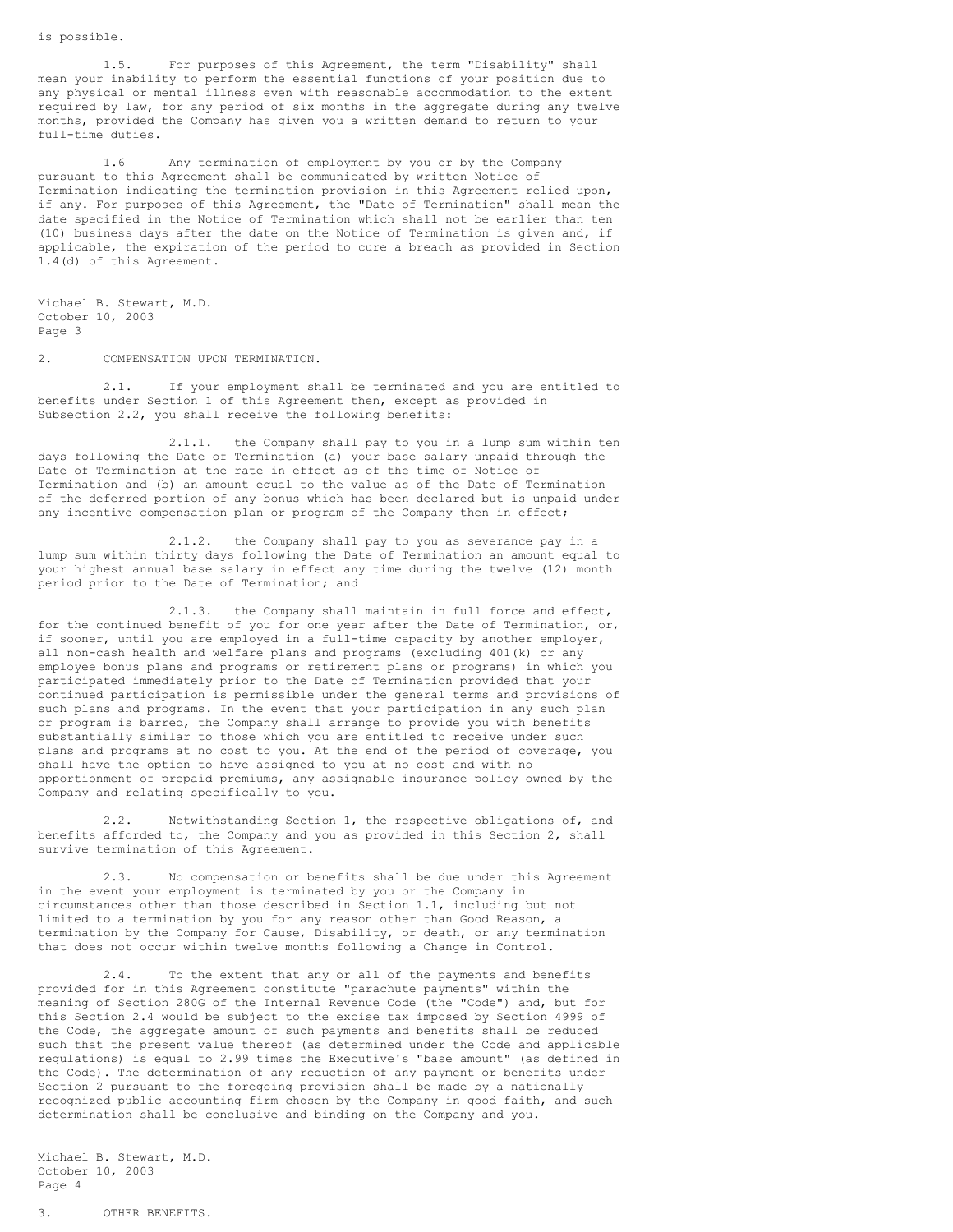In the event you are entitled to any compensation or benefits under this Agreement, you shall not be entitled to any other severance compensation or benefits under any other policy or agreement with the Company.

### 4. PROPRIETARY INFORMATION AND UNFAIR COMPETITION.

4.1 You acknowledge that in the course of your employment with the Company, you will be entrusted with access to extensive confidential information of the Company concerning its products and service, methods of manufacture, research and development, know-how, patents, copyrights, trademarks, and other proprietary data, as well as the identity, needs, and preferences of its customers and prospects, all of which the Company considers its legally protected trade secrets and intellectual property. You further acknowledge the highly competitive nature of the business of the Company, and the fact that unauthorized disclosure or use of such trade secrets and intellectual property would be inevitable if you were to compete with the Company or solicit competing business from its prospects and customers. You therefore agree as follows:

4.2 Commencing on the Date of Termination, and ending one year thereafter (the "Non-Compete Period"), you will not provide goods or services to or become an employee, owner (except for passive investments of not more than three percent of the outstanding shares of, or any other equity interest in, any company or entity listed or traded on a national securities exchange or in an over-the-counter securities market), officer, agent, consultant, advisor or director of any firm or person in any geographic area which competes with the "Business". For purposes of this Agreement, the term "Business" shall mean the specific business conducted by the Company on the Date of Termination. As of the date of this Agreement, the "Business" of the Company consists of the research, design, development, manufacture, sale or distribution of Vitamin E emulsion-based drug delivery products.

4.3 During the Non-Compete Period, you will not directly or indirectly induce any employee of the Company or any of its affiliates to engage in any activity in which you are prohibited from engaging by paragraph 4.2 above, or to terminate such employee's employment with the Company, or any of its affiliates, and will not directly or indirectly employ or offer employment to any person who was employed by the Company or any of its affiliates unless such person shall cease to be employed by the Company or any of its affiliates for a period of at least 12 months; provided, however, that this provision shall not apply to any person who is no longer an employee of the Company or any of its affiliates as of a result of actions taken by the Company or its affiliates.

4.4 During the Non-Compete Period, you will refrain from making any statement which has the effect of demeaning the name or the business reputation of the Company or its subsidiaries or affiliates, or any officer or employee thereof, or which materially adversely effects the best interests (economic or otherwise) of the Company, its subsidiaries or affiliates.

4.5. It is expressly understood and agreed that although you and the Company consider the restrictions contained in this Section 4 to be reasonable, if a final judicial determination is made by a court of jurisdiction that the time or territory or any other restriction contained in this Agreement is an unenforceable restriction against you, provisions of this Agreement shall not be rendered void,

Michael B. Stewart, M.D. October 10, 2003 Page 5

but shall be deemed amended to apply to such maximum time and territory and to such maximum extent as such court may judicially determine or indicate to be enforceable. Alternatively, if any court of competent jurisdiction finds that any restriction contained in this Agreement is unenforceable, and such restriction cannot be amended so as to make it enforceable, such finding shall not effect the enforceability of any of the other restriction contained herein.

#### 5. MISCELLANEOUS.

Any payment required under this Agreement shall be subject to all requirements of the law with regard to withholding, filing, making of reports and the like, and the Company shall use its commercially reasonable best efforts to satisfy promptly all such requirements. No provisions of this Agreement may be modified, waived or discharged unless such waiver, modification or discharge is agreed to in a writing signed by both parties. The validity, interpretation, construction and performance of this Agreement shall be governed by the law of the State of Delaware.

# 6. SUCCESSORS AND ASSIGNMENT.

This agreement and all of your rights thereunder shall inure to the benefit of and be enforceable by your personal or legal representatives, executors, administrators, successors, heirs, distributees, devisees and legatees. Except as expressly provided in this Agreement, this Agreement is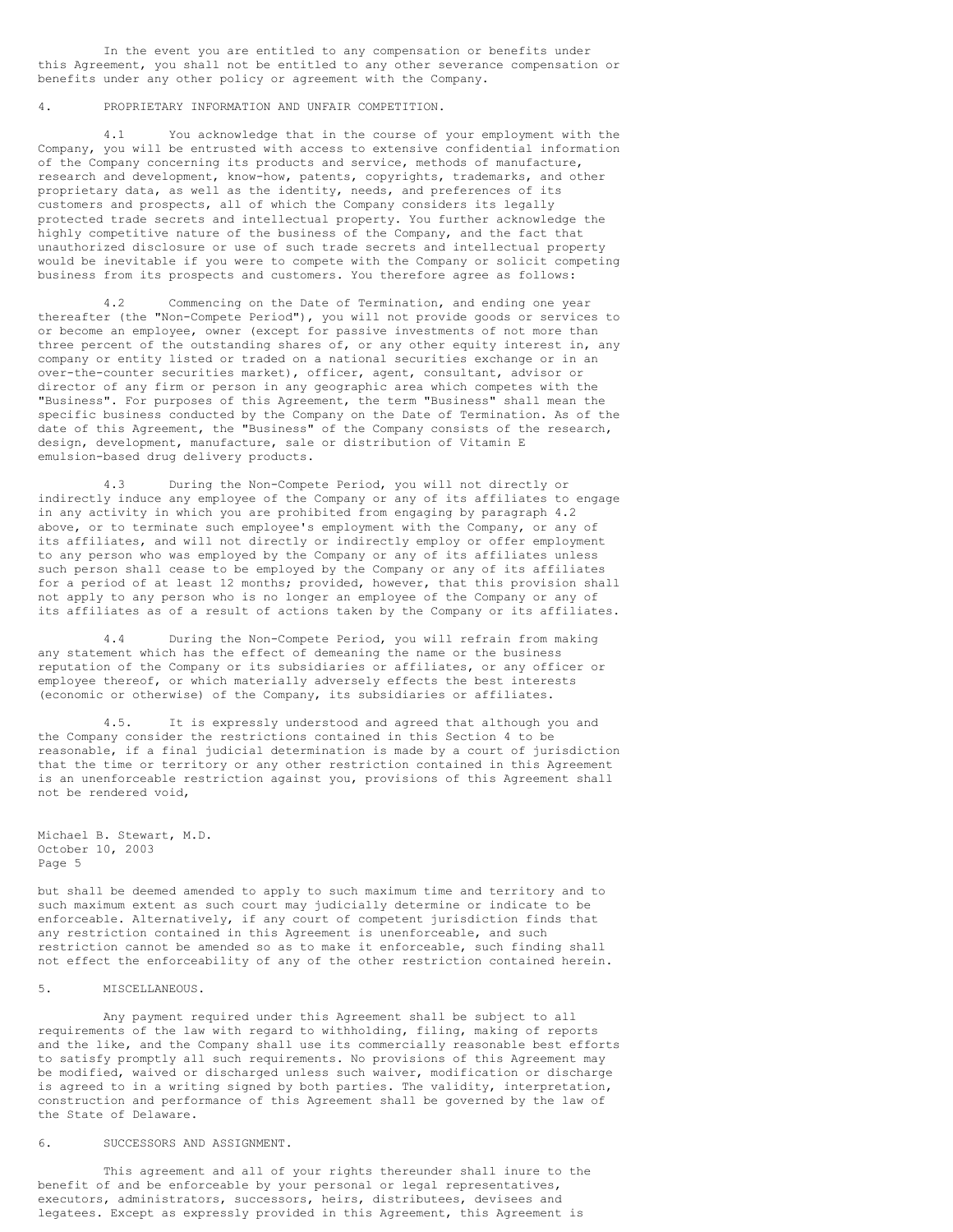personal to you and may not be assigned to you. If you should die while any amounts would still be payable to you hereunder if you had continued to live, all such amounts, unless otherwise provided herein, shall be paid in accordance with the terms of this Agreement to your devisee, legatee, or other designee or, if there be no such designee, to your estate. This Agreement shall be binding upon any successor to the Company (whether direct or indirect, by purchase, merger, consolidation or otherwise) to all or substantially all of the business and/or assets of the Company.

#### 7. TERM OF AGREEMENT.

This Agreement shall commence as of the date of this Agreement and shall terminate on the earliest of (i) the termination of your employment by the Company for Cause, Disability or death; (ii) your termination of employment other than for Good Reason or (iii) your reaching age 65.

#### 8. NO GUARANTEE OF CONTINUED EMPLOYMENT.

This Agreement is intended solely to provide you with certain compensation and benefits in the event your employment terminates in the circumstances described in Section 1.1. Nothing in this Agreement constitutes or implies any specific term of employment. You acknowledge and agree that your employment with the Company can be terminated by you or the Company at any time with or without cause or prior warning. Nothing in this Agreement limits or supersedes any other agreements between you and the Company concerning confidentiality or ownership of intellectual property.

#### 9. MEDIATION

In the event that the Company terminates you for Cause and you dispute its right to do so or you claim that your are entitled to terminate your employment for Good Reason and the Company

Michael B. Stewart, M.D. October 10, 2003 Page 6

disputes your right to do so, a mediator acceptable to you and the Company will be appointed within ten (10) days to assist in reaching a mutually satisfactory resolution but will have no authority to issue a binding decision. Such mediation must be concluded within 60 days of the date of termination or claim to termination. Should such mediation fail to reach an acceptable conclusion and you are successful in any litigation or settlement that issues from such dispute, you shall be entitled to receive from the Company all of the expenses incurred by you in connection with any such dispute including reasonable attorney's fees.

If this Agreement is acceptable to you, kindly sign and return to the Company the enclosed copy of this letter.

# Sincerely,

SONUS Pharmaceuticals, Inc.

/s/ Michael A. Martino --------------------------------------- Michael A. Martino President and Chief Executive Officer

AGREED AND ACCEPTED:

/s/ Michael B. Stewart, M.D. - ----------------------------- Michael B. Stewart, M.D. Dated: 3 November 2003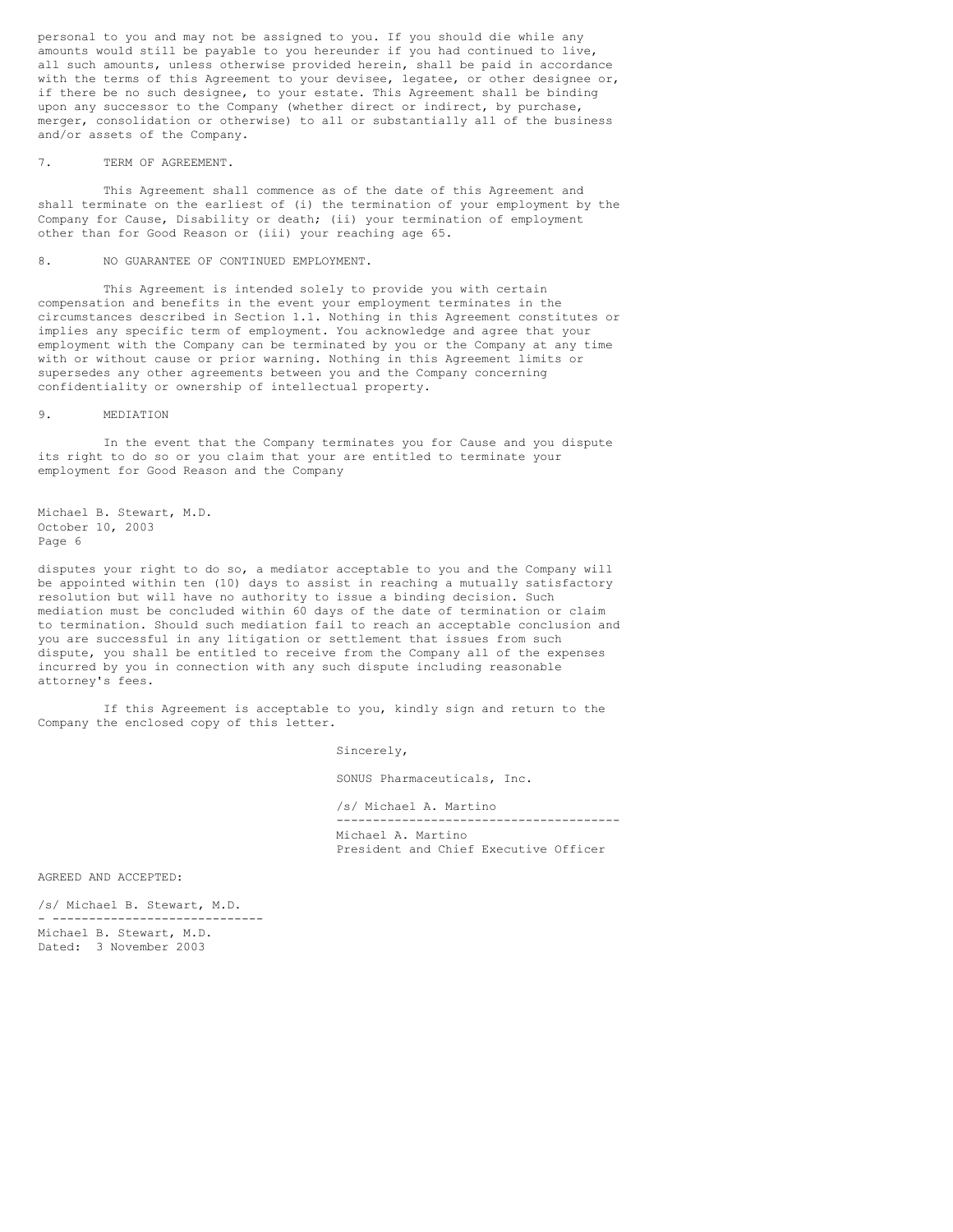# CONSENT OF ERNST & YOUNG LLP, INDEPENDENT AUDITORS

<span id="page-56-0"></span>We consent to the incorporation by reference in the Registration Statements (Form S-8 No. 33-80623, No. 333-36093, No. 333-56933, No. 333-87897, No. 333-49892 and No. 333-56704) pertaining to the Sonus Pharmaceuticals, Inc., Incentive Stock Option, Nonqualified Stock Option and Restricted Stock Purchase Plan-1991, 1995 Stock Option Plan for Directors, Employee Stock Purchase Plan, 1999 Nonqualified Stock Incentive Plan, 2000 Stock Incentive Plan and 401(k) Profit Sharing Plan and Trust and in the Registration Statements (Form S-3 No. 333-64966, No. 333-82414 and No. 333-107987) pertaining to the registration for resale of shares of common stock of Sonus Pharmaceuticals, Inc. and in the related Prospectuses of our report dated January 20, 2004, with respect to the financial statements of Sonus Pharmaceuticals, Inc. included in the Annual Report (Form 10-K) for the year ended December 31, 2003.

/s/ Ernst & Young LLP

Seattle, Washington March 9, 2004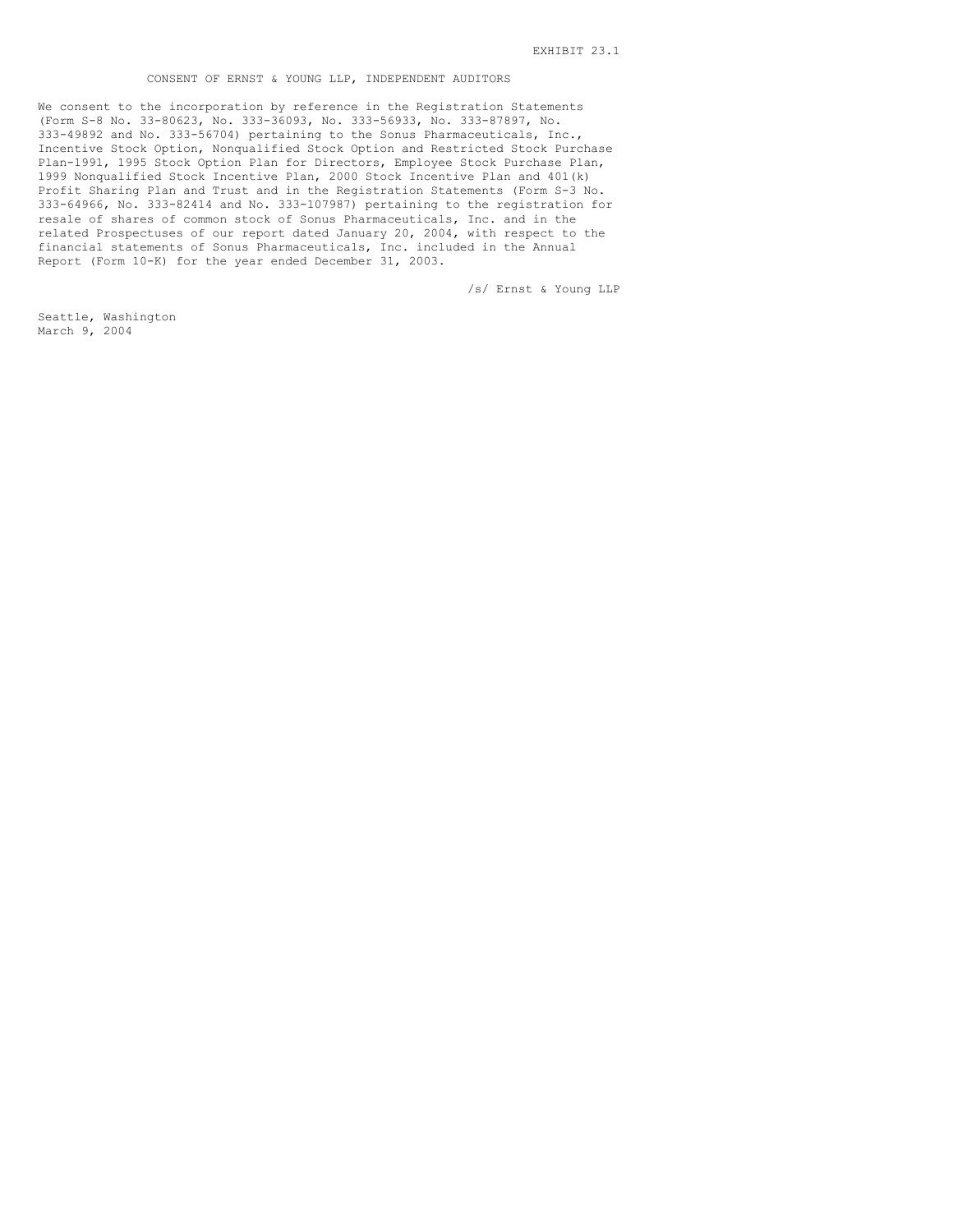<span id="page-57-0"></span>CERTIFICATION PURSUANT TO RULE 13a-14(a) OR RULE 15d-14(a) OF THE SECURITIES EXCHANGE ACT OF 1934

I, Michael A. Martino, certify that:

- 1. I have reviewed this annual report on Form 10-K of Sonus Pharmaceuticals, Inc.;
- 2. Based on my knowledge, this annual report does not contain any untrue statement of a material fact or omit to state a material fact necessary to make the statements made, in light of the circumstances under which such statements were made, not misleading with respect to the period covered by this annual report;
- 3. Based on my knowledge, the financial statements, and other financial information included in this annual report, fairly present in all material respects the financial condition, results of operations and cash flows of the registrant as of, and for, the periods presented in this annual report;
- 4. The registrant's other certifying officer and I are responsible for establishing and maintaining disclosure controls and procedures (as defined in Exchange Act Rules 13a-15(e) and 15d-15(e)) for the registrant and we have:
	- (a) Designed such disclosure controls and procedures, or caused such disclosure controls and procedures to be designed under our supervision, to ensure that material information relating to the registrant, including its consolidated subsidiaries, is made known to us by others within those entities, particularly during the period in which this report is being prepared;
	- (b) Evaluated the effectiveness of the registrant's disclosure controls and procedures and presented in this report our conclusions about the effectiveness of the disclosure controls and procedures, as of the end of the period covered by this report based on such evaluation; and
	- (c) Disclosed in this report any change in the registrant's internal control over financial reporting that occurred during the registrant's most recent fiscal quarter that has materially affected, or is reasonably likely to materially affect, the registrant's internal control over financial reporting;
- 5. The registrant's other certifying officer and I have disclosed, based on our most recent evaluation of internal control over financial reporting, to the registrant's auditors and the audit committee of registrant's board of directors (or persons performing the equivalent function):
	- (a) all significant deficiencies and material weaknesses in the design or operation of internal control over financial reporting which are reasonably likely to adversely affect the registrant's ability to record, process, summarize and report financial information; and
	- (b) any fraud, whether or not material, that involves management or other employees who have a significant role in the registrant's internal control over financial reporting.

Date: March 12, 2004

/s/ Michael A. Martino --------------------------------------- Michael A. Martino President and Chief Executive Officer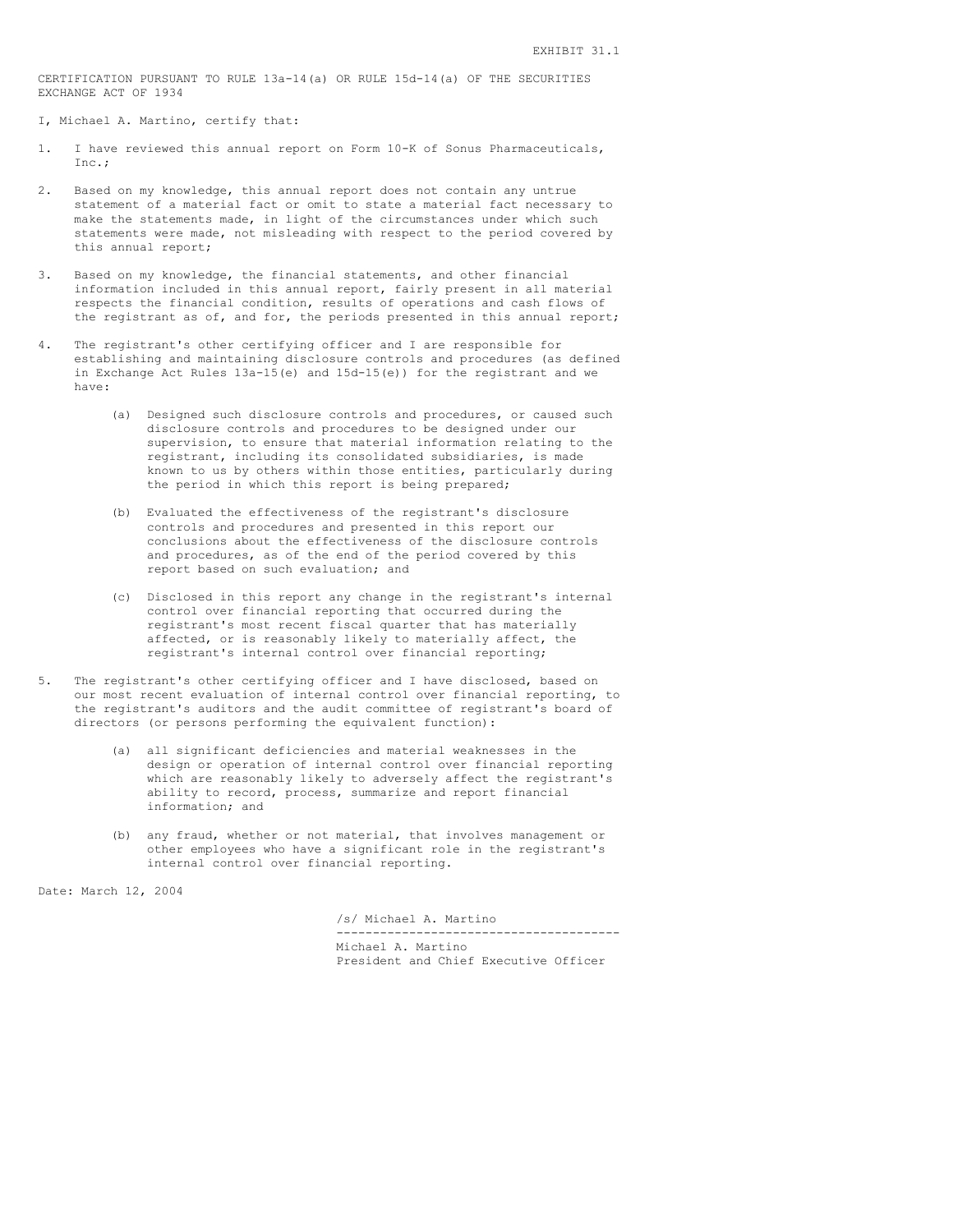<span id="page-58-0"></span>CERTIFICATION PURSUANT TO RULE 13a-14(a) OR RULE 15d-14(a) OF THE SECURITIES EXCHANGE ACT OF 1934

I, Richard J. Klein, certify that:

- 1. I have reviewed this annual report on Form 10-K of Sonus Pharmaceuticals, Inc.;
- 2. Based on my knowledge, this annual report does not contain any untrue statement of a material fact or omit to state a material fact necessary to make the statements made, in light of the circumstances under which such statements were made, not misleading with respect to the period covered by this annual report;
- 3. Based on my knowledge, the financial statements, and other financial information included in this annual report, fairly present in all material respects the financial condition, results of operations and cash flows of the registrant as of, and for, the periods presented in this annual report;
- The registrant's other certifying officer and I are responsible for establishing and maintaining disclosure controls and procedures (as defined in Exchange Act Rules 13a-15(e) and 15d-15(e)) for the registrant and we have:
	- (a) Designed such disclosure controls and procedures, or caused such disclosure controls and procedures to be designed under our supervision, to ensure that material information relating to the registrant, including its consolidated subsidiaries, is made known to us by others within those entities, particularly during the period in which this report is being prepared;
	- (b) Evaluated the effectiveness of the registrant's disclosure controls and procedures and presented in this report our conclusions about the effectiveness of the disclosure controls and procedures, as of the end of the period covered by this report based on such evaluation; and
	- (c) Disclosed in this report any change in the registrant's internal control over financial reporting that occurred during the registrant's most recent fiscal quarter that has materially affected, or is reasonably likely to materially affect, the registrant's internal control over financial reporting;
- 5. The registrant's other certifying officer and I have disclosed, based on our most recent evaluation of internal control over financial reporting, to the registrant's auditors and the audit committee of registrant's board of directors (or persons performing the equivalent function):
	- (a) all significant deficiencies and material weaknesses in the design or operation of internal control over financial reporting which are reasonably likely to adversely affect the registrant's ability to record, process, summarize and report financial information; and
	- (b) any fraud, whether or not material, that involves management or other employees who have a significant role in the registrant's internal control over financial reporting.

Date: March 12, 2004

/s/ Richard J. Klein ---------------------------- Richard J. Klein Chief Financial Officer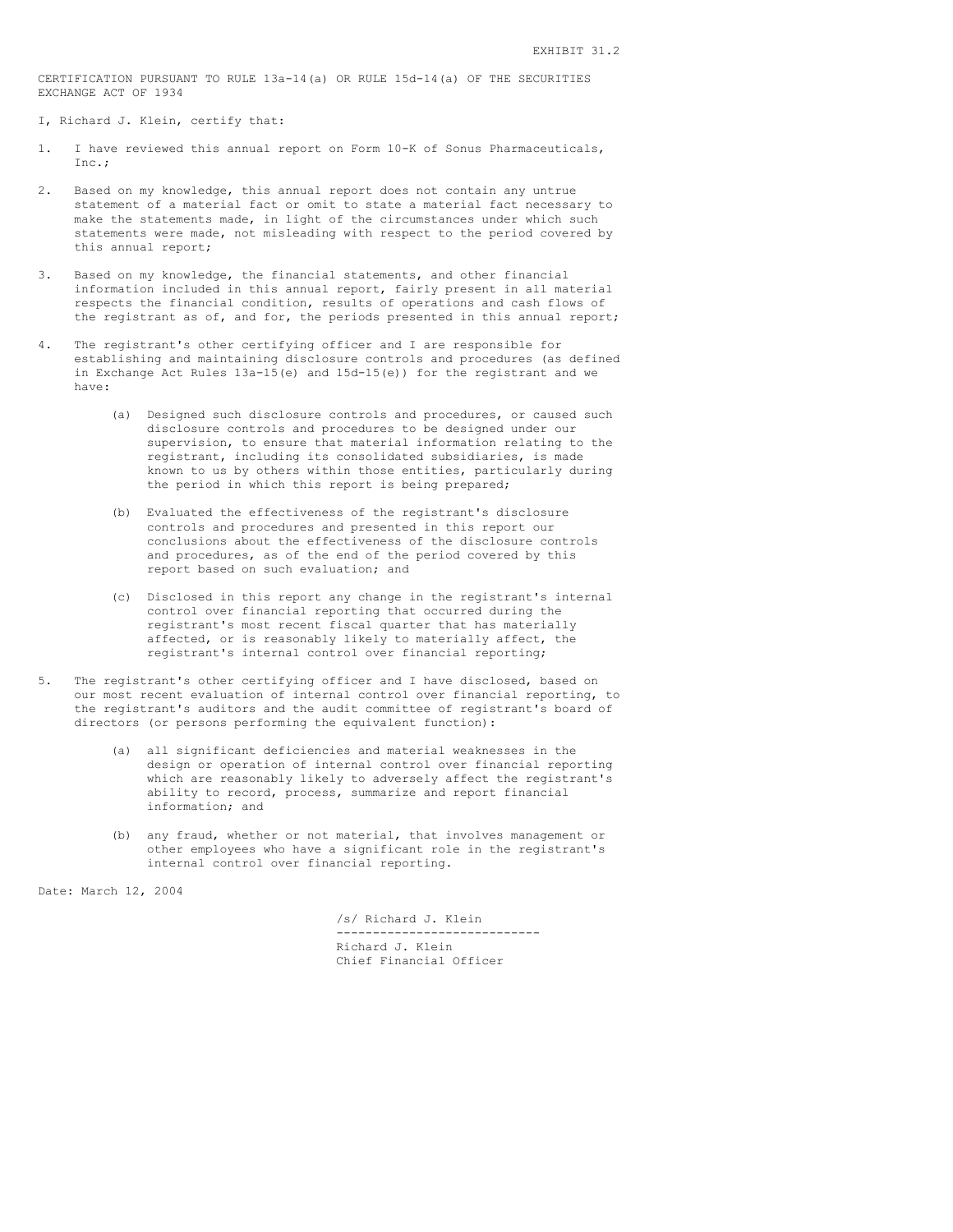<span id="page-59-0"></span>CERTIFICATION PURSUANT TO RULE 13a-14(b) OR RULE 15d-14(b) OF THE SECURITIES EXCHANGE ACT OF 1934 AND U.S.C. SECTION 1350

I, Michael A. Martino, President and Chief Executive Officer of Sonus Pharmaceuticals, Inc. (the "Company"), certify, pursuant to Rule 13a-14(b) or Rule 15d-14(b) of the Securities Exchange Act of 1934 and 18 U.S.C. Section 1350, that:

- (1) the Annual Report on Form 10-K of the Company for the annual period ended December 31, 2003 (the "Report") fully complies with the requirements of Section 13(a) or 15(d) of the Securities Exchange Act of 1934 (15 U.S.C. 78m or 780(d)); and
- (2) the information contained in the Report fairly presents, in all material respects, the financial condition and results of operations of the Company.

Dated: March 12, 2004

/s/ Michael A. Martino

--------------------------------------- Michael A. Martino

President and Chief Executive Officer